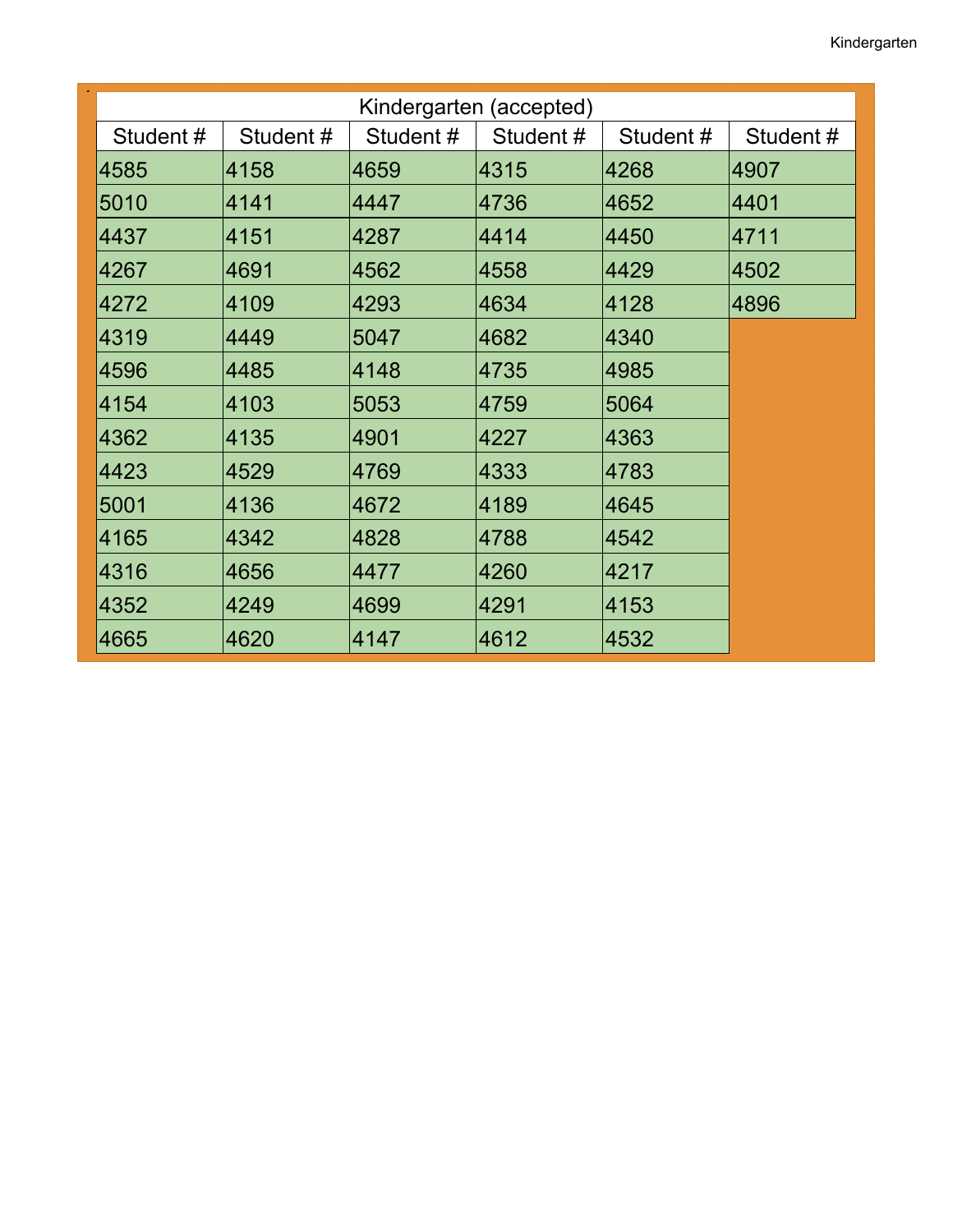| Kindergarten (waitlist) |             |             |             |  |  |  |
|-------------------------|-------------|-------------|-------------|--|--|--|
| Order                   | Order       | Order       | Order       |  |  |  |
| 1 - 4589                | 16 - 4574   | $31 - 4967$ | 46 - 4331   |  |  |  |
| $2 - 4754$              | 17 - 4159   | $32 - 4527$ | 47 - 4777   |  |  |  |
| $3 - 5021$              | 18 - 4744   | $33 - 5009$ | 48 - 4279   |  |  |  |
| $4 - 4602$              | 19 - 4686   | $34 - 4318$ | 49 - 4478   |  |  |  |
| $5 - 4162$              | 20 - 4897   | $35 - 4258$ | $50 - 4142$ |  |  |  |
| $6 - 4330$              | $21 - 4868$ | $36 - 4155$ | $51 - 4875$ |  |  |  |
| $7 - 4461$              | $22 - 4750$ | $37 - 4941$ | $52 - 4935$ |  |  |  |
| $8 - 4940$              | $23 - 4435$ | $38 - 4536$ | $53 - 4531$ |  |  |  |
| $9 - 4556$              | 24 - 4773   | $39 - 4495$ | 54 - 4357   |  |  |  |
| $10 - 4356$             | $25 - 4231$ | 40 - 4702   | 55 - 4904   |  |  |  |
| 11 - 4866               | 26 - 4977   | 41 - 4817   | $56 - 4606$ |  |  |  |
| 12 - 4643               | 27 - 4590   | 42 - 4573   | 57 - 4246   |  |  |  |
| 13 - 4999               | $28 - 4953$ | 43 - 4997   | 58 - 4888   |  |  |  |
| 14 - 4347               | 29 - 4271   | 44 - 4883   | 59 - 4837   |  |  |  |
| 15 - 4604               | $30 - 4890$ | 45 - 4264   | $60 - 4780$ |  |  |  |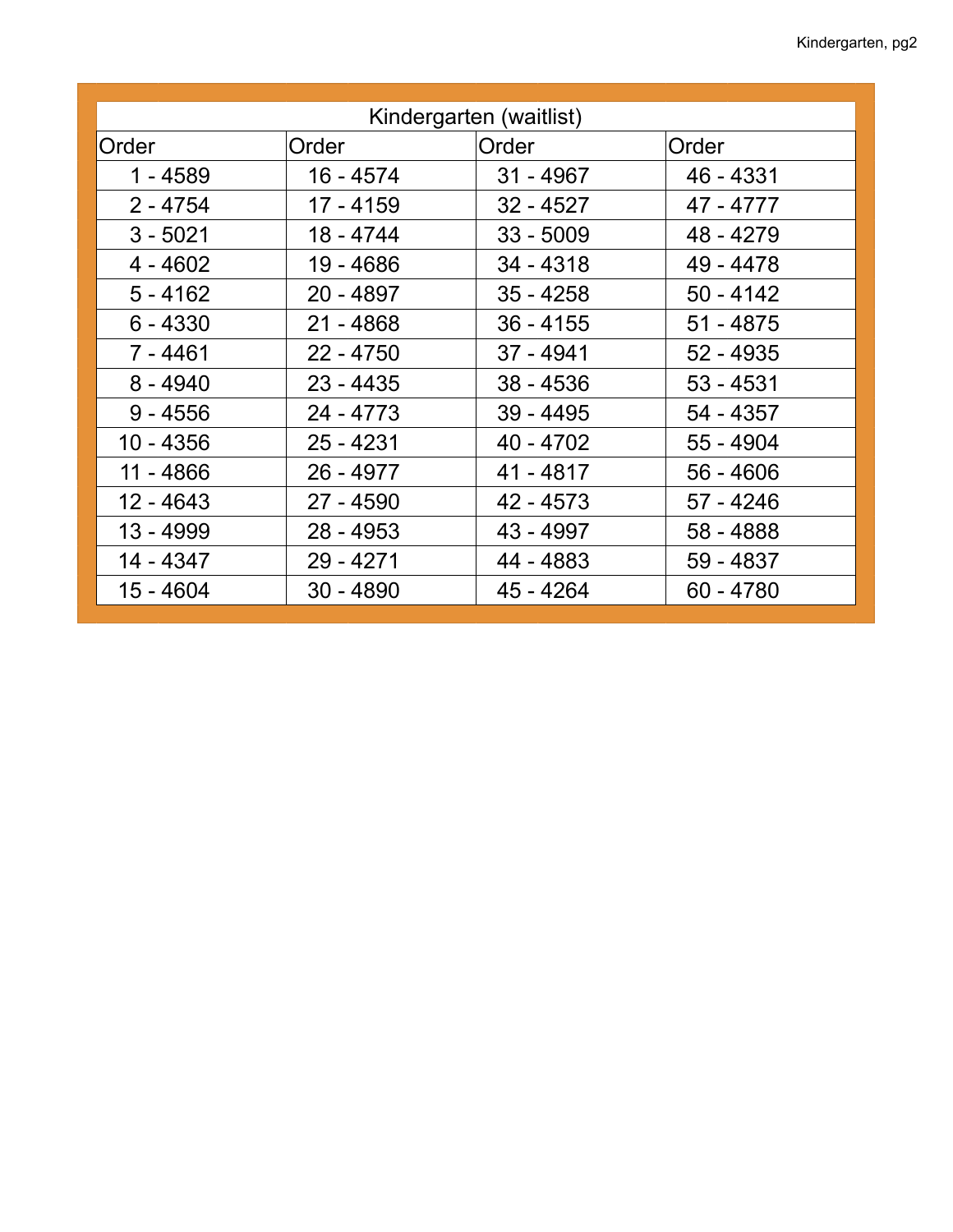| Kindergarten (waitlist) |             |             |              |  |  |  |
|-------------------------|-------------|-------------|--------------|--|--|--|
| Order                   | Order       | Order       | Order        |  |  |  |
| $61 - 4607$             | 76 - 4163   | $91 - 4963$ | 106 - 4879   |  |  |  |
| $62 - 4522$             | 77 - 4444   | $92 - 4646$ | 107 - 5067   |  |  |  |
| $63 - 4752$             | 78 - 4823   | $93 - 4492$ | 108 - 4124   |  |  |  |
| 64 - 4615               | 79 - 4507   | 94 - 4774   | 109 - 4157   |  |  |  |
| $65 - 4660$             | $80 - 4442$ | $95 - 4299$ | 110 - 4982   |  |  |  |
| $66 - 4180$             | $81 - 4551$ | $96 - 4654$ | $111 - 4113$ |  |  |  |
| $67 - 4452$             | $82 - 4313$ | $97 - 4731$ | $112 - 4415$ |  |  |  |
| 68 - 4794               | $83 - 4405$ | $98 - 4211$ | 113 - 4984   |  |  |  |
| $69 - 4191$             | $84 - 4255$ | $99 - 4468$ | 114 - 4329   |  |  |  |
| $70 - 4213$             | $85 - 4391$ | 100 - 4782  | 115 - 4841   |  |  |  |
| 71 - 4931               | $86 - 4609$ | 101 - 4378  | 116 - 4840   |  |  |  |
| 72 - 4277               | 87 - 4570   | 102 - 4559  | 117 - 4150   |  |  |  |
| $73 - 4233$             | 88 - 4297   | 103 - 4936  | 118 - 4332   |  |  |  |
| 74 - 4648               | 89 - 4704   | 104 - 4955  | 119 - 4140   |  |  |  |
| 75 - 4617               | $90 - 4320$ | 105 - 4407  | 120 - 4784   |  |  |  |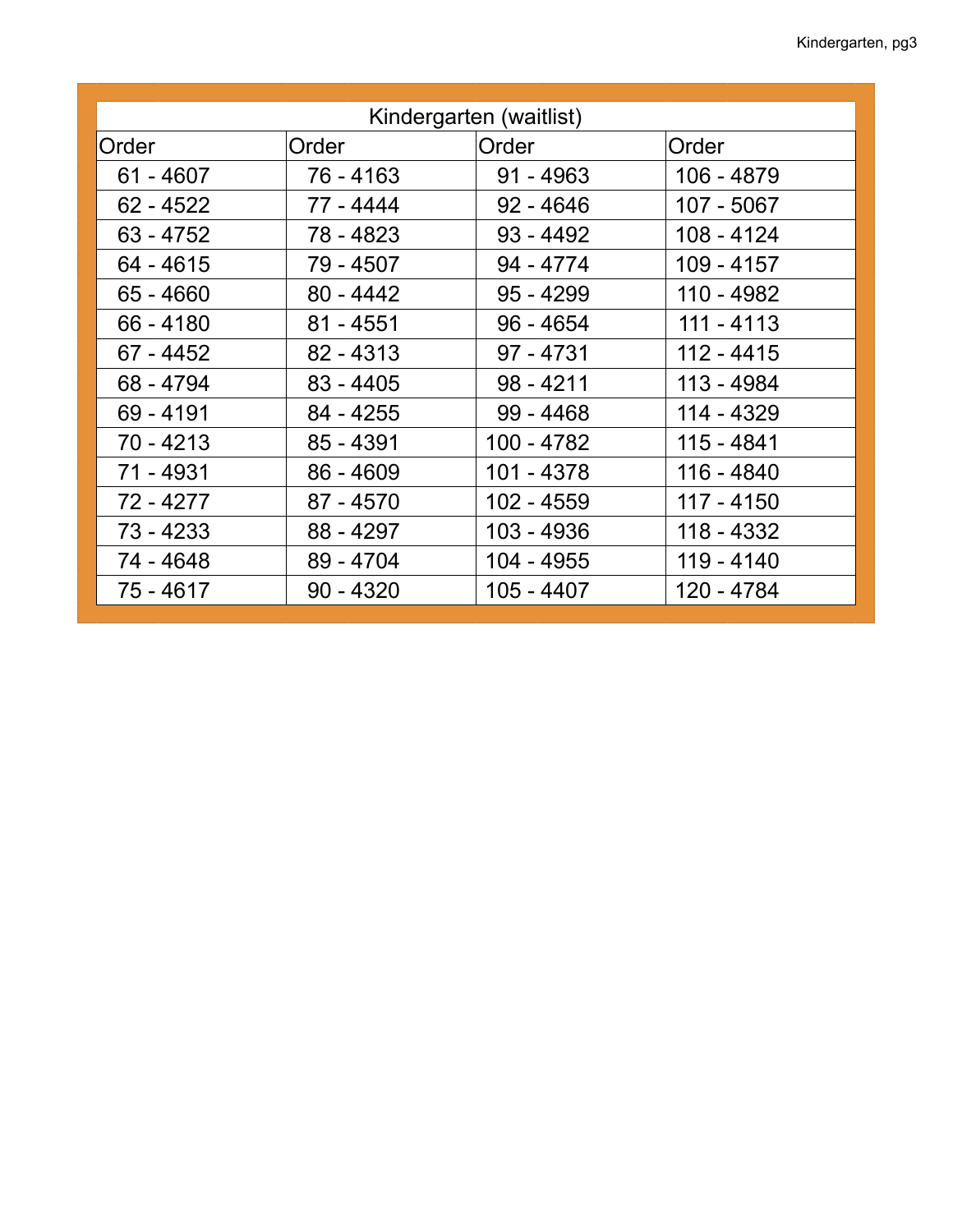| Kindergarten (waitlist) |         |         |         |  |  |
|-------------------------|---------|---------|---------|--|--|
| Order                   | Order   | Order   | Order   |  |  |
| 121 - 4235              | $136 -$ | $151 -$ | $166 -$ |  |  |
| 122 - 4726              | $137 -$ | $152 -$ | $167 -$ |  |  |
| 123 - 4393              | $138 -$ | $153 -$ | $168 -$ |  |  |
| 124 - 4640              | $139 -$ | $154 -$ | $169 -$ |  |  |
| 125 - 4422              | $140 -$ | $155 -$ | $170 -$ |  |  |
| 126 - 4705              | $141 -$ | $156 -$ | $171 -$ |  |  |
| 127 - 4816              | $142 -$ | $157 -$ | $172 -$ |  |  |
| 128 - 4210              | $143 -$ | $158 -$ | $173 -$ |  |  |
| 129 - 4698              | $144 -$ | $159 -$ | $174 -$ |  |  |
| 130 - 4314              | $145 -$ | $160 -$ | $175 -$ |  |  |
| 131 - 4644              | $146 -$ | $161 -$ | $176 -$ |  |  |
| 132 - 4474              | $147 -$ | $162 -$ | $177 -$ |  |  |
| 133 - 4307              | $148 -$ | $163 -$ | $178 -$ |  |  |
| 134 - 4884              | $149 -$ | $164 -$ | $179 -$ |  |  |
| 135 - 4957              | $150 -$ | $165 -$ | $180 -$ |  |  |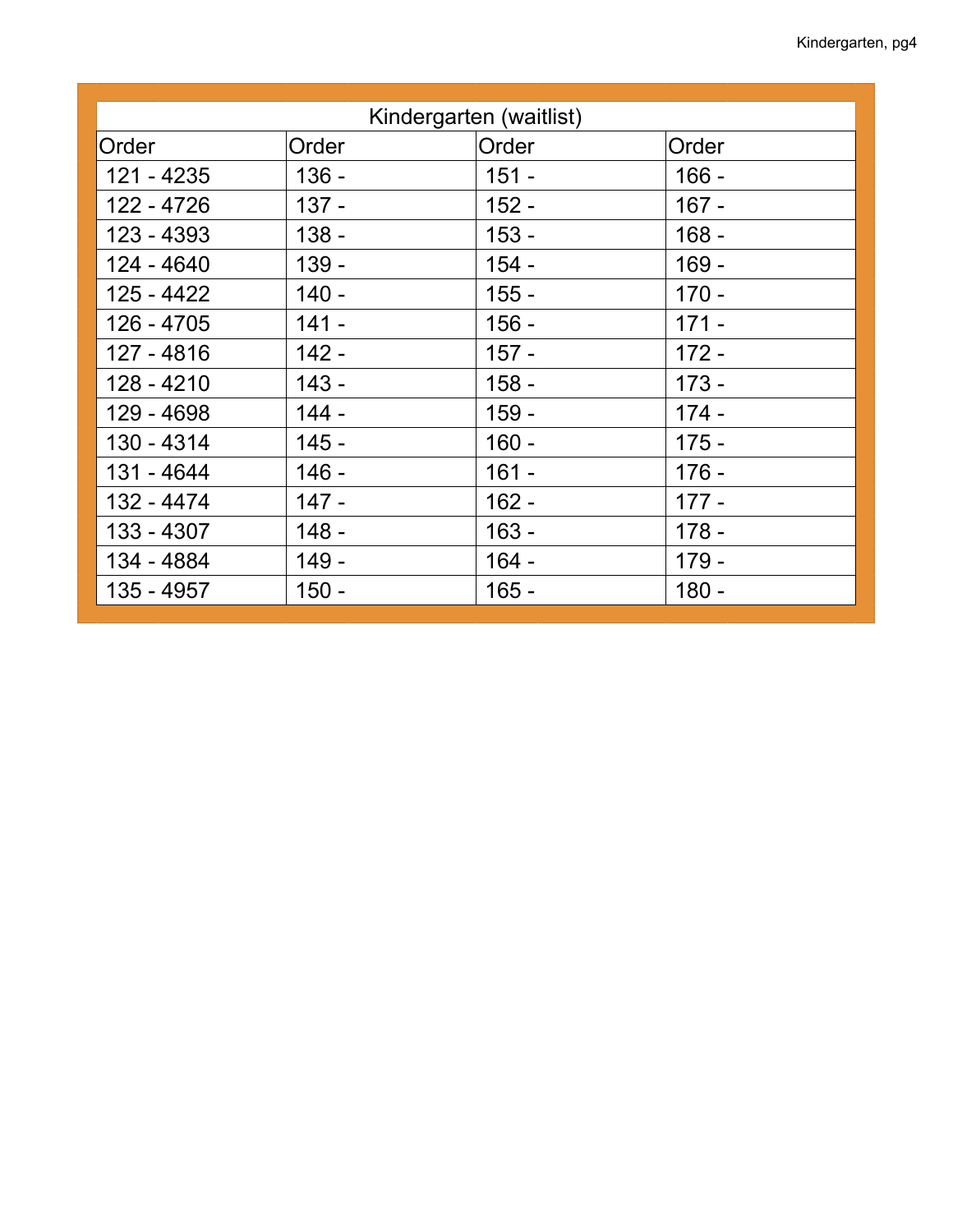| <b>Waitlist Order</b> | Student # |
|-----------------------|-----------|
| Accepted              | 4103      |
| Accepted              | 4109      |
| Accepted              | 4128      |
| Accepted              | 4135      |
| Accepted              | 4136      |
| Accepted              | 4141      |
| Accepted              | 4147      |
| Accepted              | 4148      |
| Accepted              | 4151      |
| Accepted              | 4153      |
| Accepted              | 4154      |
| Accepted              | 4158      |
| Accepted              | 4165      |
| Accepted              | 4189      |
| Accepted              | 4217      |
| Accepted              | 4227      |
| Accepted              | 4249      |
| Accepted              | 4260      |
| Accepted              | 4267      |
| Accepted              | 4268      |
| Accepted              | 4272      |
| Accepted              | 4287      |
| Accepted              | 4291      |
| Accepted              | 4293      |
| Accepted              | 4315      |
| Accepted              | 4316      |
| Accepted              | 4319      |
| Accepted              | 4333      |
| Accepted              | 4340      |
| Accepted              | 4342      |
| Accepted              | 4352      |
| Accepted              | 4362      |
| Accepted              | 4363      |
| Accepted              | 4401      |
| Accepted              | 4414      |
| Accepted              | 4423      |
| Accepted              | 4429      |
| Accepted              | 4437      |
| Accepted              | 4447      |
| Accepted              | 4449      |
| Accepted              | 4450      |
| Accepted              | 4477      |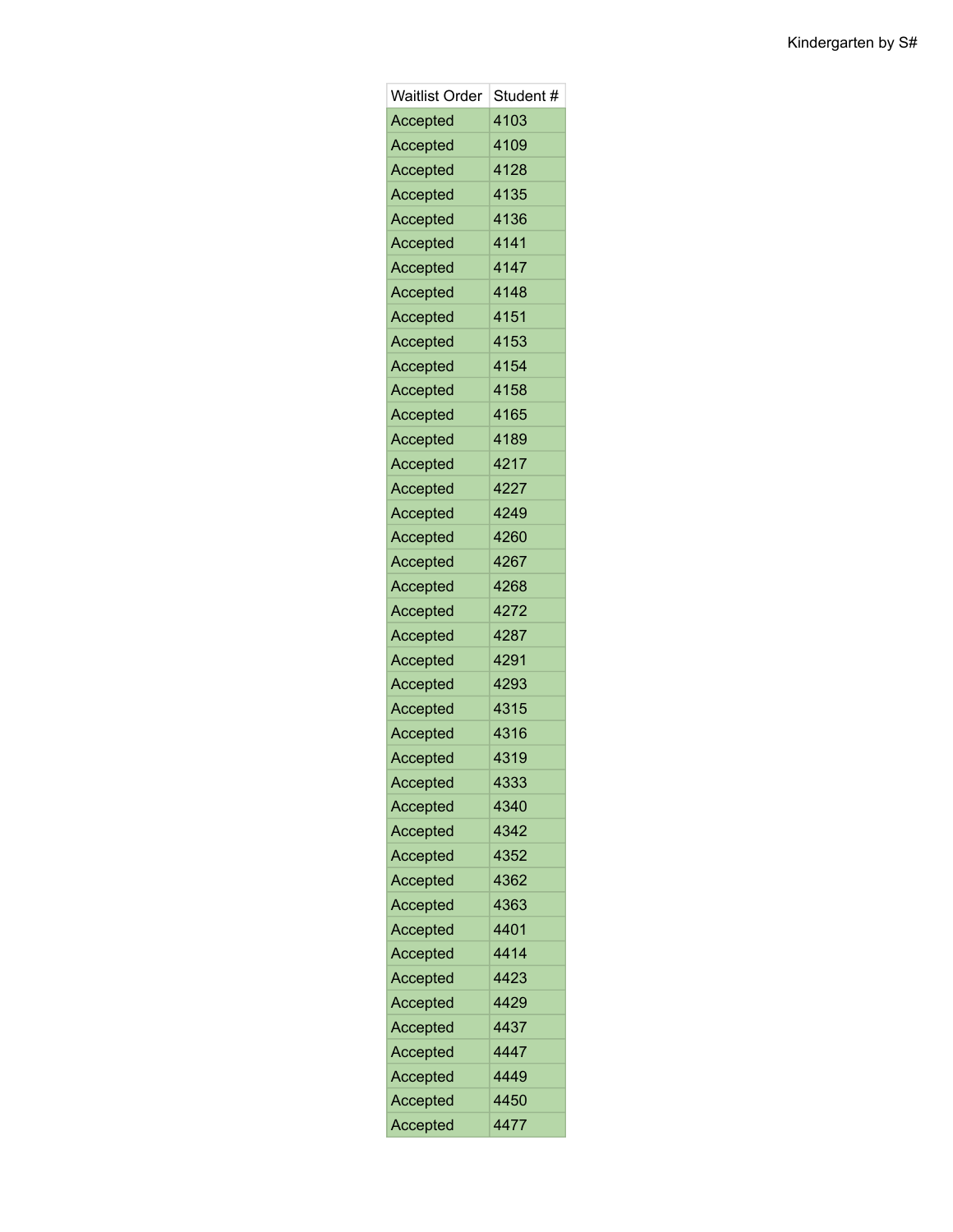| Waitlist Order | Student #          |
|----------------|--------------------|
| Accepted       | 4485               |
| Accepted       | 4502               |
| Accepted       | 4529               |
| Accepted       | 4532               |
| Accepted       | 4542               |
| Accepted       | 4558               |
| Accepted       | 4562               |
| Accepted       | 4585               |
| Accepted       | 4596               |
| Accepted       | 4612               |
| Accepted       | 4620               |
| Accepted       | 4634               |
| Accepted       | 4645               |
| Accepted       | 4652               |
| Accepted       | 4656               |
| Accepted       | 4659               |
| Accepted       | 4665               |
| Accepted       | 4672               |
| Accepted       | 4682               |
| Accepted       | 4691               |
| Accepted       | 4699               |
| Accepted       | 4711               |
| Accepted       | 4735               |
| Accepted       | 4736               |
| Accepted       | 4759               |
| Accepted       | 4769               |
| Accepted       | 4783               |
| Accepted       | 4788               |
| Accepted       | 4828               |
| Accepted       | 4896               |
| Accepted       | 4901               |
| Accepted       | 4907               |
| Accepted       | 4985               |
| Accepted       | 5001               |
| Accepted       | 5010               |
| Accepted       | 5047               |
| Accepted       | 5053               |
| Accepted       | 5064               |
| 111.           | 4113               |
|                | 4124<br>108 -      |
|                | 119 -<br>4140      |
|                | 4142<br>$50 \cdot$ |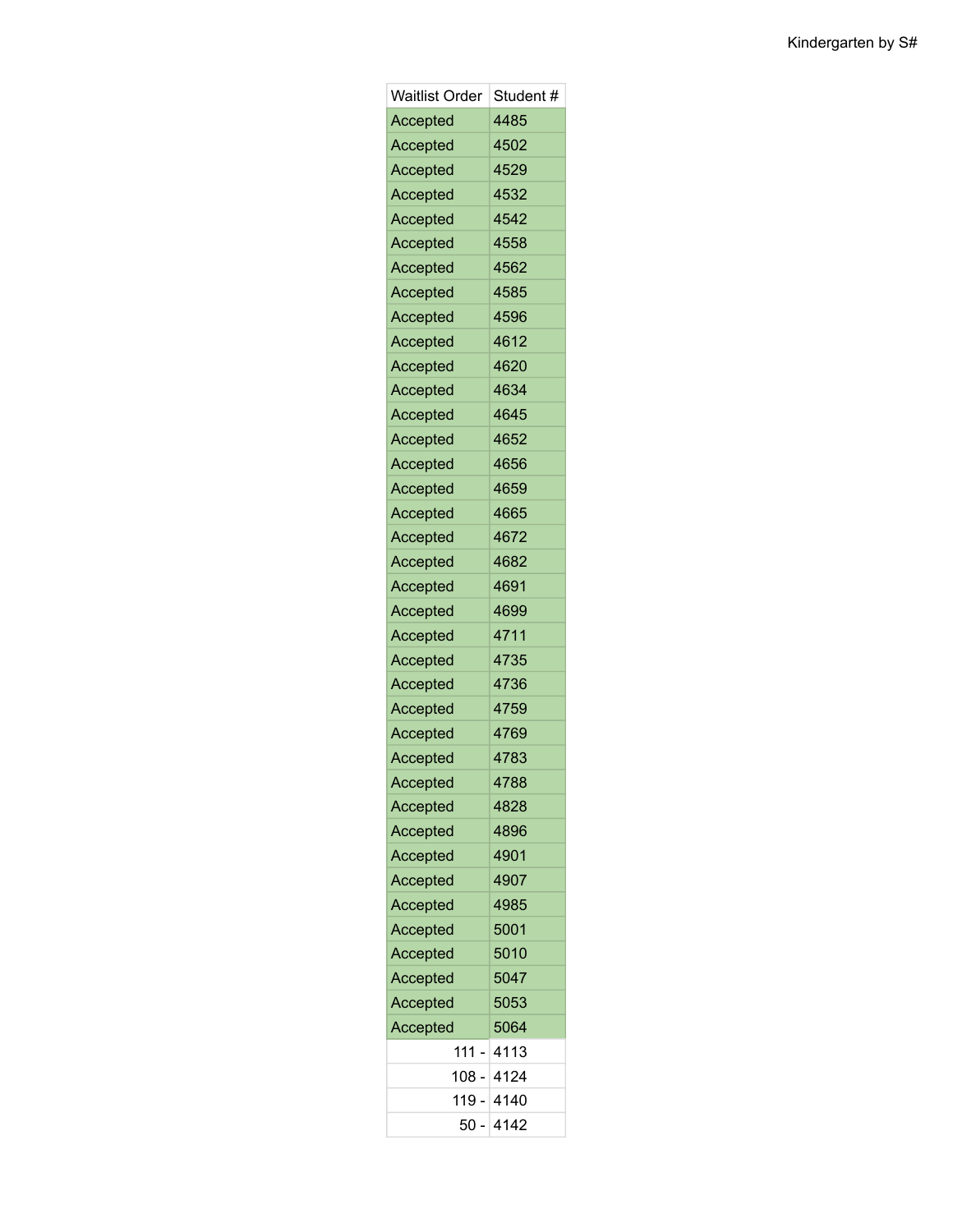| Waitlist Order   Student # |            |
|----------------------------|------------|
|                            | 117 - 4150 |
|                            | 36 - 4155  |
| $109 -$                    | 4157       |
|                            | 17 - 4159  |
|                            | 5 - 4162   |
| 76 -                       | 4163       |
|                            | 66 - 4180  |
|                            | 69 - 4191  |
|                            | 128 - 4210 |
|                            | 98 - 4211  |
| 70 -                       | 4213       |
|                            | 25 - 4231  |
|                            | 73 - 4233  |
| $121 -$                    | 4235       |
|                            | 57 - 4246  |
|                            | 84 - 4255  |
|                            | 35 - 4258  |
|                            | 45 - 4264  |
| 29 -                       | 4271       |
|                            | 72 - 4277  |
|                            | 48 - 4279  |
| 88 -                       | 4297       |
|                            | 95 - 4299  |
|                            | 133 - 4307 |
|                            | 82 - 4313  |
|                            | 130 - 4314 |
|                            | 34 - 4318  |
| $90 -$                     | 4320       |
|                            | 114 - 4329 |
|                            | 6 - 4330   |
|                            | 46 - 4331  |
| 118 -                      | 4332       |
|                            | 14 - 4347  |
|                            | 10 - 4356  |
| 54 -                       | 4357       |
|                            | 101 - 4378 |
|                            | 85 - 4391  |
| 123 -                      | 4393       |
|                            | 83 - 4405  |
| 105 -                      | 4407       |
| $112 -$                    | 4415       |
| 125 -                      | 4422       |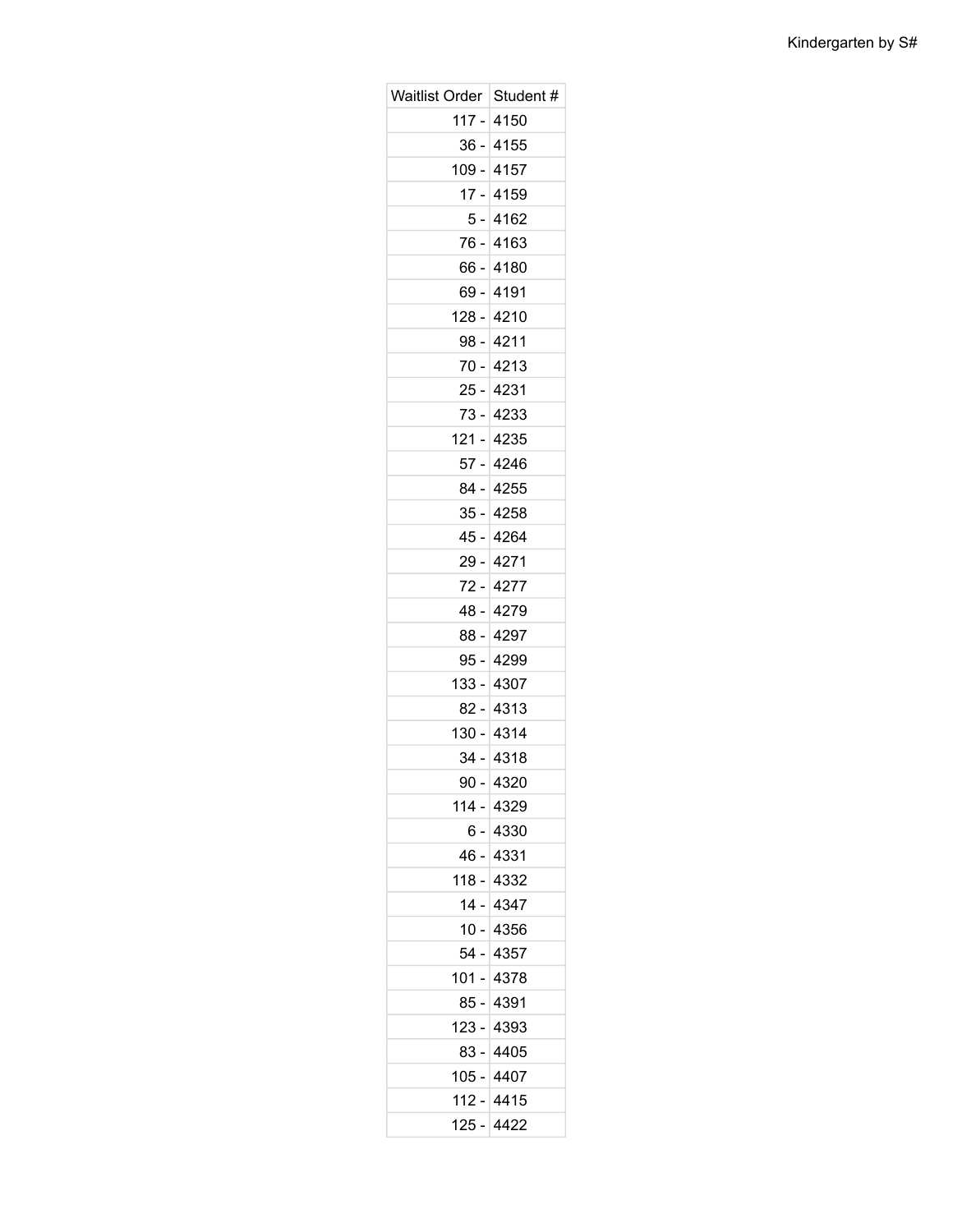| <b>Waitlist Order</b> | Student #  |
|-----------------------|------------|
|                       | 23 - 4435  |
|                       | 80 - 4442  |
|                       | 77 - 4444  |
|                       | 67 - 4452  |
|                       | 7 - 4461   |
|                       | 99 - 4468  |
|                       | 132 - 4474 |
|                       | 49 - 4478  |
|                       | 93 - 4492  |
|                       | 39 - 4495  |
|                       | 79 - 4507  |
|                       | 62 - 4522  |
|                       | 32 - 4527  |
|                       | 53 - 4531  |
|                       | 38 - 4536  |
|                       | 81 - 4551  |
|                       | $9 - 4556$ |
|                       | 102 - 4559 |
|                       | 87 - 4570  |
|                       | 42 - 4573  |
|                       | 16 - 4574  |
|                       | 1 - 4589   |
|                       | 27 - 4590  |
|                       | 4 -⊺4602   |
|                       | 15 - 4604  |
|                       | 56 - 4606  |
|                       | 61 - 4607  |
| $86 -$                | 4609       |
|                       | 64 - 4615  |
|                       | 75 - 4617  |
|                       | 124 - 4640 |
| 12 -                  | 4643       |
| 131 -                 | 4644       |
|                       | 92 - 4646  |
| 74 -                  | 4648       |
|                       | 96 - 4654  |
|                       | 65 - 4660  |
| 19 -                  | 4686       |
|                       | 129 - 4698 |
| 40 -                  | 4702       |
| 89 -                  | 4704       |
| 126 -                 | 4705       |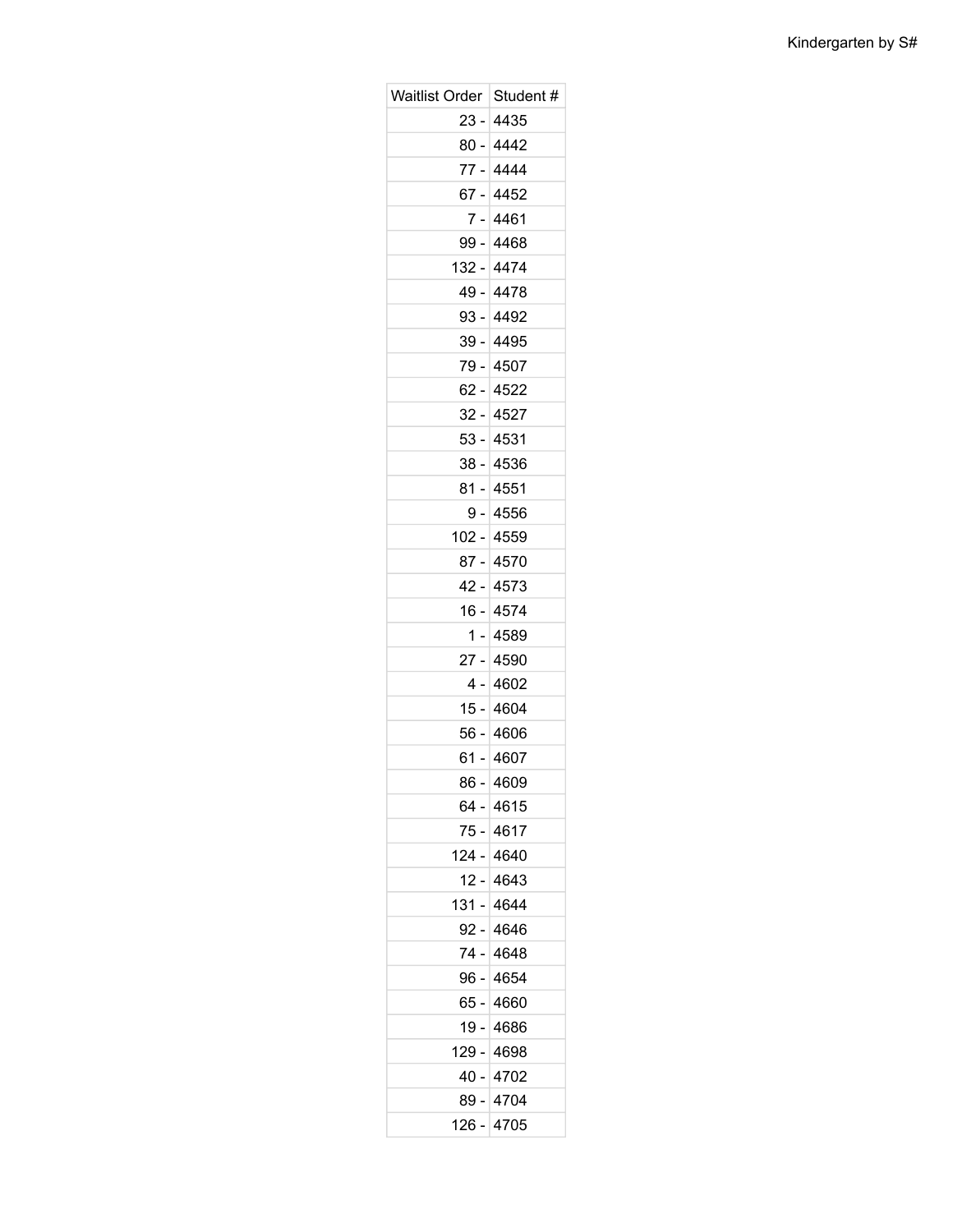| Waitlist Order   Student # |             |
|----------------------------|-------------|
|                            | 122 - 4726  |
|                            | 97 - 4731   |
|                            | 18 - 4744   |
|                            | $22 - 4750$ |
|                            | 63 - 4752   |
|                            | $2 - 4754$  |
|                            | 24 - 4773   |
|                            | 94 - 4774   |
|                            | 47 - 4777   |
|                            | 60 - 4780   |
|                            | 100 - 4782  |
|                            | 120 - 4784  |
|                            | 68 - 4794   |
|                            | 127 - 4816  |
|                            | 41 - 4817   |
|                            | 78 - 4823   |
|                            | 59 - 4837   |
|                            | 116 - 4840  |
|                            | 115 - 4841  |
|                            | 11 - 4866   |
|                            | 21 - 4868   |
|                            | 51 - 4875   |
|                            | 106 - 4879  |
|                            | 44 - 4883   |
|                            | 134 - 4884  |
|                            | 58 - 4888   |
|                            | 30 - 4890   |
| $20 -$                     | 4897        |
|                            | 55 - 4904   |
| 71 -                       | 4931        |
|                            | 52 - 4935   |
| 103 -                      | 4936        |
|                            | $8 - 4940$  |
|                            | 37 - 4941   |
| 28 -                       | 4953        |
|                            | 104 - 4955  |
|                            | 135 - 4957  |
| 91 -                       | 4963        |
|                            | 31 - 4967   |
| 26 -                       | 4977        |
| 110 -                      | 4982        |
| 113 -                      | 4984        |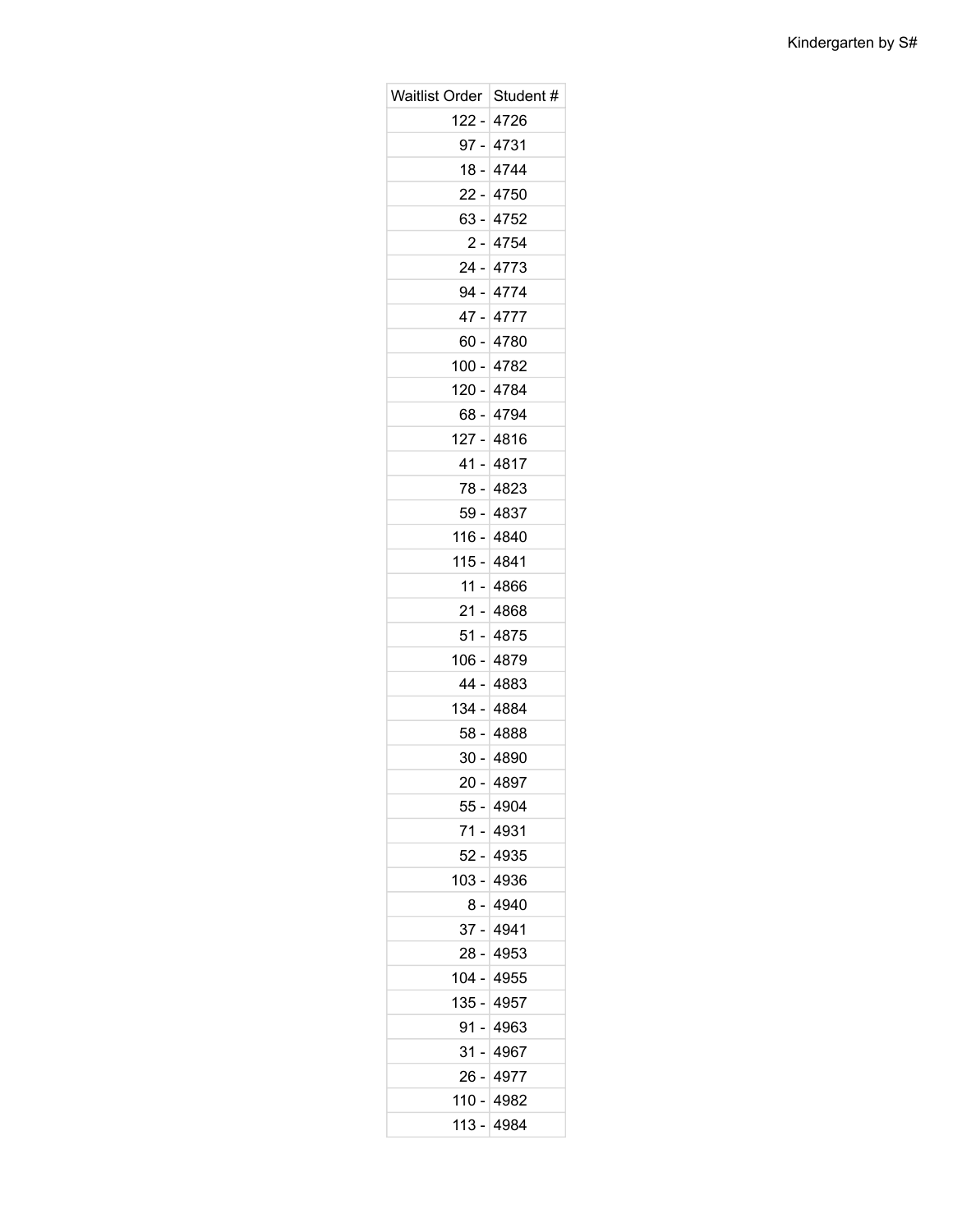| Waitlist Order ⊺Student # |             |
|---------------------------|-------------|
|                           | 43 - 4997   |
|                           | 13 - 4999   |
|                           | $33 - 5009$ |
|                           | $3 - 5021$  |
| 107 - 5067                |             |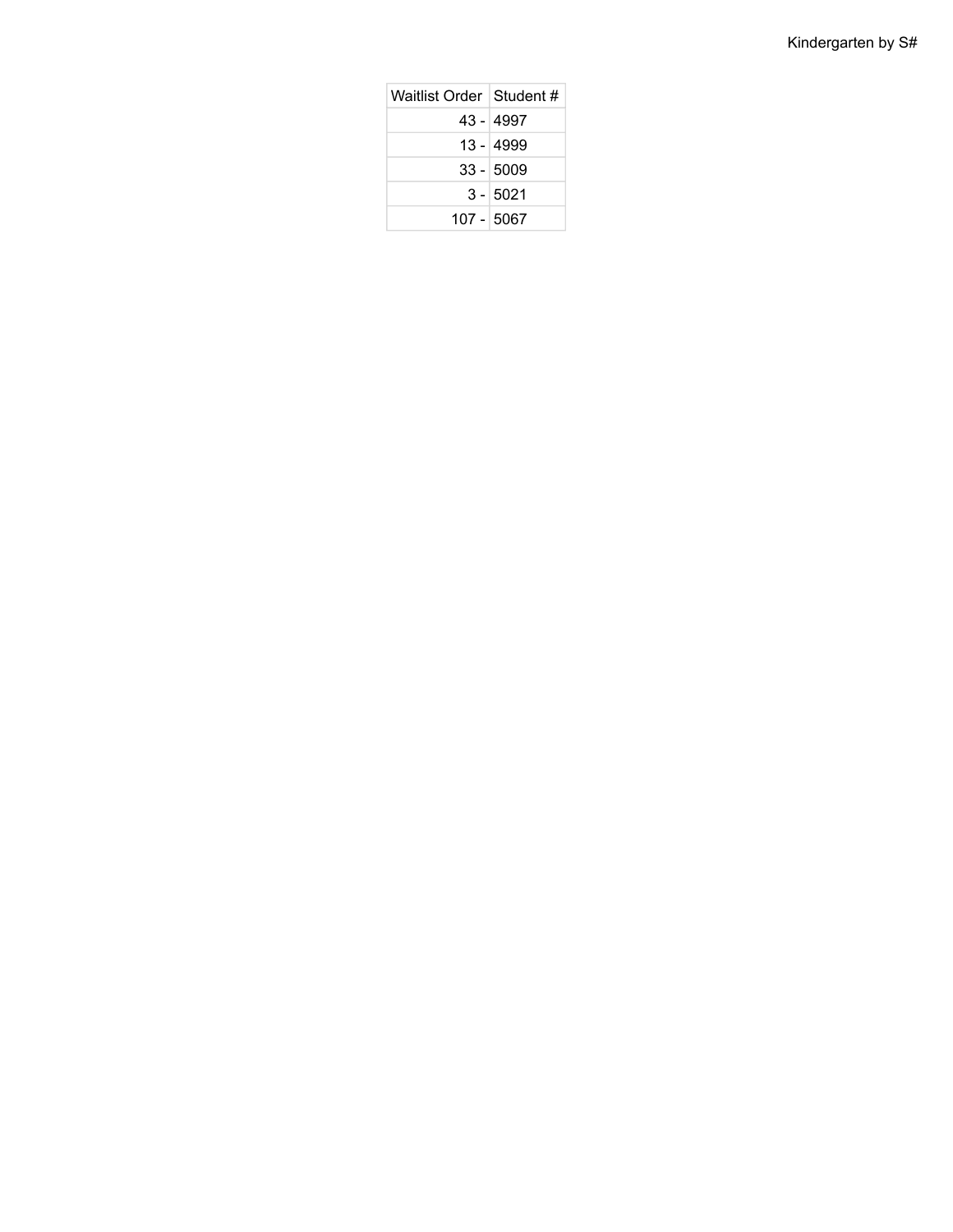| 1st Grade (waitlist) |             |             |             |  |  |
|----------------------|-------------|-------------|-------------|--|--|
| Order                | Order       | Order       | Order       |  |  |
| $1 - 4893$           | 16 - 4924   | $31 - 4164$ | 46 - 4862   |  |  |
| $2 - 4576$           | 17 - 4310   | $32 - 4434$ | 47 - 4464   |  |  |
| $3 - 4647$           | 18 - 4571   | $33 - 4916$ | 48 - 4912   |  |  |
| $4 - 5093$           | 19 - 4913   | $34 - 4512$ | 49 - 4928   |  |  |
| $5 - 5033$           | $20 - 4308$ | $35 - 4898$ | $50 - 4339$ |  |  |
| $6 - 5074$           | $21 - 4218$ | $36 - 4426$ | $51 - 4653$ |  |  |
| 7 - 4685             | $22 - 4566$ | $37 - 4350$ | 52 - 4797   |  |  |
| $8 - 4661$           | $23 - 4525$ | $38 - 4440$ | $53 - 4819$ |  |  |
| $9 - 4187$           | $24 - 4718$ | $39 - 4349$ | $54 -$      |  |  |
| 10 - 4695            | $25 - 4143$ | 40 - 4292   | $55 -$      |  |  |
| 11 - 4284            | $26 - 4114$ | 41 - 4629   | $56 -$      |  |  |
| 12 - 4439            | $27 - 4671$ | 42 - 4190   | $57 -$      |  |  |
| $13 - 4402$          | 28 - 4986   | 43 - 4184   | $58 -$      |  |  |
| 14 - 4182            | $29 - 4943$ | 44 - 4548   | $59 -$      |  |  |
| 15 - 4250            | $30 - 4667$ | 45 - 4825   | $60 -$      |  |  |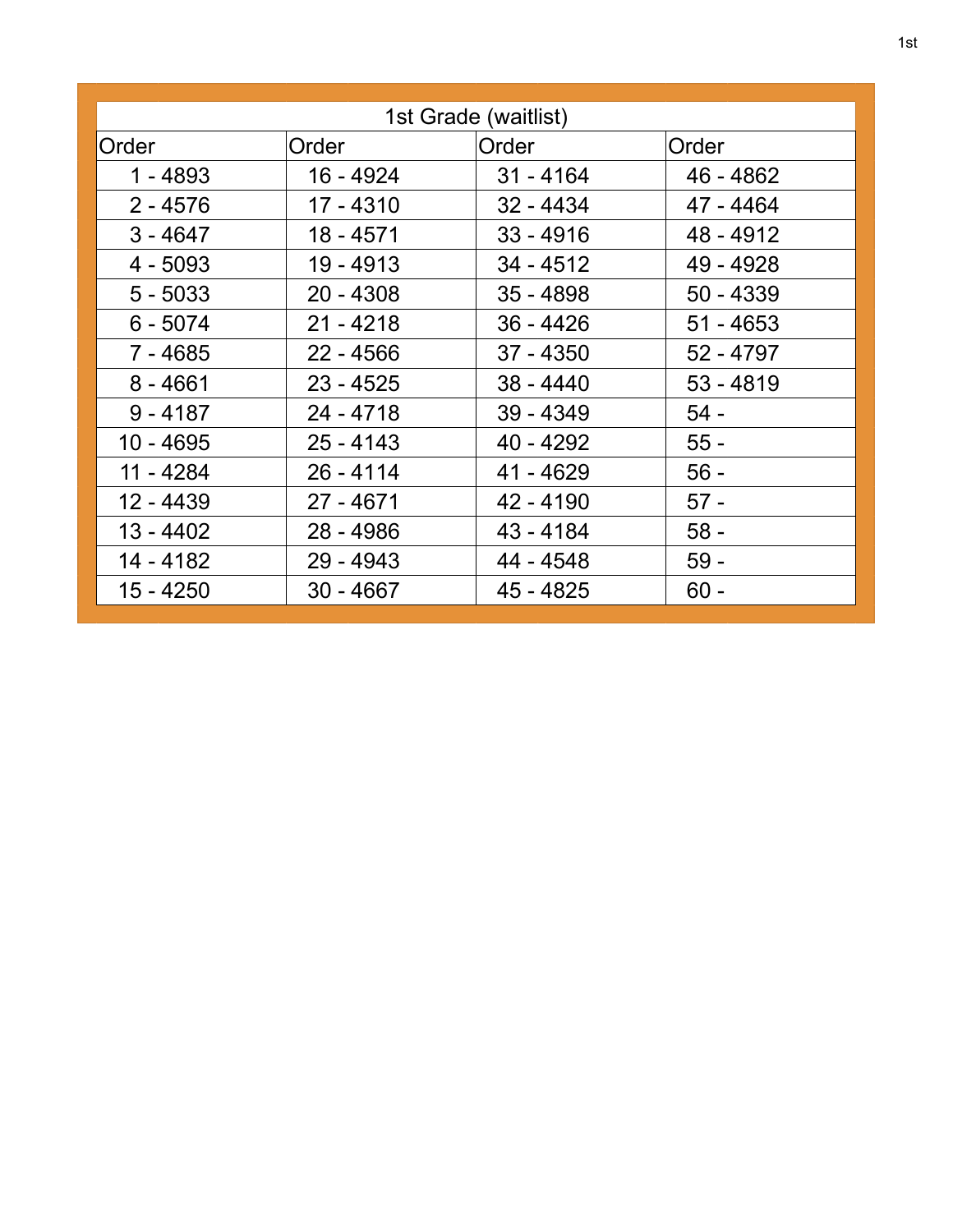| 1st Grade (waitlist) |        |         |         |  |  |
|----------------------|--------|---------|---------|--|--|
| Order                | Order  | Order   | Order   |  |  |
| $61 -$               | $76 -$ | $91 -$  | $106 -$ |  |  |
| $62 -$               | $77 -$ | $92 -$  | $107 -$ |  |  |
| $63 -$               | $78 -$ | $93 -$  | $108 -$ |  |  |
| $64 -$               | $79 -$ | $94 -$  | $109 -$ |  |  |
| $65 -$               | $80 -$ | $95 -$  | $110 -$ |  |  |
| $66 -$               | $81 -$ | $96 -$  | $111 -$ |  |  |
| $67 -$               | $82 -$ | $97 -$  | $112 -$ |  |  |
| $68 -$               | $83 -$ | $98 -$  | $113 -$ |  |  |
| $69 -$               | $84 -$ | $99-$   | $114 -$ |  |  |
| $70 -$               | $85 -$ | $100 -$ | $115 -$ |  |  |
| $71 -$               | $86 -$ | $101 -$ | $116 -$ |  |  |
| $72 -$               | $87 -$ | $102 -$ | $117 -$ |  |  |
| $73 -$               | $88 -$ | $103 -$ | $118 -$ |  |  |
| $74 -$               | $89 -$ | $104 -$ | $119 -$ |  |  |
| $75 -$               | $90 -$ | $105 -$ | $120 -$ |  |  |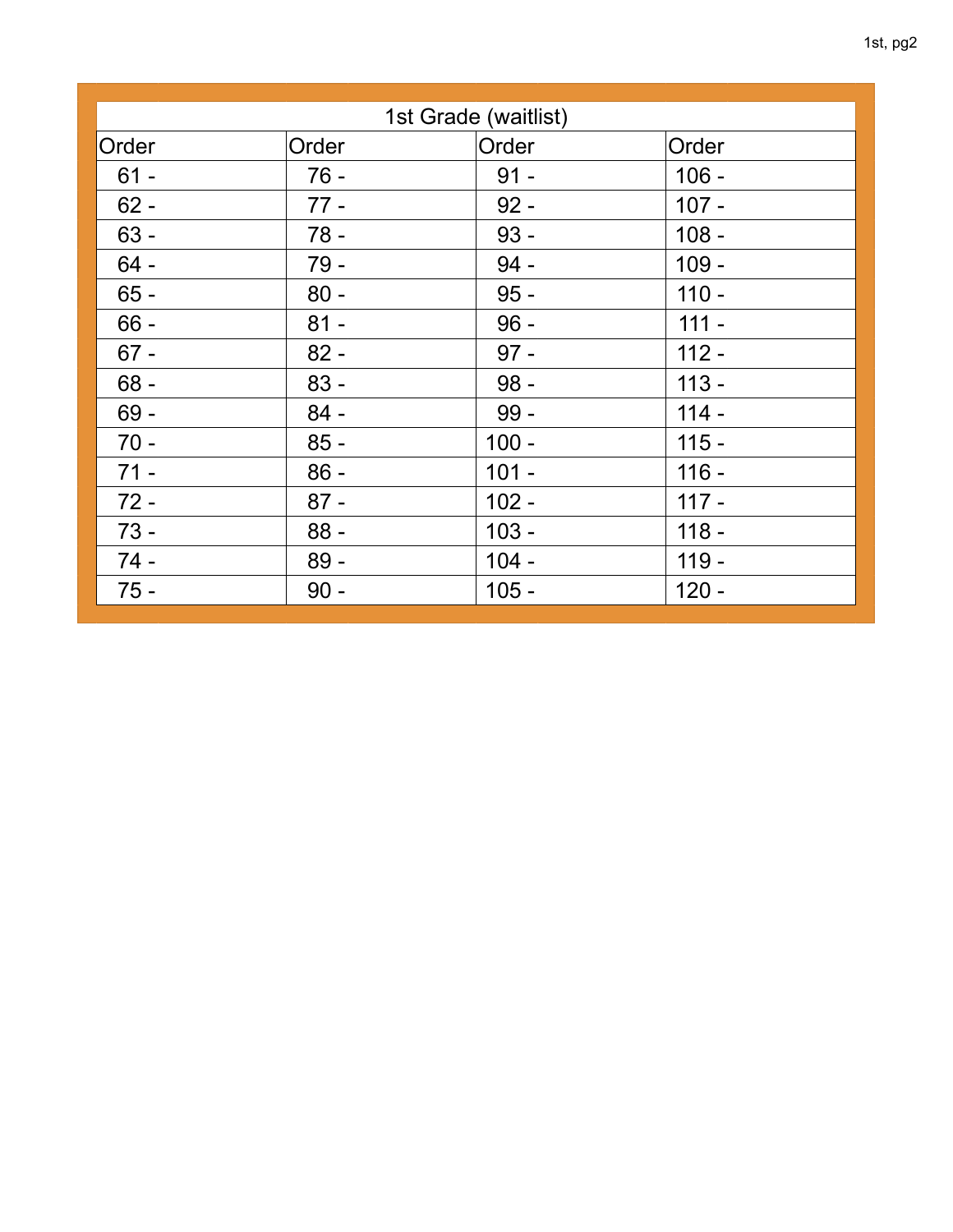| Waitlist Order   Student # |             |
|----------------------------|-------------|
|                            | $26 - 4114$ |
|                            | $25 - 4143$ |
|                            | $31 - 4164$ |
|                            | 14 - 4182   |
| 43 -                       | 4184        |
|                            | $9 - 4187$  |
|                            | 42 - 4190   |
| $21 -$                     | 4218        |
|                            | 15 - 4250   |
| 11 -                       | 4284        |
| 40 -                       | 4292        |
|                            | $20 - 4308$ |
| $17 -$                     | 4310        |
|                            | 50 - 4339   |
|                            | 39 - 4349   |
| $37 -$                     | 4350        |
|                            | $13 - 4402$ |
|                            | 36 - 4426   |
| $32 -$                     | 4434        |
|                            | 12 - 4439   |
| 38 -                       | 4440        |
|                            | 47 - 4464   |
|                            | 34 - 4512   |
| $23 -$                     | 4525        |
|                            | 44 - 4548   |
| 22 -                       | 4566        |
| $18 -$                     | 4571        |
|                            | 2 - 4576    |
|                            | 41 - 4629   |
|                            | 3 - 4647    |
|                            | 51 - 4653   |
| 8 -                        | 4661        |
|                            | 30 - 4667   |
| 27 -                       | 4671        |
| $7 -$                      | 4685        |
|                            | 10 - 4695   |
| 24 -                       | 4718        |
|                            | 52 - 4797   |
|                            | 53 - 4819   |
| 45 -                       | 4825        |
|                            | 46 - 4862   |
| 1 -                        | 4893        |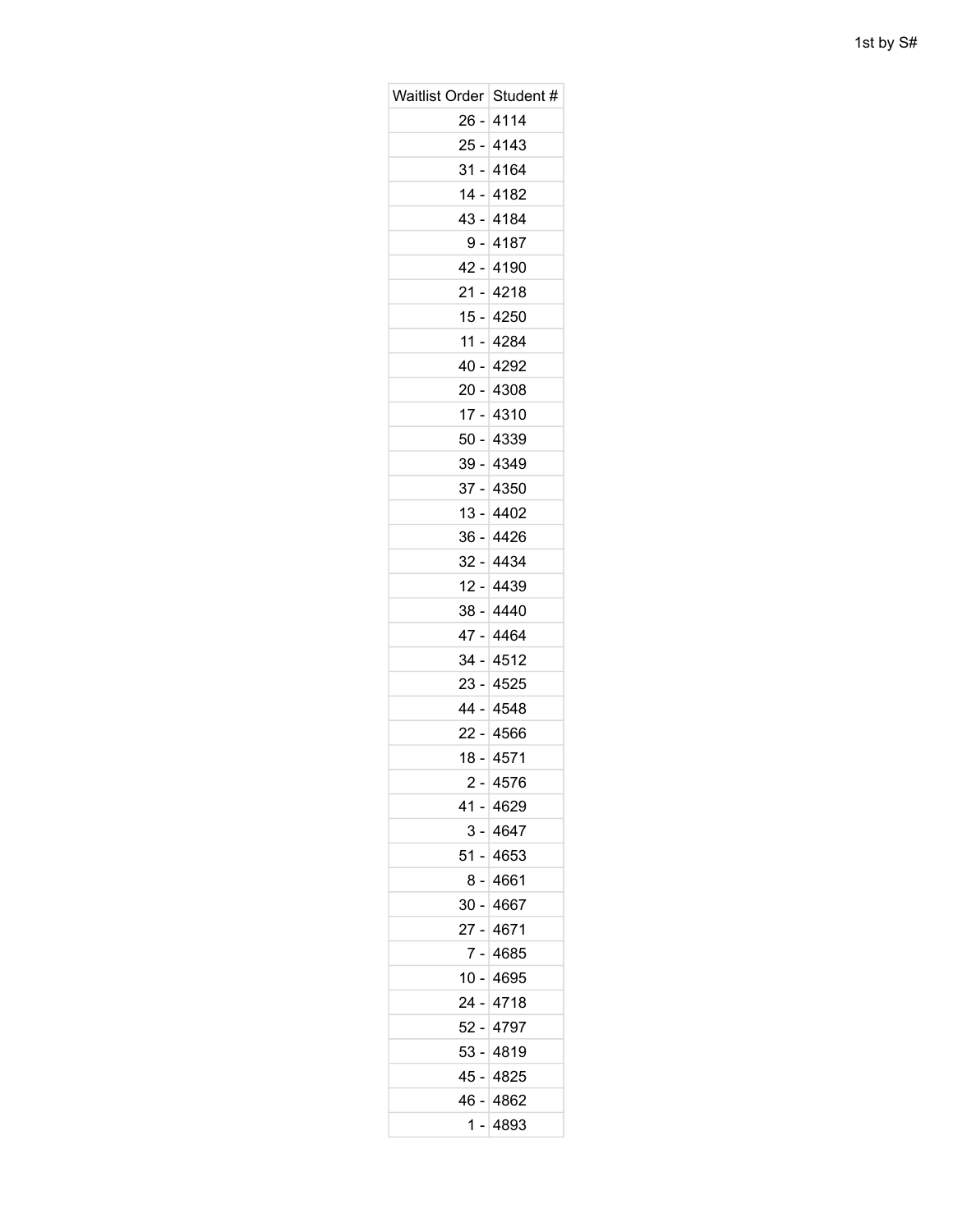| 1st by S# |  |  |
|-----------|--|--|
|-----------|--|--|

| Waitlist Order Student # |             |
|--------------------------|-------------|
|                          | $35 - 4898$ |
|                          | 48 - 4912   |
|                          | 19 - 4913   |
|                          | $33 - 4916$ |
|                          | 16 - 4924   |
|                          | 49 - 4928   |
|                          | $29 - 4943$ |
|                          | $28 - 4986$ |
|                          | $5 - 5033$  |
|                          | 6 - 5074    |
|                          | 4 - 5093    |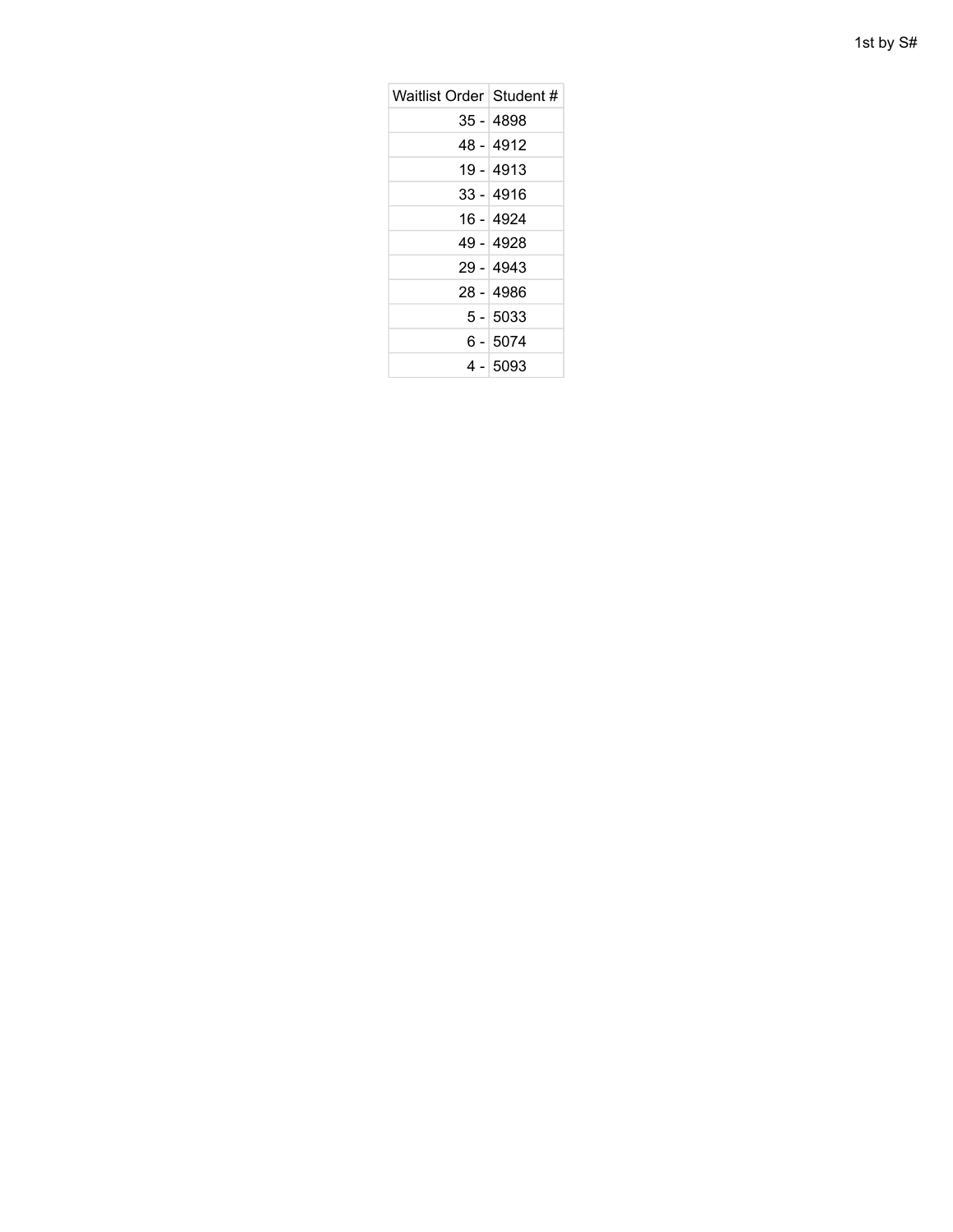| 2nd Grade (waitlist) |             |             |             |  |
|----------------------|-------------|-------------|-------------|--|
| Order                | Order       | Order       | Order       |  |
| $1 - 4361$           | 16 - 4383   | $31 - 4560$ | 46 - 4842   |  |
| $2 - 5025$           | 17 - 5072   | $32 - 4377$ | 47 - 4418   |  |
| $3 - 5060$           | 18 - 4869   | $33 - 4343$ | 48 - 4396   |  |
| $4 - 4801$           | 19 - 4193   | $34 - 4619$ | 49 - 4451   |  |
| $5 - 4595$           | $20 - 4185$ | $35 - 4195$ | $50 - 4748$ |  |
| $6 - 4274$           | $21 - 4949$ | $36 - 4796$ | $51 - 4658$ |  |
| $7 - 4813$           | $22 - 4714$ | $37 - 4624$ | $52 - 4946$ |  |
| $8 - 4166$           | $23 - 4203$ | $38 - 4215$ | $53 - 4160$ |  |
| $9 - 4681$           | 24 - 4874   | $39 - 4373$ | 54 - 4771   |  |
| 10 - 4638            | $25 - 4565$ | $40 - 4808$ | $55 - 4793$ |  |
| 11 - 4528            | $26 - 4132$ | 41 - 4224   | 56 - 4289   |  |
| 12 - 4978            | $27 - 4188$ | $42 - 5000$ | $57 - 4506$ |  |
| 13 - 4280            | $28 - 4800$ | 43 - 4933   | 58 - 4374   |  |
| 14 - 4976            | 29 - 4965   | 44 - 4568   | 59 - 4683   |  |
| 15 - 4614            | $30 - 4445$ | 45 - 4956   | $60 - 5007$ |  |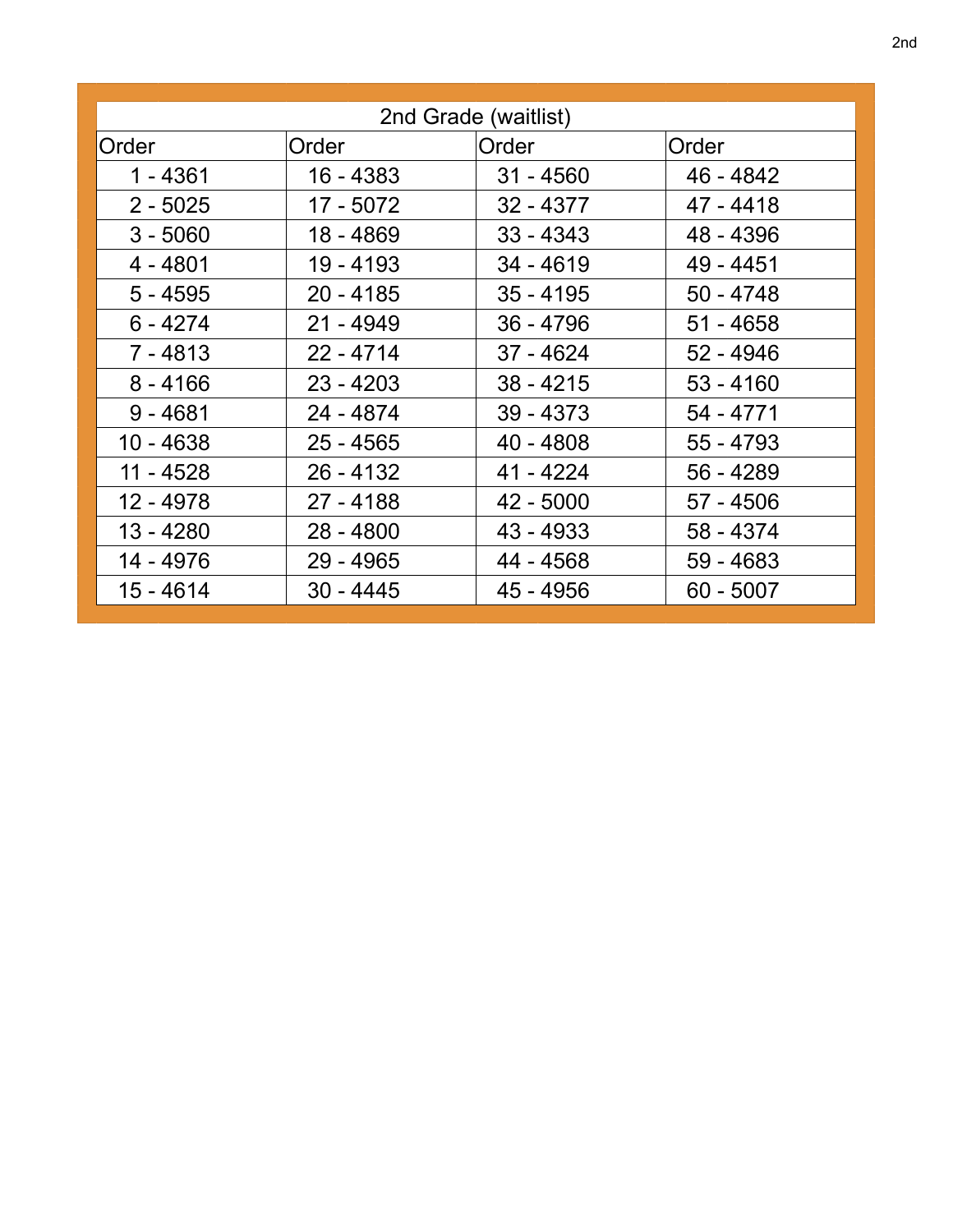| 2nd Grade (waitlist) |        |         |         |  |
|----------------------|--------|---------|---------|--|
| Order                | Order  | Order   | Order   |  |
| $61 - 4969$          | $76 -$ | $91 -$  | $106 -$ |  |
| $62 - 4421$          | $77 -$ | $92 -$  | $107 -$ |  |
| $63 - 4458$          | $78 -$ | $93 -$  | $108 -$ |  |
| 64 - 4121            | $79 -$ | $94 -$  | $109 -$ |  |
| $65 - 4708$          | $80 -$ | $95 -$  | $110 -$ |  |
| $66 - 4321$          | $81 -$ | $96 -$  | $111 -$ |  |
| $67 - 4851$          | $82 -$ | $97 -$  | $112 -$ |  |
| 68 - 4850            | $83 -$ | $98 -$  | $113 -$ |  |
| 69 - 4721            | $84 -$ | $99 -$  | $114 -$ |  |
| $70 - 4118$          | $85 -$ | $100 -$ | $115 -$ |  |
| $71 - 4505$          | $86 -$ | $101 -$ | $116 -$ |  |
| $72 -$               | $87 -$ | $102 -$ | $117 -$ |  |
| $73 -$               | $88 -$ | $103 -$ | $118 -$ |  |
| $74 -$               | $89 -$ | $104 -$ | $119 -$ |  |
| $75 -$               | $90 -$ | $105 -$ | $120 -$ |  |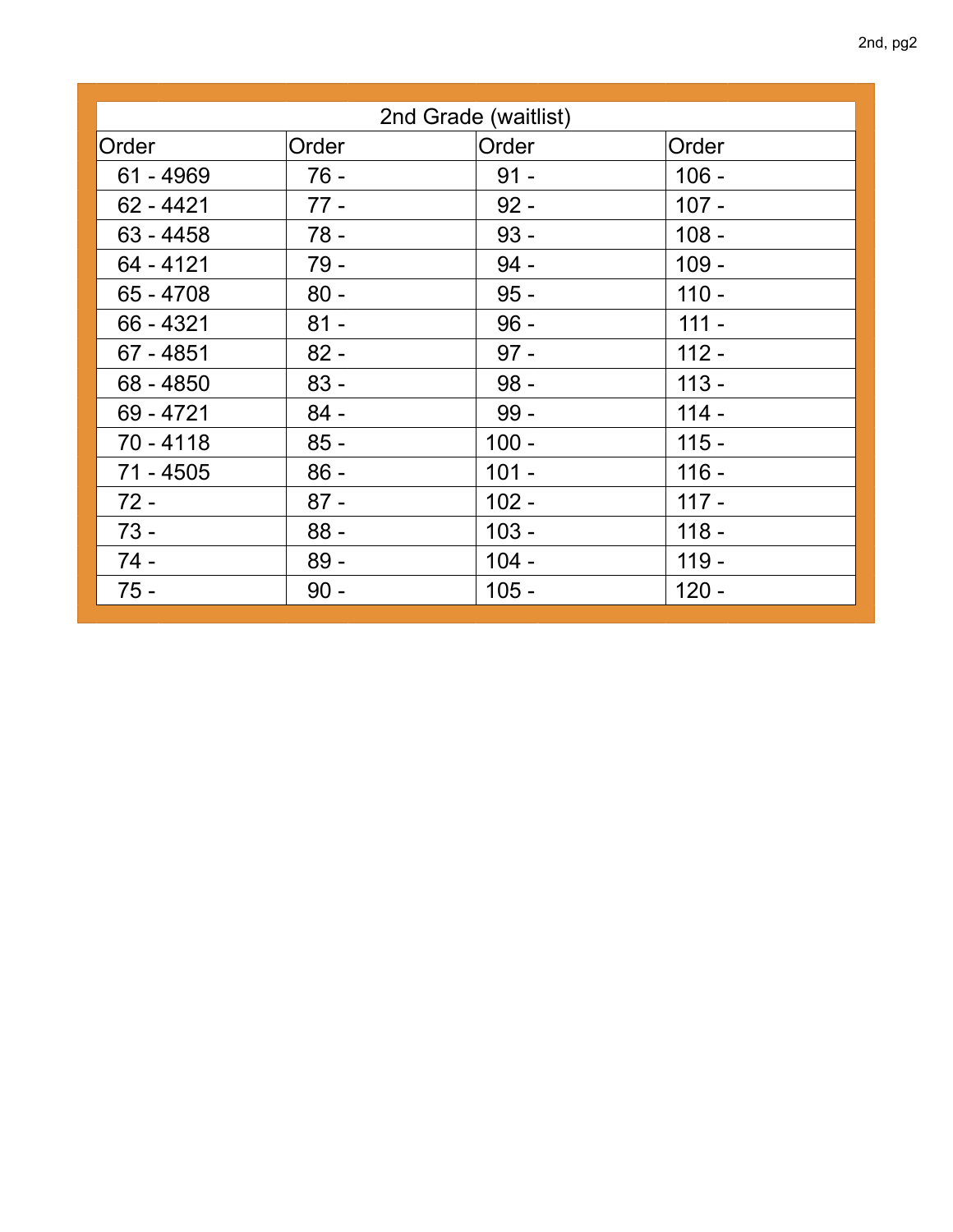| Waitlist Order   Student # |             |
|----------------------------|-------------|
|                            | 70 - 4118   |
|                            | 64 - 4121   |
| 26 -                       | 4132        |
|                            | 53 - 4160   |
|                            | $8 - 4166$  |
| 20 -                       | 4185        |
|                            | 27 - 4188   |
| 19 -                       | 4193        |
|                            | 35 - 4195   |
|                            | 23 - 4203   |
| $38 -$                     | 4215        |
|                            | 41 - 4224   |
|                            | 6 - 4274    |
| $13 -$                     | 4280        |
|                            | 56 - 4289   |
| 66 -                       | 4321        |
|                            | 33 - 4343   |
|                            | 1 - 4361    |
| 39 -                       | 4373        |
|                            | 58 - 4374   |
|                            | 32 - 4377   |
| 16 -                       | 4383        |
|                            | 48 - 4396   |
| $47 -$                     | 4418        |
|                            | 62 - 4421   |
|                            | 30 - 4445   |
| 49 -                       | 4451        |
|                            | $63 - 4458$ |
|                            | 71 - 4505   |
| 57 -                       | 4506        |
|                            | $11 - 4528$ |
| ا - 31                     | 4560        |
|                            | 25 - 4565   |
|                            | 44 - 4568   |
| 5 -                        | 4595        |
|                            | 15 - 4614   |
|                            | 34 - 4619   |
| $37 -$                     | 4624        |
|                            | $10 - 4638$ |
| 51 -                       | 4658        |
|                            | $9 - 4681$  |
|                            | 59 - 4683   |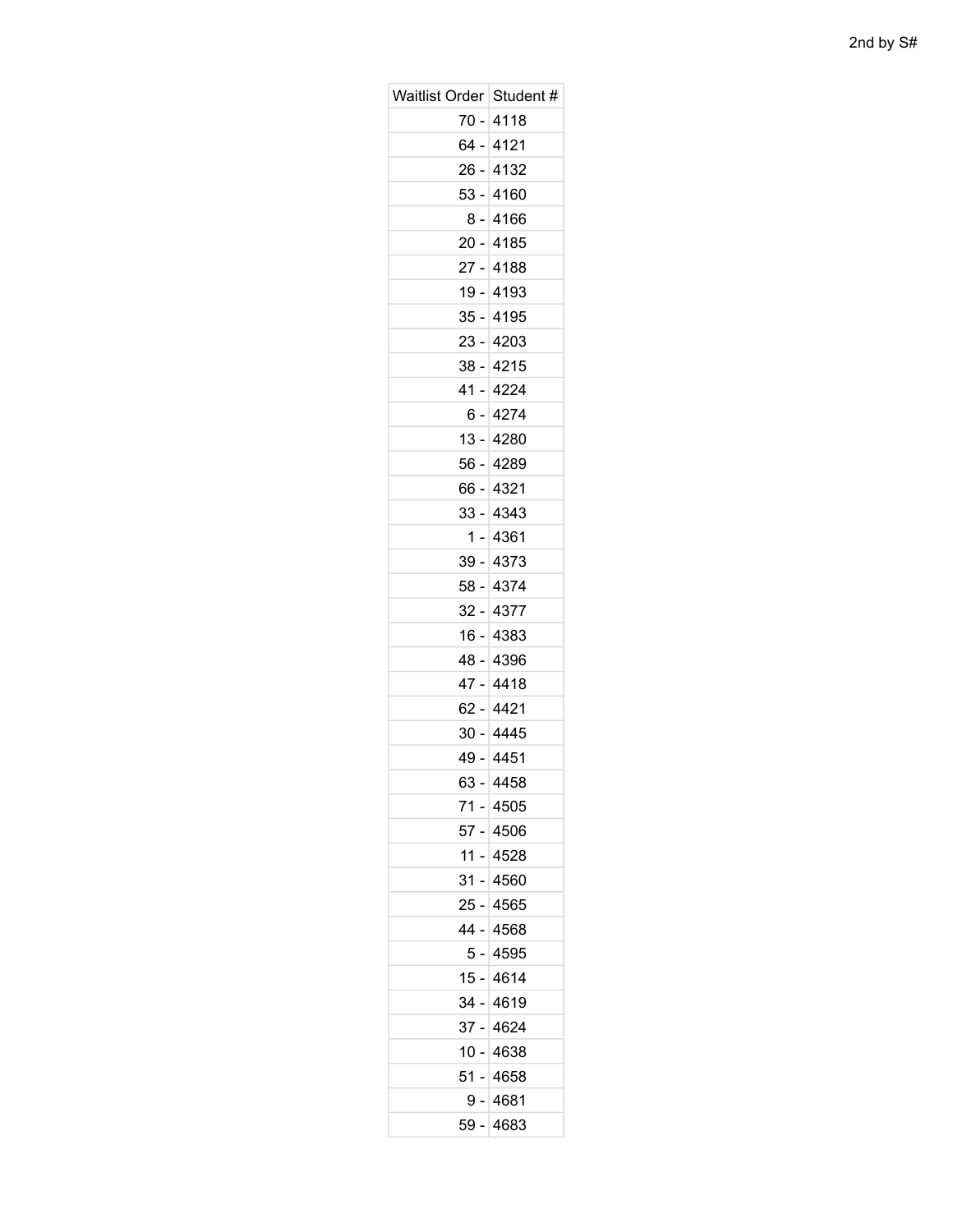| Waitlist Order Student # |             |
|--------------------------|-------------|
|                          | 65 - 4708   |
|                          | $22 - 4714$ |
| 69 -                     | 4721        |
|                          | 50 - 4748   |
| 54 -                     | 4771        |
|                          | 55 - 4793   |
| 36 -                     | 4796        |
|                          | 28 - 4800   |
|                          | 4 -⊺4801    |
|                          | 40 - 4808   |
| 7 -                      | 4813        |
|                          | 46 - 4842   |
|                          | 68 - 4850   |
|                          | 67 - 4851   |
|                          | 18 - 4869   |
|                          | 24 - 4874   |
|                          | 43 - 4933   |
|                          | 52 - 4946   |
|                          | 21 - 4949   |
|                          | 45 - 4956   |
|                          | 29 - 4965   |
|                          | 61 - 4969   |
|                          | 14 - 4976   |
|                          | 12 - 4978   |
|                          | 42 - 5000   |
|                          | 60 - 5007   |
|                          | 2 - 5025    |
|                          | 3 - 5060    |
|                          | 17 - 5072   |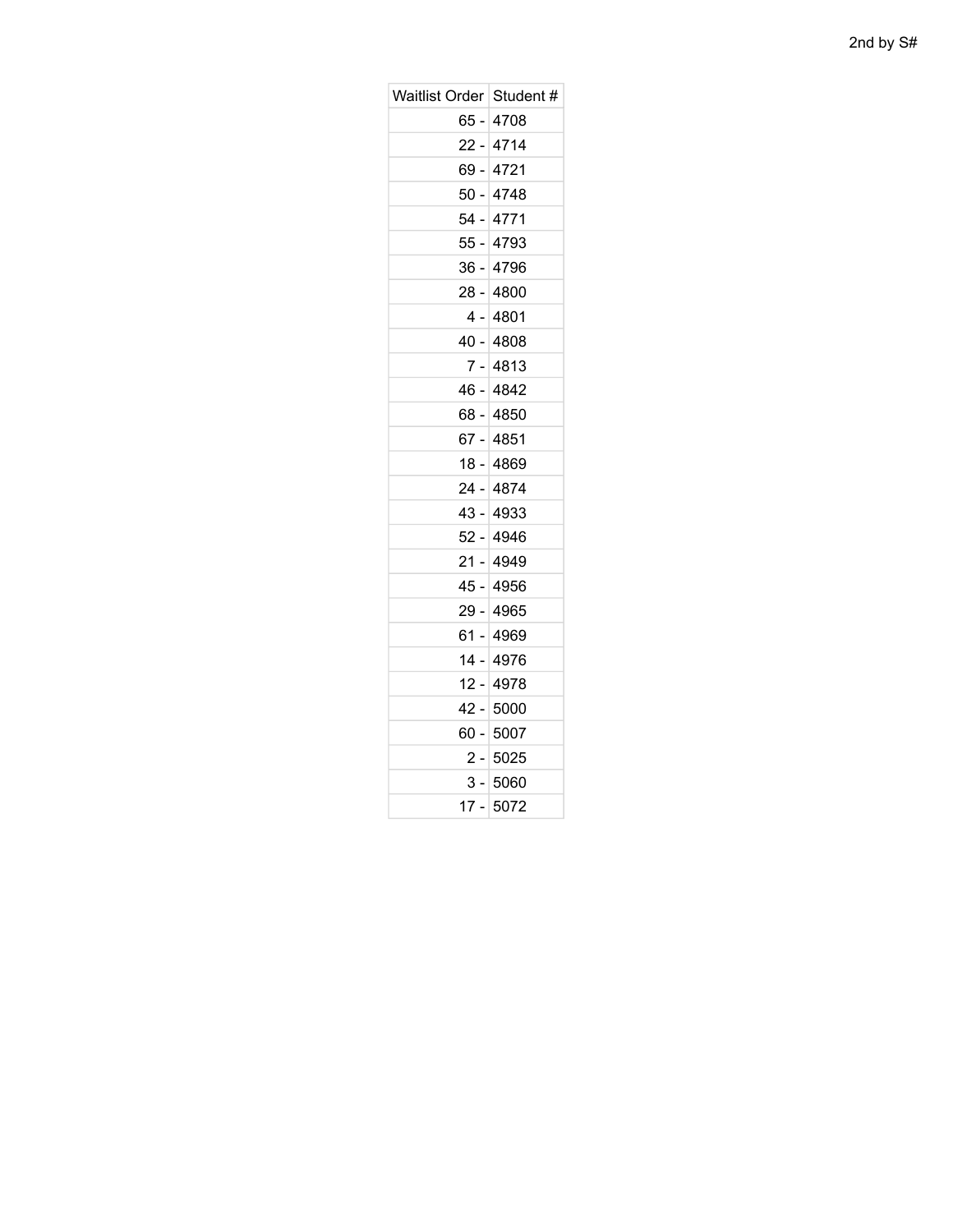| 3rd Grade (waitlist) |             |             |             |
|----------------------|-------------|-------------|-------------|
| Order                | Order       | Order       | Order       |
| $1 - 5003$           | 16 - 4974   | $31 - 4419$ | 46 - 5012   |
| $2 - 4779$           | 17 - 4668   | $32 - 4406$ | 47 - 4822   |
| $3 - 5063$           | 18 - 4259   | $33 - 4433$ | 48 - 4836   |
| $4 - 4513$           | 19 - 4518   | 34 - 4137   | 49 - 4657   |
| $5 - 4809$           | $20 - 4251$ | $35 - 4309$ | $50 - 4951$ |
| $6 - 5125$           | $21 - 4770$ | $36 - 4954$ | $51 - 4175$ |
| $7 - 4515$           | $22 - 4552$ | 37 - 4880   | $52 - 4742$ |
| $8 - 4491$           | $23 - 4500$ | $38 - 4390$ | $53 - 4460$ |
| $9 - 5090$           | 24 - 4384   | $39 - 4541$ | 54 - 4197   |
| 10 - 4230            | $25 - 4587$ | 40 - 4370   | $55 - 4751$ |
| $11 - 4593$          | $26 - 4311$ | 41 - 4677   | $56 - 4266$ |
| $12 - 4146$          | 27 - 4395   | 42 - 4983   | 57 - 4694   |
| 13 - 4930            | 28 - 4799   | 43 - 4524   | 58 - 4993   |
| 14 - 4915            | 29 - 4537   | 44 - 4261   | 59 - 4385   |
| $15 - 4174$          | $30 - 4494$ | $45 - 4517$ | $60 - 4872$ |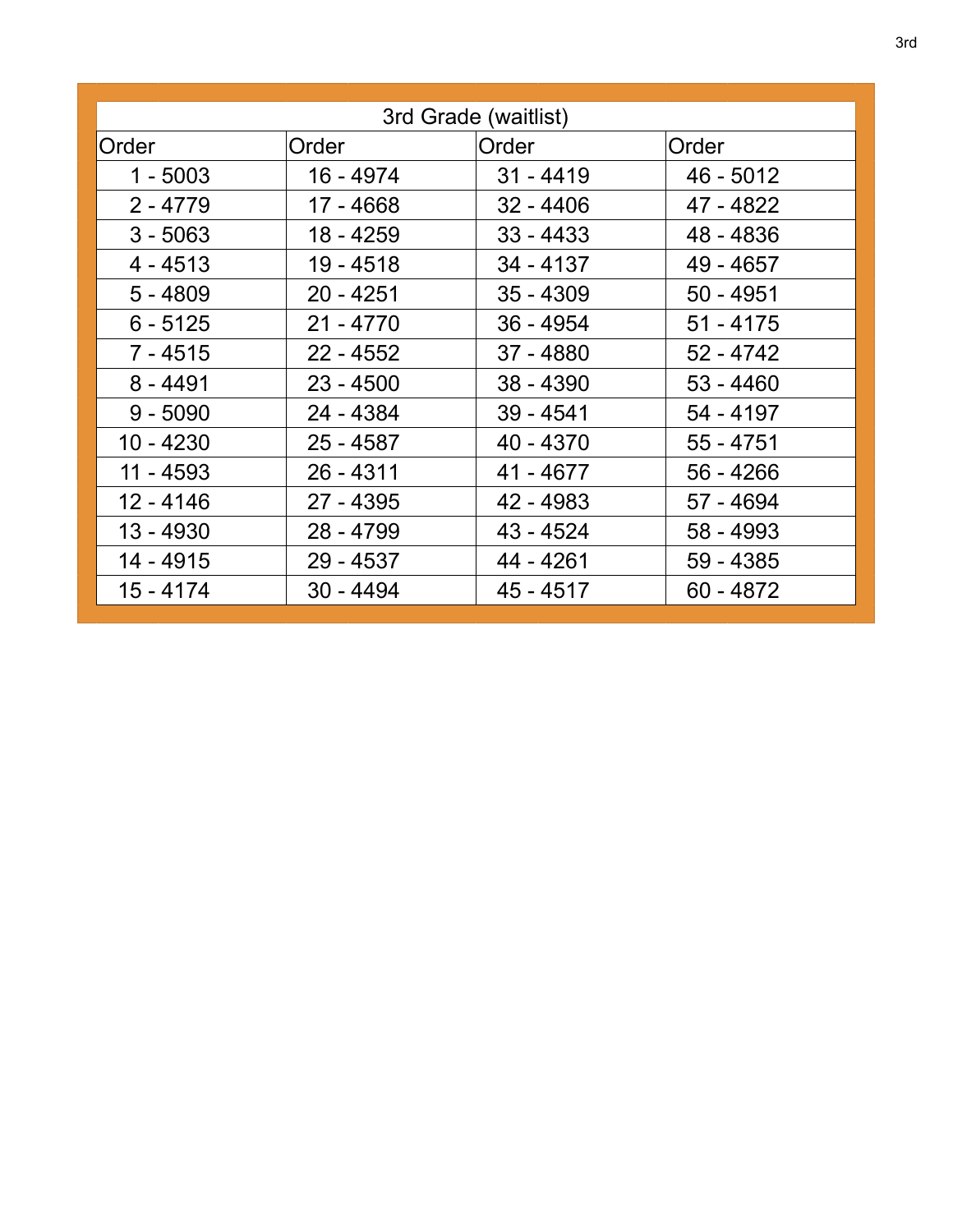| 3rd Grade (waitlist) |           |         |         |  |
|----------------------|-----------|---------|---------|--|
| Order                | Order     | Order   | Order   |  |
| $61 - 4870$          | 76 - 4152 | $91 -$  | $106 -$ |  |
| $62 - 4922$          | $77 -$    | $92 -$  | $107 -$ |  |
| $63 - 4398$          | $78 -$    | $93 -$  | $108 -$ |  |
| 64 - 4278            | $79 -$    | $94 -$  | $109 -$ |  |
| $65 - 4325$          | $80 -$    | $95 -$  | $110 -$ |  |
| $66 - 4125$          | $81 -$    | $96 -$  | $111 -$ |  |
| 67 - 4288            | $82 -$    | $97 -$  | $112 -$ |  |
| $68 - 4918$          | $83 -$    | $98 -$  | $113 -$ |  |
| 69 - 4927            | $84 -$    | $99 -$  | $114 -$ |  |
| 70 - 4725            | $85 -$    | $100 -$ | $115 -$ |  |
| 71 - 4569            | $86 -$    | $101 -$ | $116 -$ |  |
| 72 - 4463            | $87 -$    | $102 -$ | $117 -$ |  |
| 73 - 4484            | $88 -$    | $103 -$ | $118 -$ |  |
| 74 - 4900            | $89 -$    | $104 -$ | $119 -$ |  |
| 75 - 4857            | $90 -$    | $105 -$ | $120 -$ |  |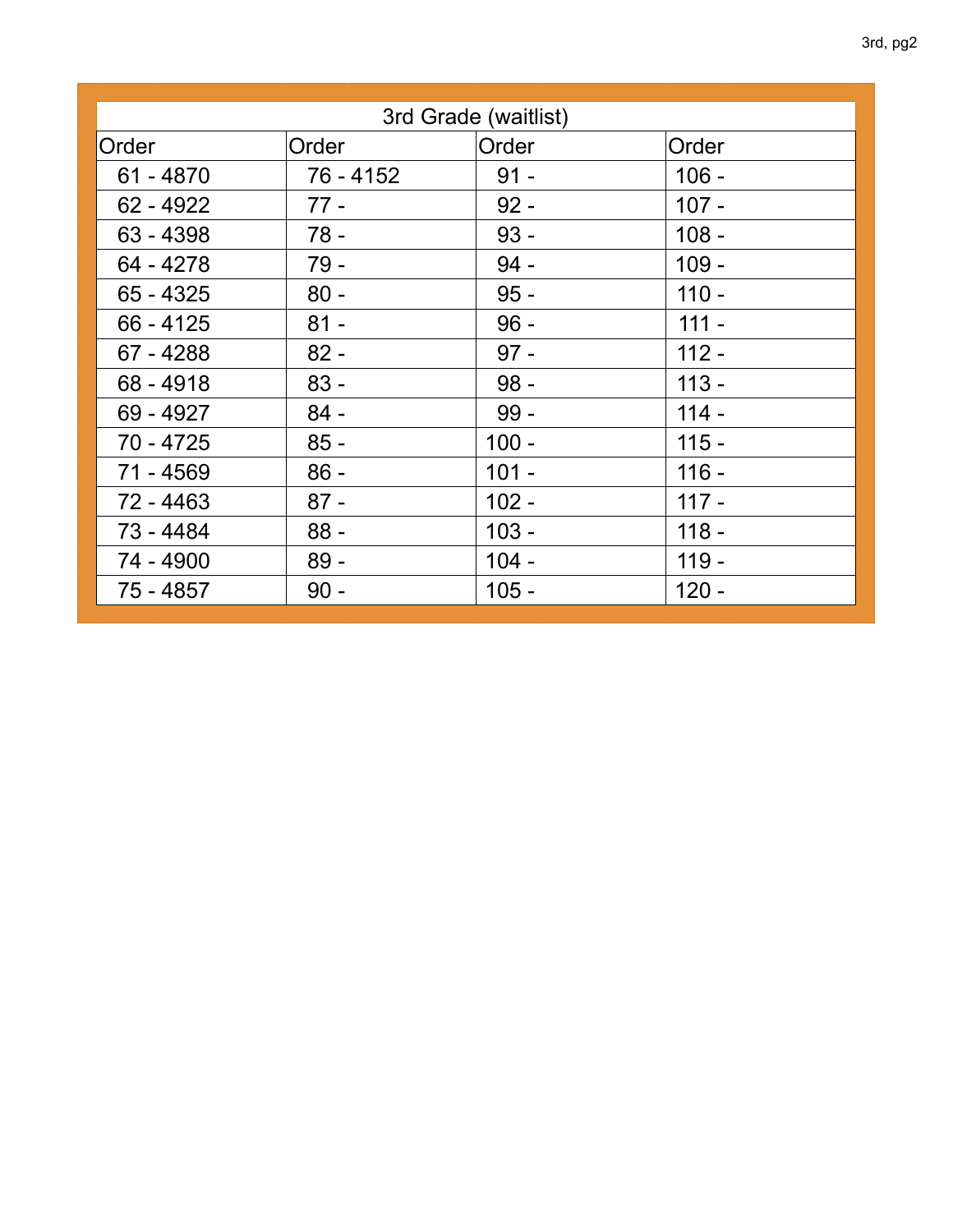| Waitlist Order   Student # |             |
|----------------------------|-------------|
|                            | 66 - 4125   |
|                            | 34 - 4137   |
| $12 -$                     | 4146        |
|                            | 76 - 4152   |
|                            | 15 - 4174   |
| $51 -$                     | 4175        |
|                            | 54 - 4197   |
| $10 -$                     | 4230        |
|                            | 20 - 4251   |
|                            | 18 - 4259   |
| 44 -                       | 4261        |
|                            | 56 - 4266   |
|                            | 64 - 4278   |
| 67 -                       | 4288        |
|                            | 35 - 4309   |
| 26 -                       | 4311        |
|                            | 65 - 4325   |
|                            | 40 - 4370   |
| 24 -                       | 4384        |
|                            | 59 - 4385   |
|                            | 38 - 4390   |
| $27 -$                     | 4395        |
|                            | 63 - 4398   |
| 32 -                       | 4406        |
|                            | $31 - 4419$ |
|                            | 33 - 4433   |
| $53 -$                     | 4460        |
|                            | 72 - 4463   |
|                            | 73 - 4484   |
| 8 -                        | 4491        |
|                            | 30 - 4494   |
|                            | 23 - 4500   |
|                            | 4 - 4513    |
|                            | 7 - 4515    |
| 45 -                       | 4517        |
|                            | 19 - 4518   |
|                            | 43 - 4524   |
| 29 -                       | 4537        |
|                            | 39 - 4541   |
|                            | 22 - 4552   |
|                            | 71 - 4569   |
| 25 -                       | 4587        |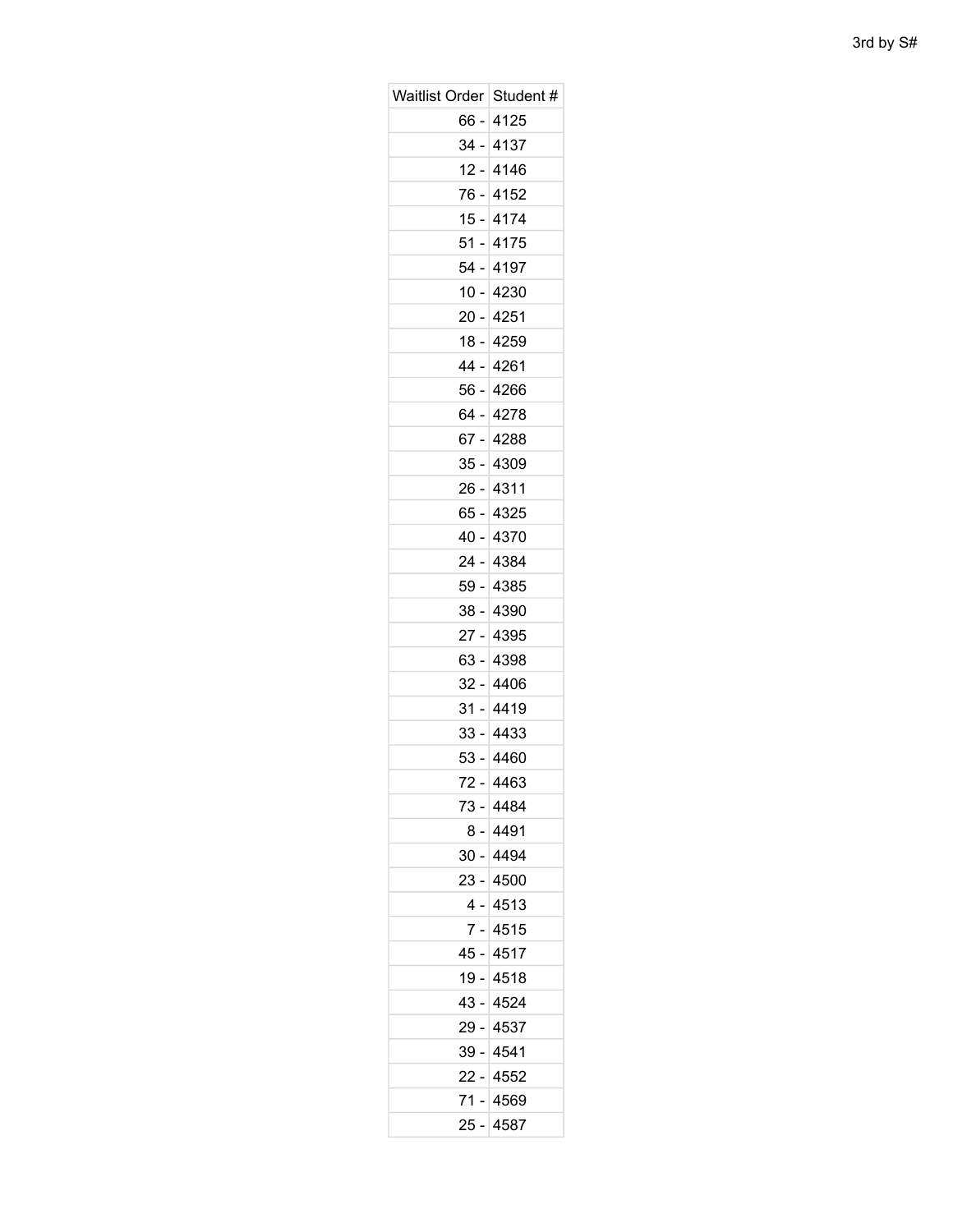| Waitlist Order   Student # |            |
|----------------------------|------------|
| 11 -                       | 4593       |
|                            | 49 - 4657  |
|                            | 17 - 4668  |
| 41 -                       | 4677       |
|                            | 57 - 4694  |
|                            | 70 - 4725  |
| 52 -                       | 4742       |
|                            | 55 - 4751  |
| 21 -                       | 4770       |
|                            | $2 - 4779$ |
|                            | 28 - 4799  |
| 5 -                        | 4809       |
|                            | 47 - 4822  |
|                            | 48 - 4836  |
|                            | 75 - 4857  |
|                            | 61 - 4870  |
|                            | 60 - 4872  |
|                            | 37 - 4880  |
|                            | 74 - 4900  |
| 14 -                       | 4915       |
|                            | 68 - 4918  |
|                            | 62 - 4922  |
| 69 -                       | 4927       |
|                            | 13 - 4930  |
| 50 -                       | 4951       |
|                            | 36 - 4954  |
|                            | 16 - 4974  |
| $42 -$                     | 4983       |
|                            | 58 - 4993  |
| 1.                         | 5003       |
| - 46                       | 5012       |
| 3 - 1                      | 5063       |
| 9 -                        | 5090       |
| 6 -                        | 5125       |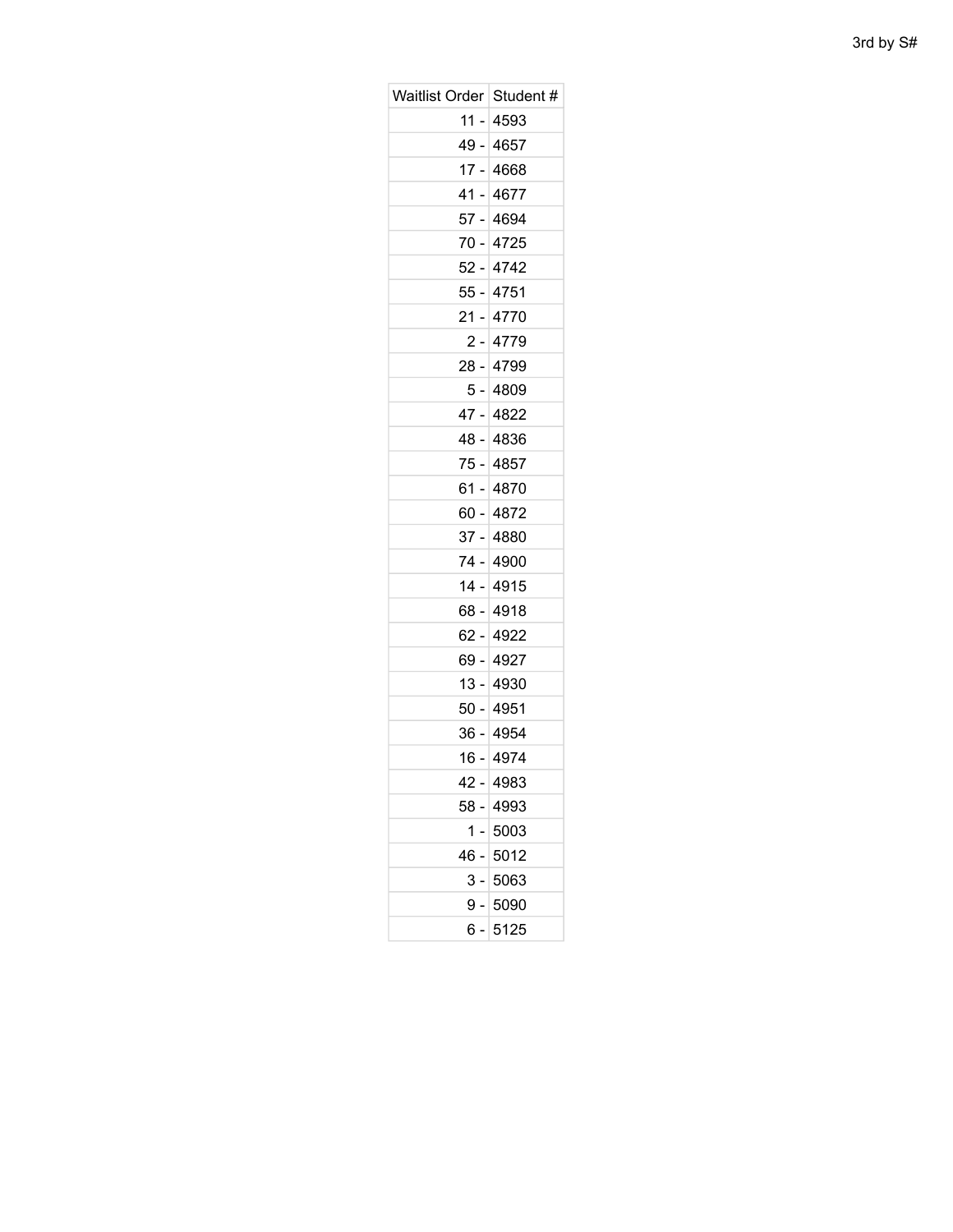| 4th Grade (waitlist) |             |             |             |
|----------------------|-------------|-------------|-------------|
| Order                | Order       | Order       | Order       |
| $1 - 5013$           | 16 - 4745   | $31 - 4334$ | 46 - 4369   |
| $2 - 4766$           | 17 - 4895   | $32 - 4304$ | 47 - 4221   |
| $3 - 4169$           | 18 - 4903   | $33 - 4282$ | 48 - 4854   |
| 4 - 4834             | 19 - 4945   | $34 - 4693$ | 49 - 4932   |
| $5 - 4305$           | $20 - 4487$ | $35 - 4923$ | $50 - 4359$ |
| $6 - 5081$           | $21 - 4554$ | $36 - 4858$ | $51 - 5069$ |
| 7 - 4577             | $22 - 4623$ | $37 - 4627$ | $52 - 4130$ |
| $8 - 4760$           | $23 - 4376$ | $38 - 4755$ | $53 - 4669$ |
| $9 - 4323$           | $24 - 4651$ | $39 - 4408$ | 54 - 4905   |
| $10 - 4112$          | $25 - 4894$ | $40 - 4207$ | 55 - 4944   |
| 11 - 4139            | $26 - 4713$ | 41 - 4887   | 56 - 4582   |
| 12 - 5126            | $27 - 4679$ | 42 - 4296   | 57 - 4902   |
| 13 - 4170            | $28 - 4428$ | $43 - 4126$ | 58 - 4994   |
| 14 - 4670            | $29 - 4119$ | 44 - 4717   | 59 - 4765   |
| 15 - 5024            | $30 - 4599$ | 45 - 4345   | $60 - 4833$ |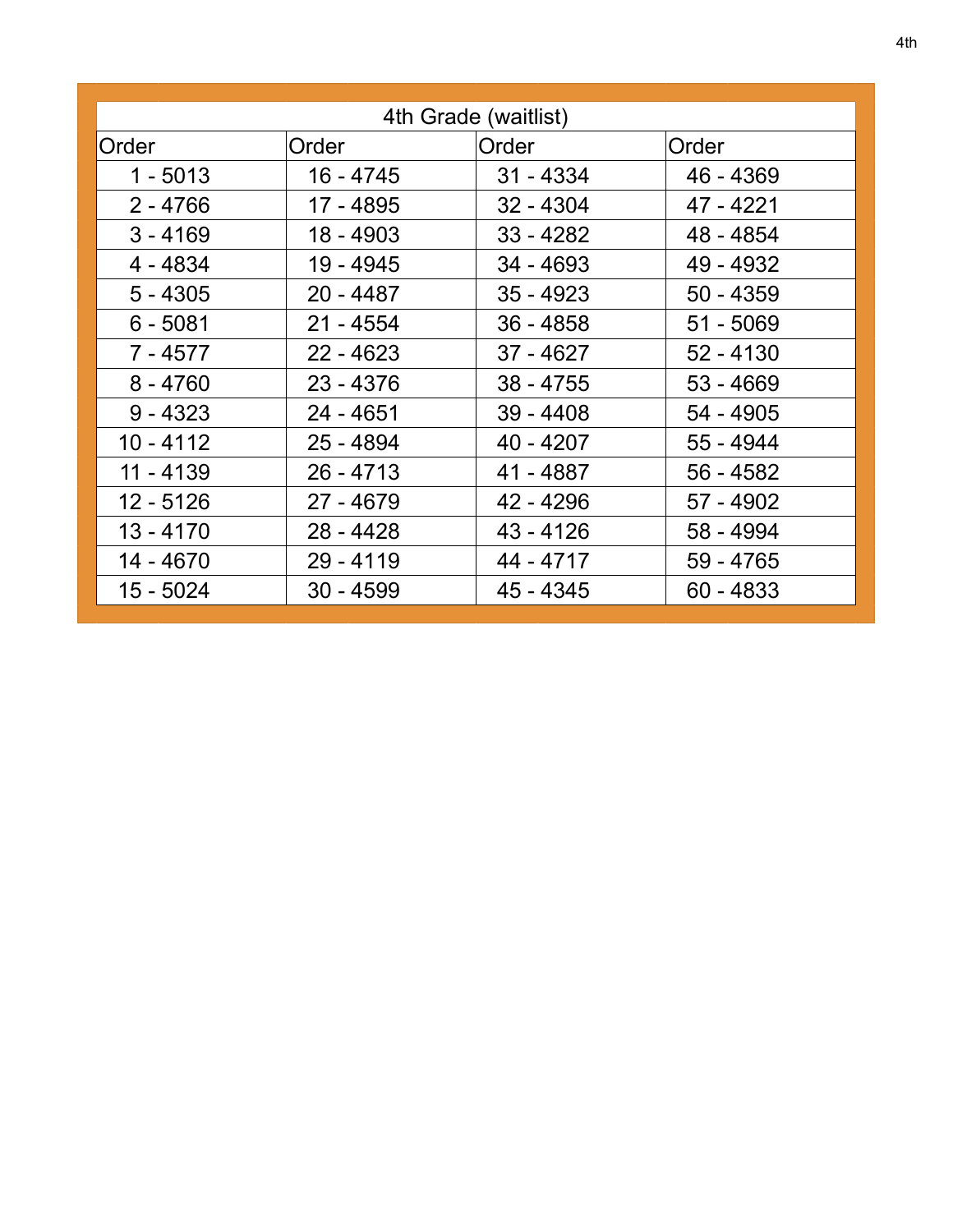| 4th Grade (waitlist) |              |         |         |
|----------------------|--------------|---------|---------|
| Order                | <b>Order</b> | Order   | Order   |
| $61 - 4929$          | 76 - 4545    | $91 -$  | $106 -$ |
| $62 - 4424$          | 77 - 4746    | $92 -$  | $107 -$ |
| $63 - 4539$          | $78 -$       | $93 -$  | $108 -$ |
| 64 - 4968            | $79 -$       | $94 -$  | $109 -$ |
| 65 - 4709            | $80 -$       | $95 -$  | $110 -$ |
| $66 - 4805$          | $81 -$       | $96 -$  | $111 -$ |
| 67 - 4530            | $82 -$       | $97 -$  | $112 -$ |
| $68 - 4240$          | $83 -$       | $98 -$  | $113 -$ |
| 69 - 4431            | $84 -$       | $99 -$  | $114 -$ |
| 70 - 4572            | $85 -$       | $100 -$ | $115 -$ |
| $71 - 4611$          | $86 -$       | $101 -$ | $116 -$ |
| 72 - 4684            | $87 -$       | $102 -$ | $117 -$ |
| 73 - 4632            | $88 -$       | $103 -$ | $118 -$ |
| 74 - 4519            | $89 -$       | $104 -$ | $119 -$ |
| 75 - 4860            | $90 -$       | $105 -$ | $120 -$ |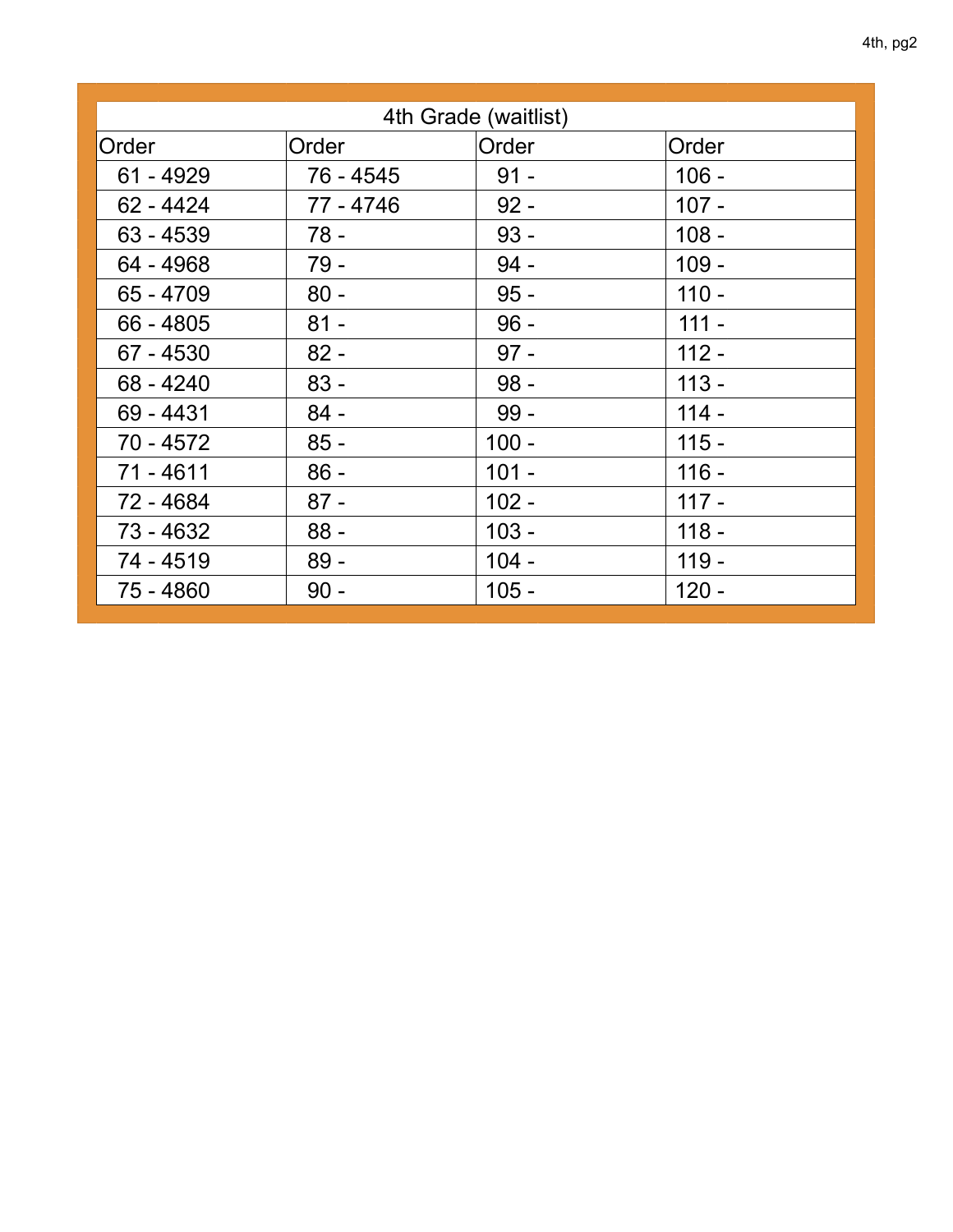| Waitlist Order   Student # |             |
|----------------------------|-------------|
|                            | $10 - 4112$ |
|                            | 29 - 4119   |
| 43 -                       | 4126        |
|                            | 52 - 4130   |
| 11 -                       | 4139        |
|                            | $3 - 4169$  |
|                            | $13 - 4170$ |
| 40 -                       | 4207        |
|                            | 47 - 4221   |
|                            | 68 - 4240   |
| $33 -$                     | 4282        |
|                            | 42 - 4296   |
| 32 -                       | 4304        |
|                            | $5 - 4305$  |
|                            | 9 - 4323    |
| 31 -                       | 4334        |
|                            | 45 - 4345   |
|                            | 50 - 4359   |
| - 46                       | 4369        |
|                            | $23 - 4376$ |
| $39 -$                     | 4408        |
|                            | 62 - 4424   |
|                            | 28 - 4428   |
| 69 -                       | 4431        |
|                            | 20 - 4487   |
|                            | 74 - 4519   |
|                            | 67 - 4530   |
|                            | 63 - 4539   |
|                            | 76 - 4545   |
|                            | 21 - 4554   |
|                            | 70 - 4572   |
| 7 -                        | 4577        |
|                            | 56 - 4582   |
|                            | 30 - 4599   |
| 71 -                       | 4611        |
|                            | 22 - 4623   |
| 37 -                       | 4627        |
|                            | 73 - 4632   |
|                            | 24 - 4651   |
| 53 -                       | 4669        |
|                            | 14 - 4670   |
|                            | 27 - 4679   |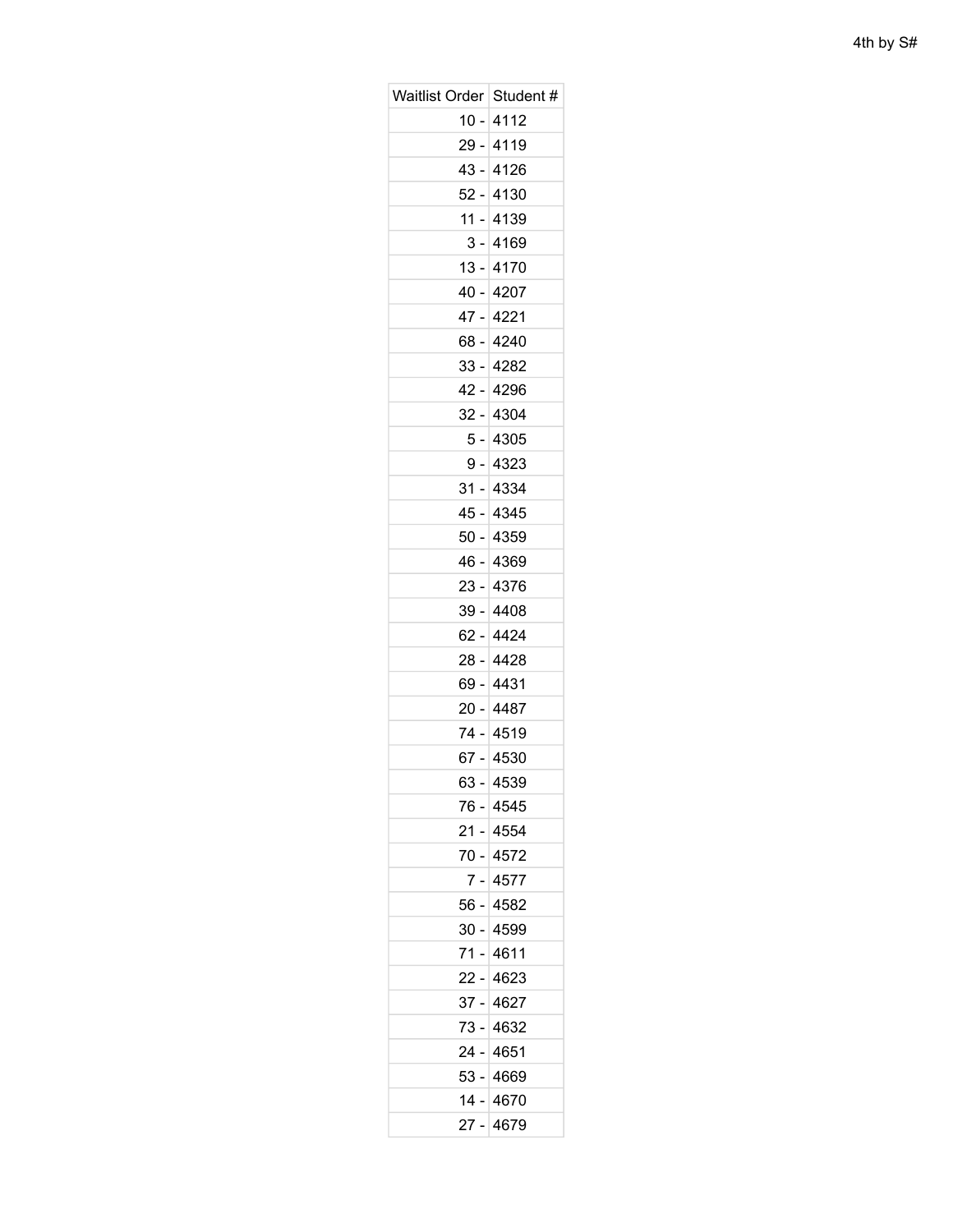| Waitlist Order   Student # |            |
|----------------------------|------------|
|                            | 72 - 4684  |
|                            | 34 - 4693  |
|                            | 65 - 4709  |
|                            | 26 - 4713  |
|                            | 44 - 4717  |
|                            | 16 - 4745  |
|                            | 77 - 4746  |
|                            | 38 - 4755  |
|                            | 8 - 4760   |
|                            | 59 - 4765  |
|                            | 2 - 4766   |
| 66 -                       | 4805       |
|                            | 60 - 4833  |
|                            | 4 - 4834   |
|                            | 48 - 4854  |
|                            | 36 - 4858  |
|                            | 75 - 4860  |
|                            | 41 - 4887  |
|                            | 25 - 4894  |
|                            | 17 - 4895  |
|                            | 57 - 4902  |
|                            | 18 - 4903  |
|                            | 54 - 4905  |
|                            | 35 - 4923  |
| 61 -                       | 4929       |
|                            | 49 - 4932  |
|                            | 55 - 4944  |
| $19 -$                     | - 4945     |
|                            | 64 - 4968  |
|                            | 58 - 4994  |
| 1                          | $-15013$   |
|                            | 15 - 5024  |
| 51 -                       | 5069       |
|                            | $6 - 5081$ |
| $12 -$                     | 5126       |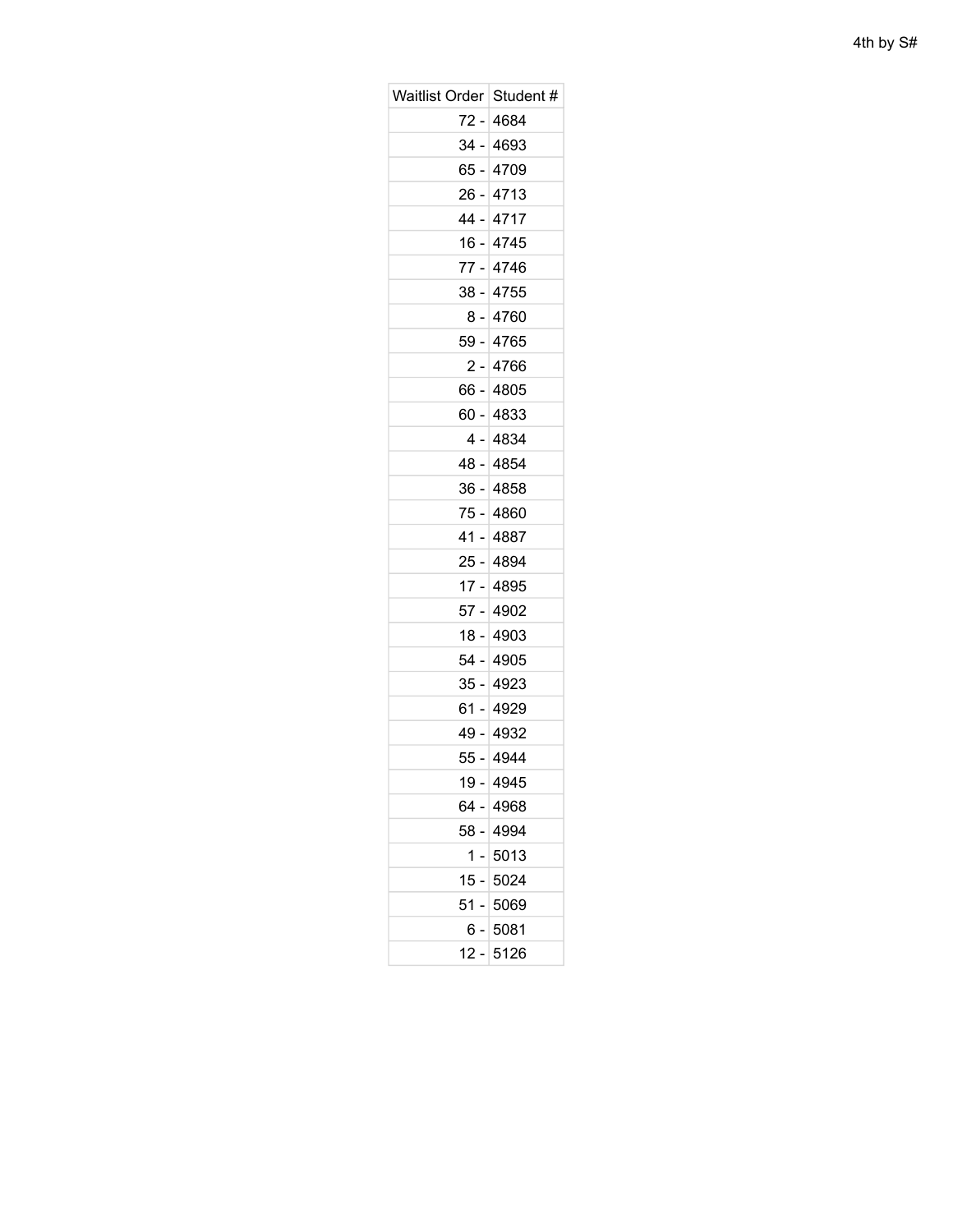| 5th Grade (waitlist) |             |             |             |
|----------------------|-------------|-------------|-------------|
| Order                | Order       | Order       | Order       |
| $1 - 5016$           | 16 - 4950   | $31 - 4131$ | 46 - 4848   |
| $2 - 4111$           | 17 - 4134   | $32 - 4432$ | 47 - 4322   |
| $3 - 4557$           | 18 - 4807   | $33 - 4214$ | 48 - 4371   |
| 4 - 4459             | 19 - 4865   | 34 - 4181   | 49 - 4564   |
| $5 - 4739$           | $20 - 4613$ | $35 - 4914$ | $50 - 4409$ |
| $6 - 4127$           | $21 - 4649$ | $36 - 4889$ | $51 - 4138$ |
| $7 - 4303$           | $22 - 4942$ | $37 - 4173$ | $52 - 4178$ |
| $8 - 4503$           | $23 - 4129$ | $38 - 4543$ | $53 - 4526$ |
| $9 - 4436$           | 24 - 4824   | $39 - 4804$ | 54 - 4475   |
| 10 - 4689            | $25 - 4979$ | $40 - 4196$ | $55 - 4722$ |
| 11 - 4581            | $26 - 4510$ | 41 - 4960   | 56 - 4438   |
| 12 - 5048            | $27 - 4427$ | 42 - 4859   | 57 - 4404   |
| 13 - 5124            | 28 - 4511   | 43 - 4229   | 58 - 4740   |
| 14 - 4878            | $29 - 4549$ | 44 - 4772   | 59 - 4397   |
| $15 - 4172$          | $30 - 4226$ | $45 - 4616$ | $60 - 4687$ |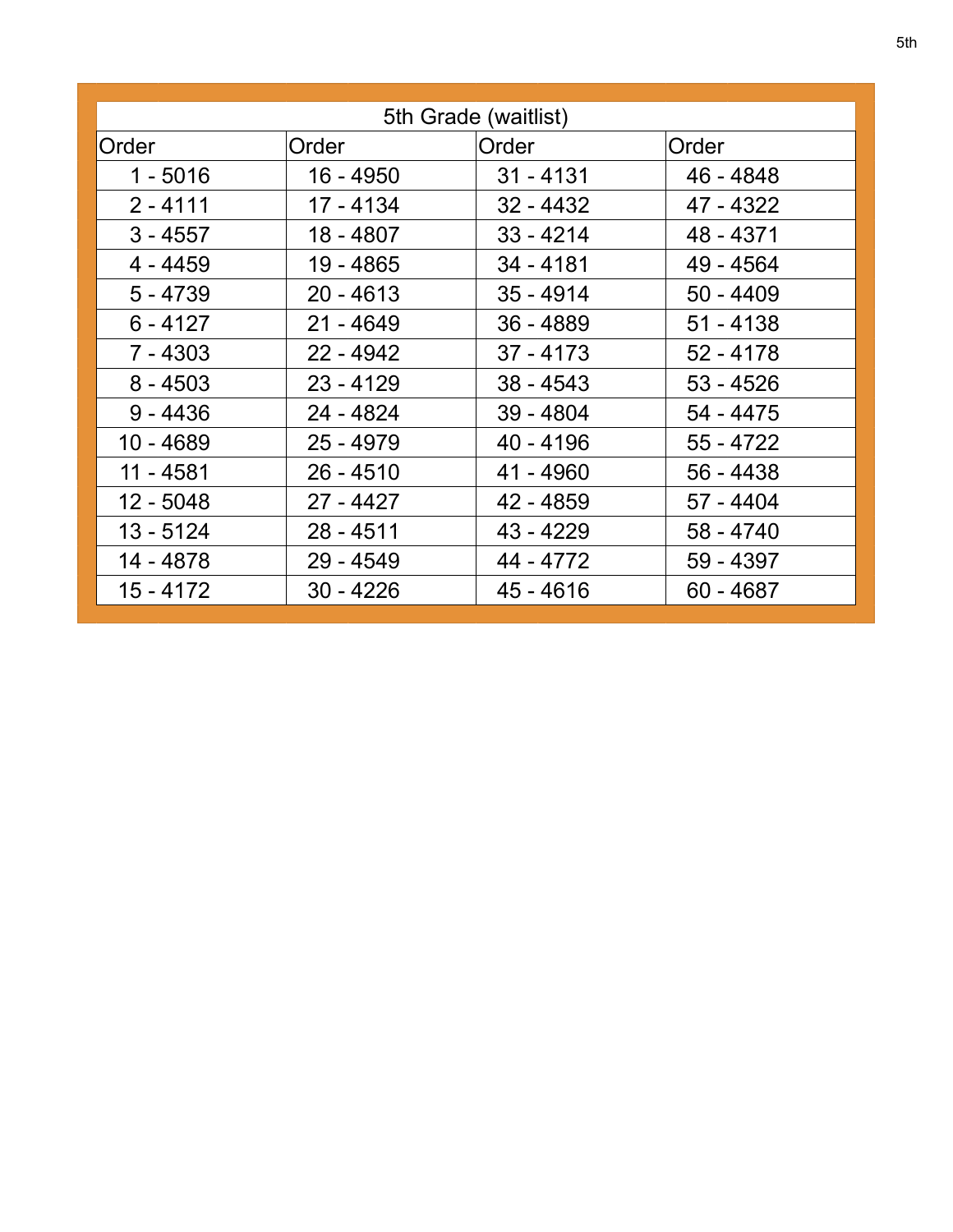| 5th Grade (waitlist) |        |         |         |  |
|----------------------|--------|---------|---------|--|
| Order                | Order  | Order   | Order   |  |
| $61 - 4328$          | $76 -$ | $91 -$  | $106 -$ |  |
| $62 - 4696$          | $77 -$ | $92 -$  | $107 -$ |  |
| $63 - 4117$          | $78 -$ | $93 -$  | $108 -$ |  |
| 64 - 4790            | 79 -   | $94 -$  | $109 -$ |  |
| $65 - 4205$          | $80 -$ | $95 -$  | $110 -$ |  |
| 66 - 4732            | $81 -$ | $96 -$  | $111 -$ |  |
| 67 - 4814            | $82 -$ | $97 -$  | $112 -$ |  |
| 68 - 4958            | $83 -$ | $98 -$  | $113 -$ |  |
| 69 - 4252            | $84 -$ | $99 -$  | $114 -$ |  |
| 70 - 4504            | $85 -$ | $100 -$ | $115 -$ |  |
| 71 - 4225            | $86 -$ | $101 -$ | $116 -$ |  |
| 72 - 4483            | $87 -$ | $102 -$ | $117 -$ |  |
| 73 - 4724            | $88 -$ | $103 -$ | $118 -$ |  |
| $74 -$               | $89 -$ | $104 -$ | $119 -$ |  |
| $75 -$               | $90 -$ | $105 -$ | $120 -$ |  |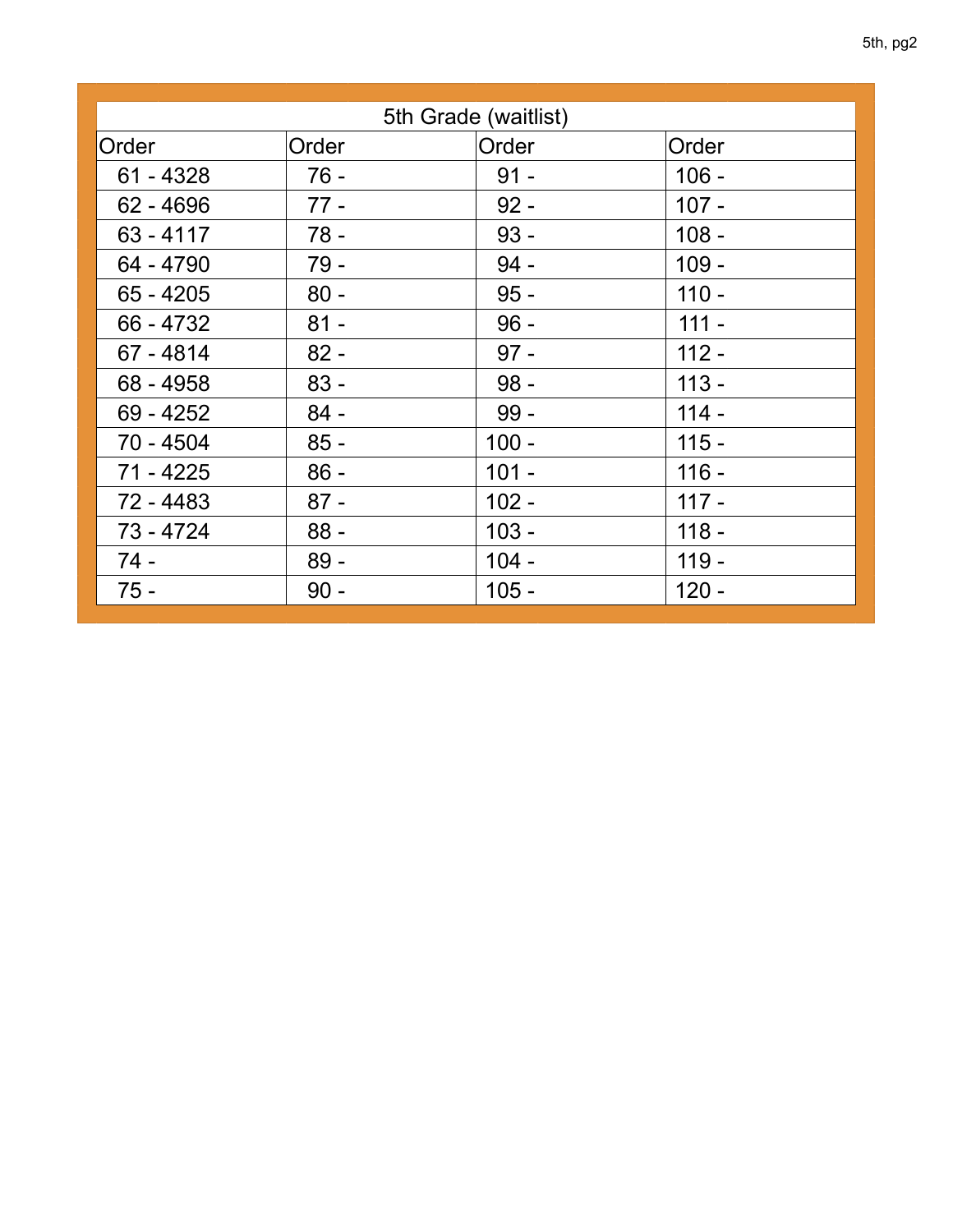| Waitlist Order   Student # |             |
|----------------------------|-------------|
|                            | 2 - 4111    |
|                            | 63 - 4117   |
| 6 -                        | 4127        |
|                            | $23 - 4129$ |
| 31 -                       | 4131        |
|                            | $17 - 4134$ |
|                            | $51 - 4138$ |
| 15 -                       | 4172        |
|                            | $37 - 4173$ |
|                            | 52 - 4178   |
| 34 -                       | 4181        |
|                            | 40 - 4196   |
|                            | 65 - 4205   |
|                            | $33 - 4214$ |
|                            | 71 - 4225   |
| 30 -                       | 4226        |
|                            | 43 - 4229   |
|                            | 69 - 4252   |
| $7 -$                      | 4303        |
|                            | 47 - 4322   |
| 61 -                       | 4328        |
|                            | 48 - 4371   |
|                            | 59 - 4397   |
| $57 -$                     | 4404        |
|                            | 50 - 4409   |
|                            | 27 - 4427   |
| 32 -                       | 4432        |
|                            | 9 - 4436    |
|                            | 56 - 4438   |
|                            | 4 - 4459    |
|                            | 54 - 4475   |
| $72 -$                     | 4483        |
|                            | $8 - 4503$  |
|                            | 70 - 4504   |
| 26 -                       | 4510        |
|                            | 28 - 4511   |
|                            | 53 - 4526   |
|                            | 38 - 4543   |
|                            | 29 - 4549   |
| 3 -                        | 4557        |
|                            | 49 - 4564   |
|                            | 11 - 4581   |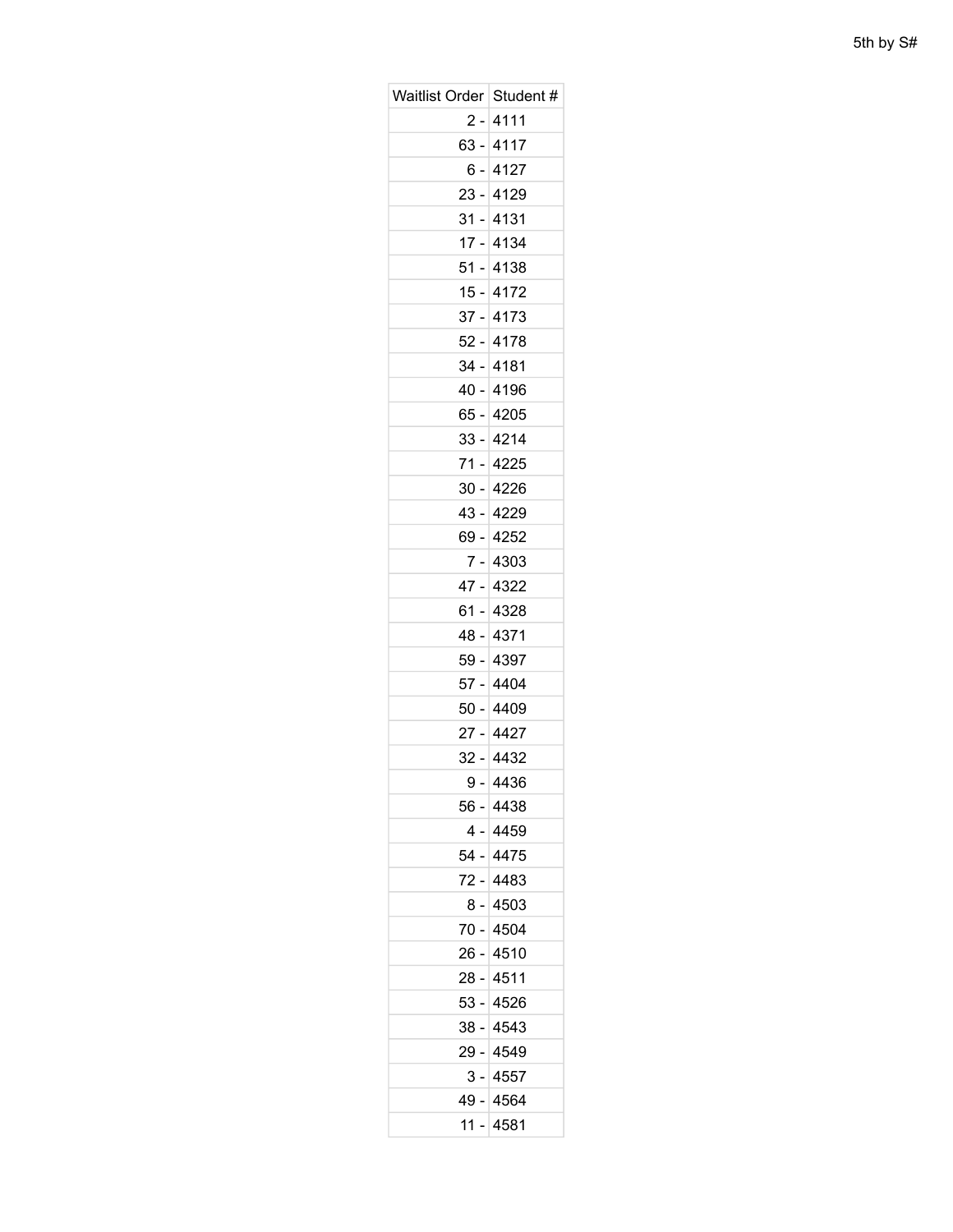| Waitlist Order Student # |             |
|--------------------------|-------------|
|                          | 20 - 4613   |
|                          |             |
| 45 -                     | 4616        |
|                          | 21 - 4649   |
|                          | 60 - 4687   |
| 10 -                     | 4689        |
|                          | 62 - 4696   |
|                          | 55 - 4722   |
| 73 -                     | 4724        |
|                          | 66 - 4732   |
|                          | 5 - 4739    |
| 58 -                     | 4740        |
|                          | 44 - 4772   |
|                          | 64 - 4790   |
|                          | 39 - 4804   |
|                          | 18 - 4807   |
| 67 -                     | 4814        |
|                          | 24 - 4824   |
|                          | 46 - 4848   |
| 42 -                     | 4859        |
|                          | 19 - 4865   |
|                          | 14 - 4878   |
| 36 -                     | 4889        |
|                          | 35 - 4914   |
|                          | 22 - 4942   |
| 16 -                     | 4950        |
|                          | 68 - 4958   |
| 41 -                     | 4960        |
| 25 -                     | 4979        |
|                          | $1 - 5016$  |
|                          | $12 - 5048$ |
| 13 -                     | 5124        |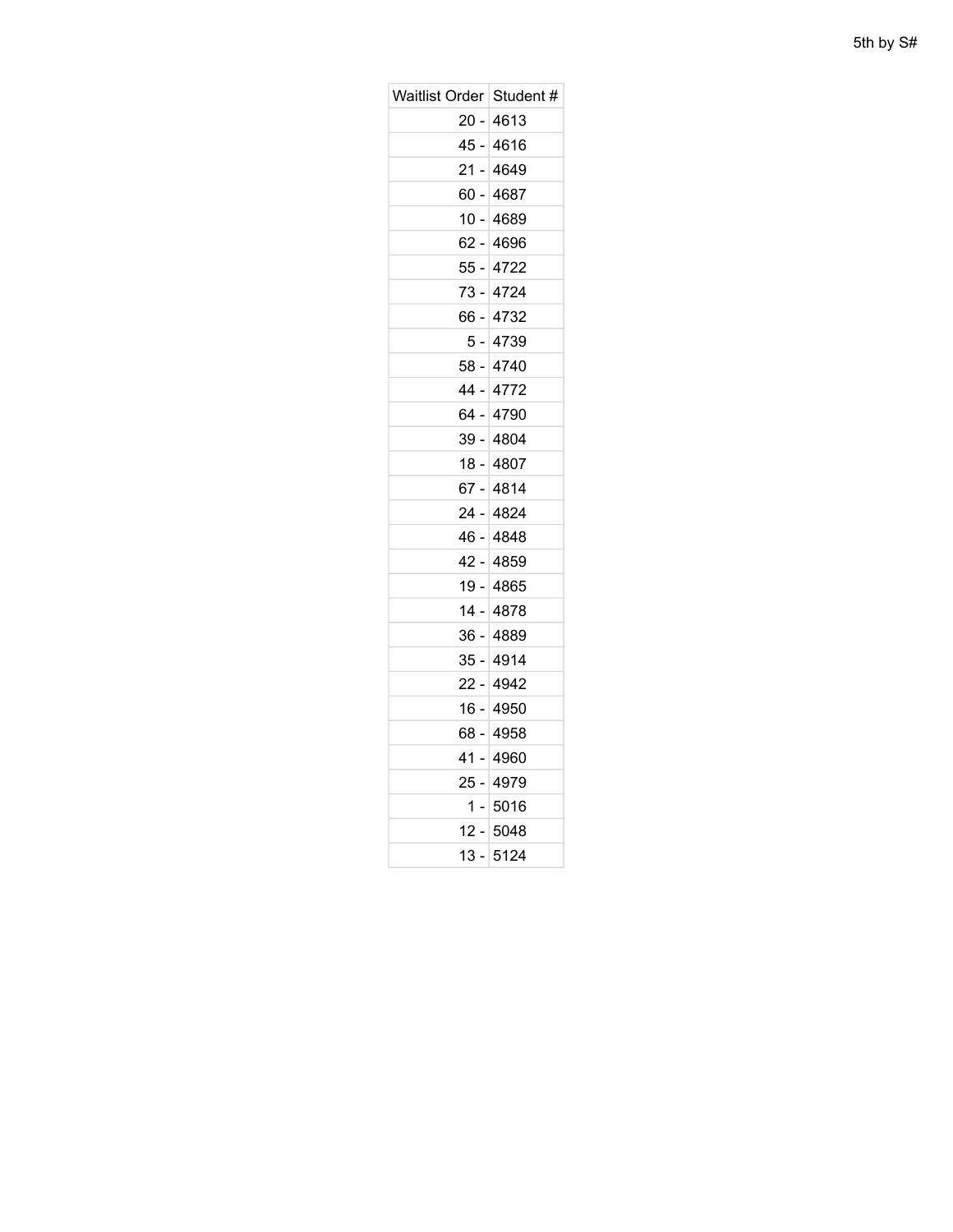| 6th Grade (accepted) |          |          |          |          |          |
|----------------------|----------|----------|----------|----------|----------|
| Student#             | Student# | Student# | Student# | Student# | Student# |
| 4767                 | 5002     | 4981     | 4952     | 4216     | 4392     |
| 4476                 | 4508     | 4867     | 4692     | 4403     | 4167     |
| 4493                 | 4747     | 4938     | 4411     | 4810     | 4827     |
| 5036                 | 5022     | 4295     | 4550     | 4209     | 4238     |
| 4179                 | 4389     | 4317     | 4861     | 4441     | 4603     |
| 4360                 | 4171     | 4286     | 4256     | 4496     | 4628     |
| 4177                 | 4242     | 4457     | 4563     | 4719     | 4846     |
| 4908                 | 5080     | 4353     | 4973     | 4387     | 4243     |
| 4324                 | 4149     | 4975     | 4262     | 4701     | 4523     |
| 5039                 | 4110     | 4107     | 4791     | 4583     | 4555     |
| 4108                 | 5018     | 4381     | 4776     | 4847     | 4375     |
| 5136                 | 4764     | 4467     | 4145     | 4591     | 4934     |
| 4586                 | 4248     | 4906     | 4516     | 4254     | 4388     |
| 4348                 | 4365     | 4597     | 4386     | 4980     | 4763     |
| 4666                 | 4594     | 4844     | 4281     | 4133     | 4168     |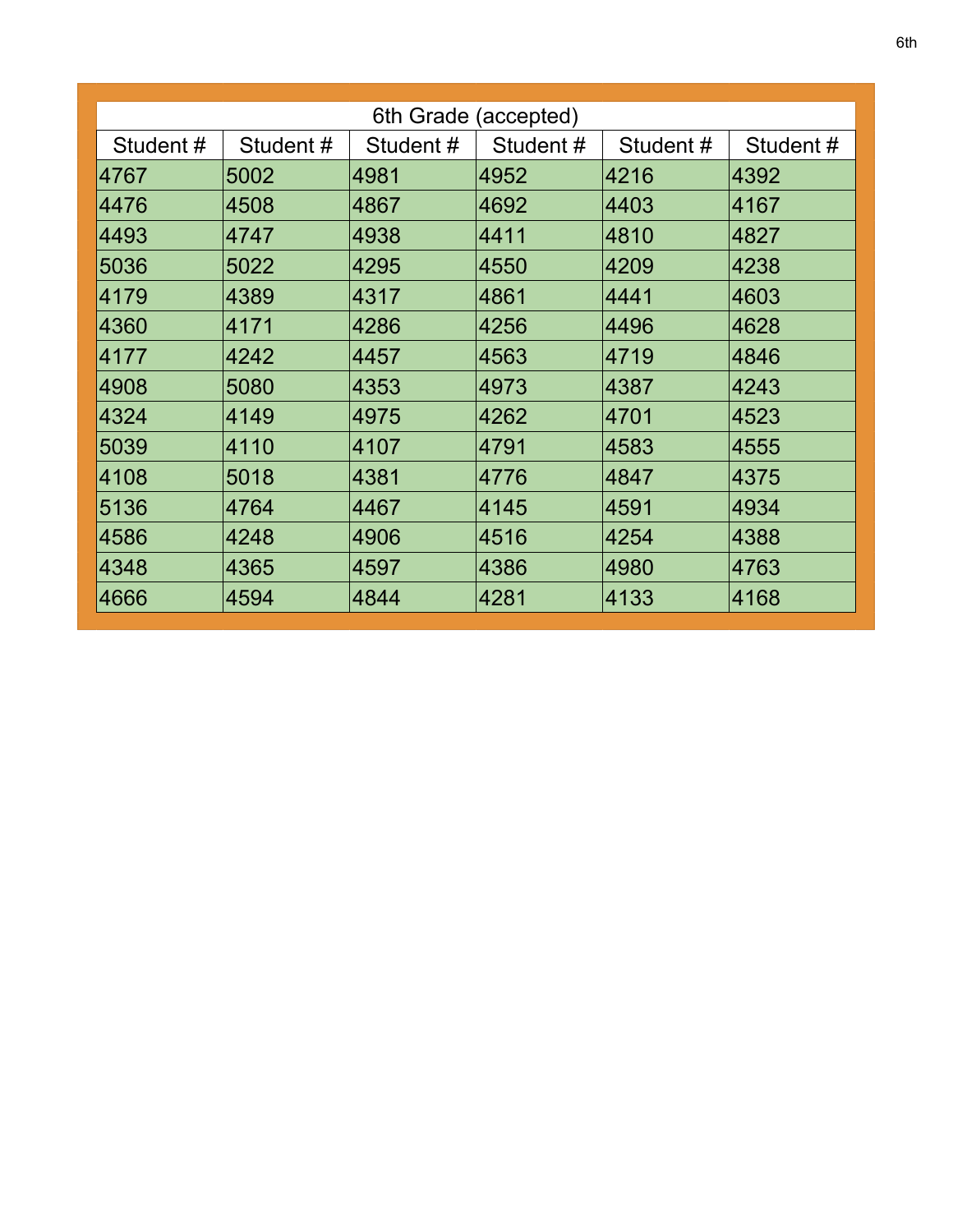| 6th Grade (waitlist) |             |             |             |
|----------------------|-------------|-------------|-------------|
|                      |             |             |             |
| Order                | Order       | Order       | Order       |
| $1 - 4987$           | $16 - 4871$ | $31 - 4115$ | 46 - 4821   |
| $2 - 4892$           | 17 - 5027   | $32 - 4425$ | 47 - 4608   |
| $3 - 4639$           | 18 - 4120   | $33 - 4520$ | 48 - 4962   |
| 4 - 4598             | 19 - 4302   | 34 - 4749   | 49 - 4891   |
| $5 - 4998$           | $20 - 4535$ | $35 - 4198$ | $50 - 4116$ |
| $6 - 4690$           | $21 - 4712$ | $36 - 4122$ | $51 - 4208$ |
| 7 - 4534             | $22 - 4220$ | $37 - 4664$ | $52 - 4610$ |
| $8 - 4843$           | $23 - 4194$ | $38 - 4490$ | $53 - 4761$ |
| $9 - 4584$           | 24 - 4579   | 39 - 4707   | 54 - 4899   |
| 10 - 4877            | $25 - 4294$ | 40 - 4346   | 55 - 4829   |
| 11 - 4498            | $26 - 4795$ | 41 - 4990   | 56 - 4926   |
| 12 - 4219            | $27 - 4533$ | 42 - 4234   | 57 - 4720   |
| 13 - 4970            | 28 - 4727   | 43 - 4275   | 58 - 4856   |
| 14 - 4729            | $29 - 4245$ | 44 - 4382   | 59 - 4540   |
| 15 - 4446            | $30 - 5078$ | 45 - 4637   | $60 - 4237$ |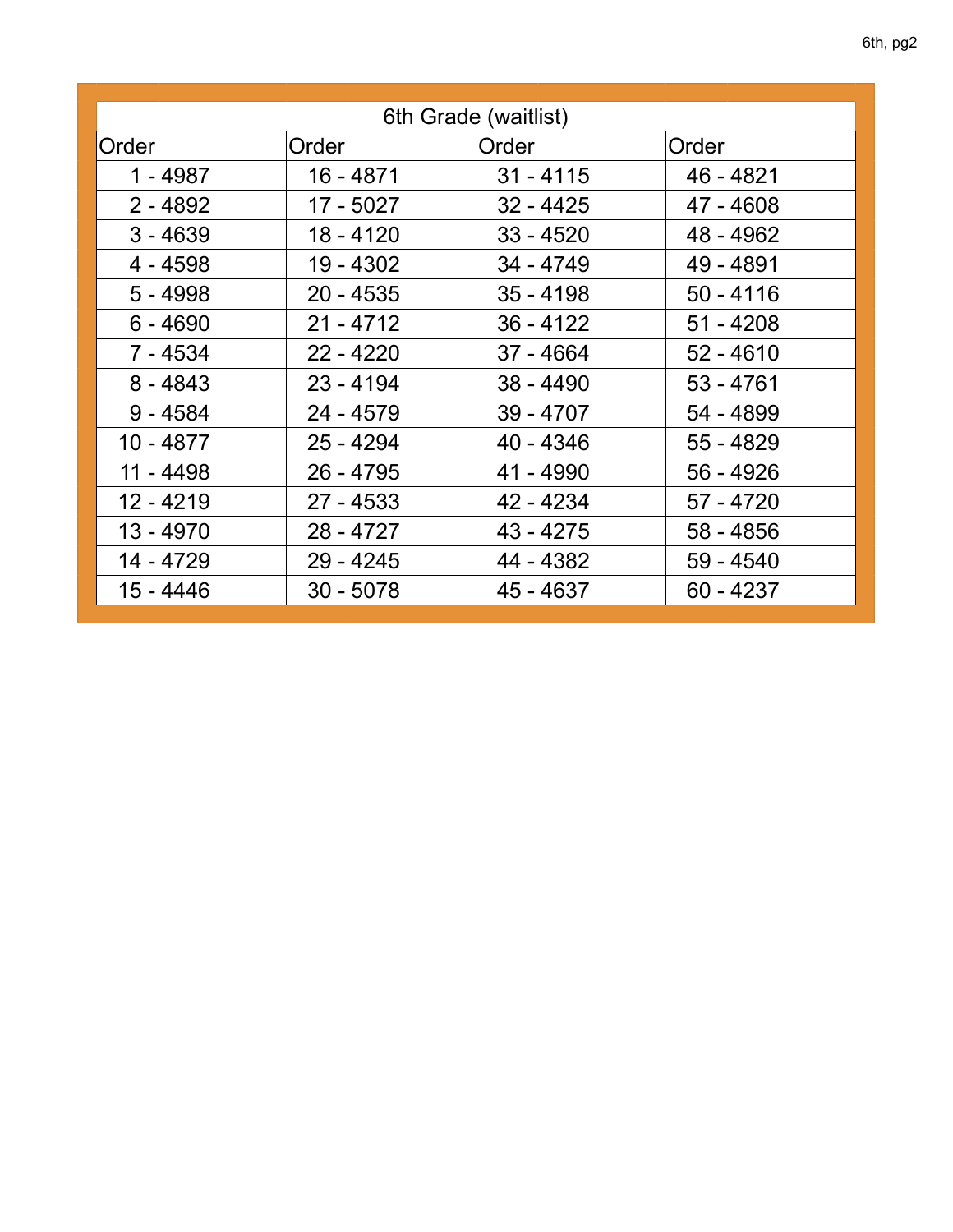| 6th Grade (waitlist) |        |         |         |
|----------------------|--------|---------|---------|
| Order                | Order  | Order   | Order   |
| $61 - 4480$          | $76 -$ | $91 -$  | $106 -$ |
| 62 - 4786            | $77 -$ | $92 -$  | $107 -$ |
| $63 -$               | $78 -$ | $93 -$  | $108 -$ |
| $64 -$               | 79 -   | $94 -$  | $109 -$ |
| $65 -$               | $80 -$ | $95 -$  | $110 -$ |
| $66 -$               | $81 -$ | $96 -$  | $111 -$ |
| $67 -$               | $82 -$ | $97 -$  | $112 -$ |
| $68 -$               | $83 -$ | $98 -$  | $113 -$ |
| $69 -$               | $84 -$ | $99 -$  | $114 -$ |
| $70 -$               | $85 -$ | $100 -$ | $115 -$ |
| $71 -$               | $86 -$ | $101 -$ | $116 -$ |
| $72 -$               | $87 -$ | $102 -$ | $117 -$ |
| $73 -$               | $88 -$ | $103 -$ | $118 -$ |
| $74 -$               | $89 -$ | $104 -$ | $119 -$ |
| $75 -$               | $90 -$ | $105 -$ | $120 -$ |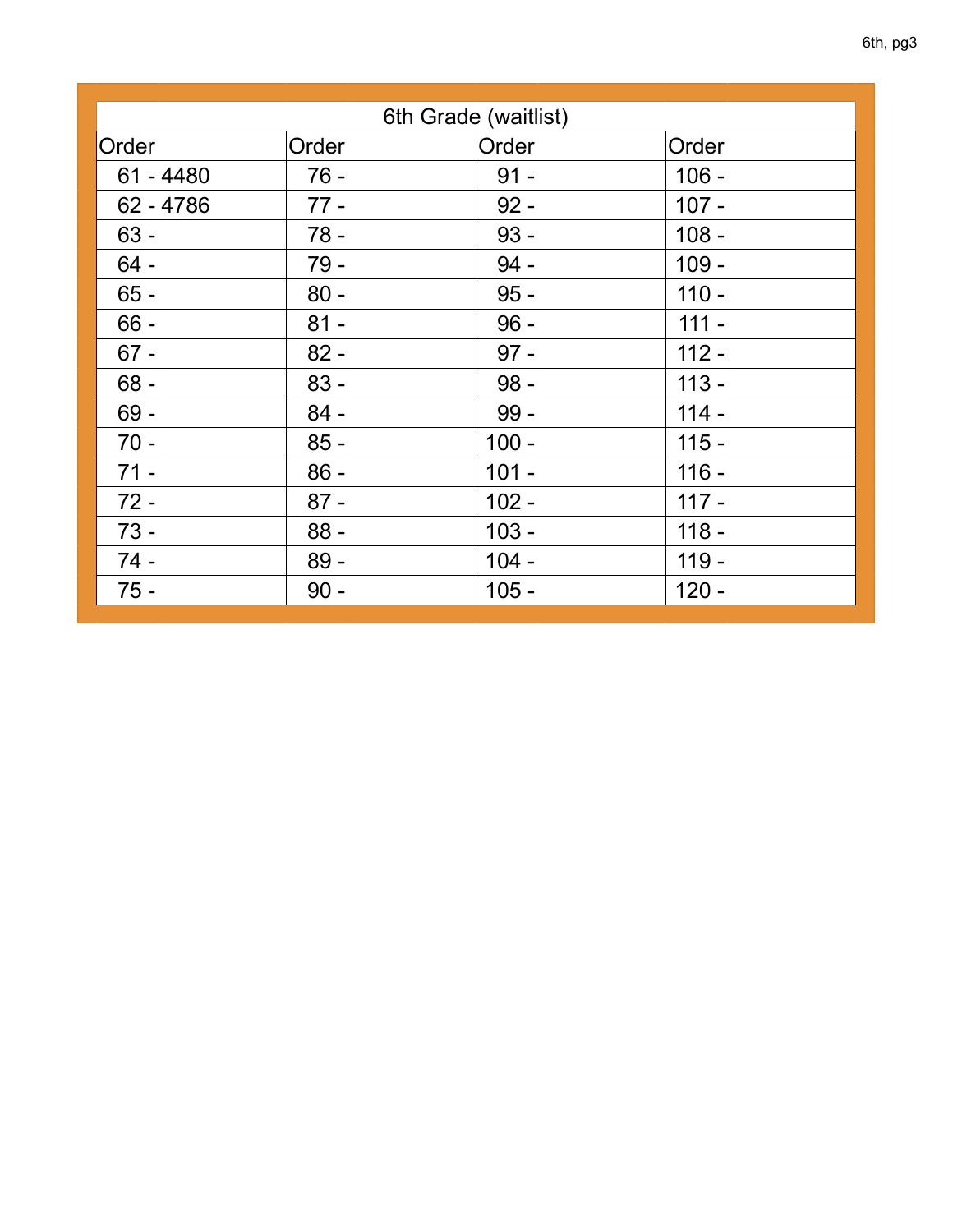| <b>Waitlist Order</b> | Student # |
|-----------------------|-----------|
| Accepted              | 4107      |
| Accepted              | 4108      |
| Accepted              | 4110      |
| Accepted              | 4133      |
| Accepted              | 4145      |
| Accepted              | 4149      |
| Accepted              | 4167      |
| Accepted              | 4168      |
| Accepted              | 4171      |
| Accepted              | 4177      |
| Accepted              | 4179      |
| Accepted              | 4209      |
| Accepted              | 4216      |
| Accepted              | 4238      |
| Accepted              | 4242      |
| Accepted              | 4243      |
| Accepted              | 4248      |
| Accepted              | 4254      |
| Accepted              | 4256      |
| Accepted              | 4262      |
| Accepted              | 4281      |
| Accepted              | 4286      |
| Accepted              | 4295      |
| Accepted              | 4317      |
| Accepted              | 4324      |
| Accepted              | 4348      |
| Accepted              | 4353      |
| Accepted              | 4360      |
| Accepted              | 4365      |
| Accepted              | 4375      |
| Accepted              | 4381      |
| Accepted              | 4386      |
| Accepted              | 4387      |
| Accepted              | 4388      |
| Accepted              | 4389      |
| Accepted              | 4392      |
| Accepted              | 4403      |
| Accepted              | 4411      |
| Accepted              | 4441      |
| Accepted              | 4457      |
| Accepted              | 4467      |
| Accepted              | 4476      |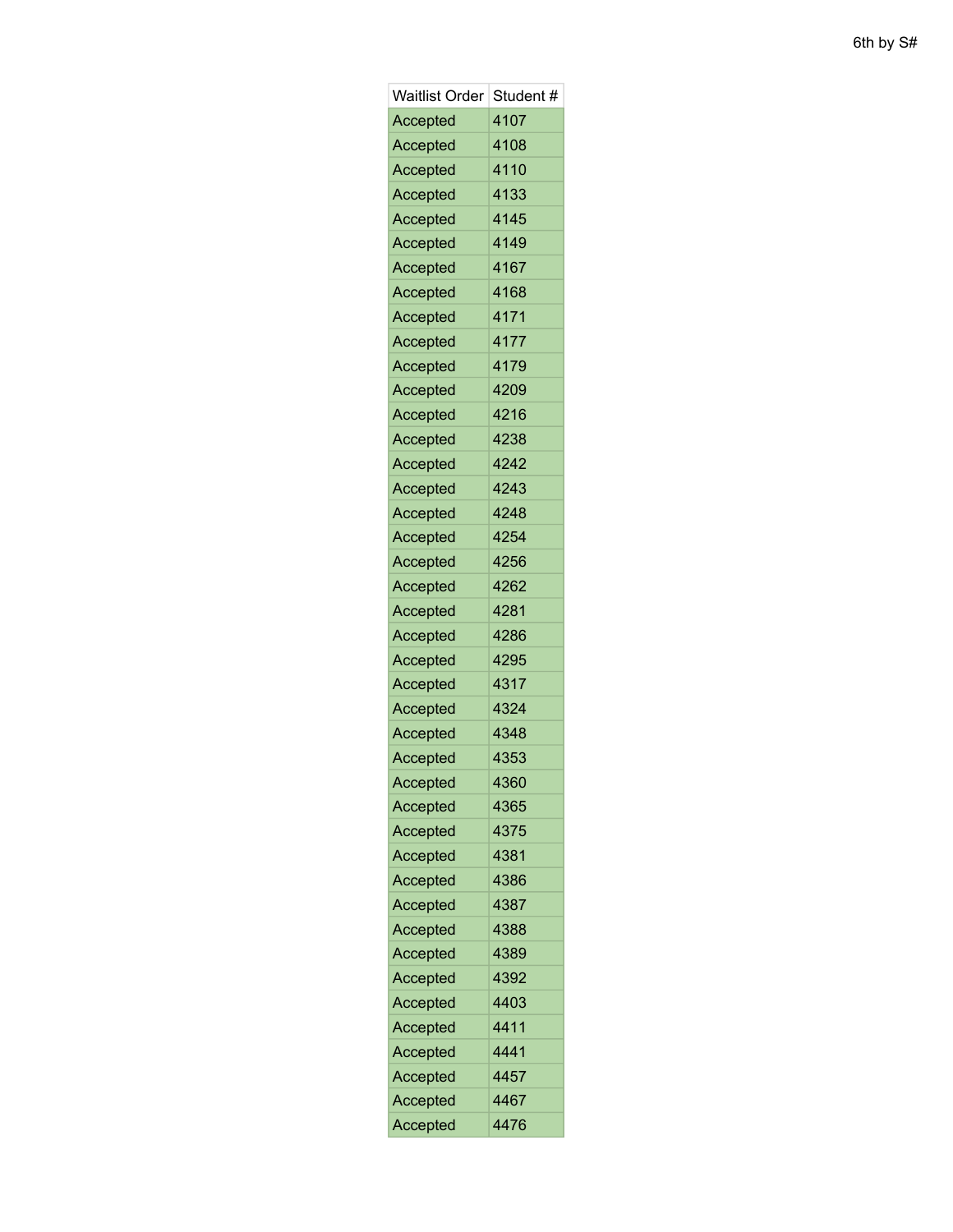| <b>Waitlist Order</b> | Student # |
|-----------------------|-----------|
| Accepted              | 4493      |
| Accepted              | 4496      |
| Accepted              | 4508      |
| Accepted              | 4516      |
| <b>Accepted</b>       | 4523      |
| Accepted              | 4550      |
| Accepted              | 4555      |
| Accepted              | 4563      |
| Accepted              | 4583      |
| Accepted              | 4586      |
| Accepted              | 4591      |
| Accepted              | 4594      |
| <b>Accepted</b>       | 4597      |
| Accepted              | 4603      |
| Accepted              | 4628      |
| Accepted              | 4666      |
| Accepted              | 4692      |
| <b>Accepted</b>       | 4701      |
| Accepted              | 4719      |
| Accepted              | 4747      |
| <b>Accepted</b>       | 4763      |
| Accepted              | 4764      |
| Accepted              | 4767      |
| Accepted              | 4776      |
| Accepted              | 4791      |
| Accepted              | 4810      |
| Accepted              | 4827      |
| Accepted              | 4844      |
| Accepted              | 4846      |
| Accepted              | 4847      |
| Accepted              | 4861      |
| Accepted              | 4867      |
| Accepted              | 4906      |
| Accepted              | 4908      |
| Accepted              | 4934      |
| Accepted              | 4938      |
| Accepted              | 4952      |
| Accepted              | 4973      |
| Accepted              | 4975      |
| Accepted              | 4980      |
| Accepted              | 4981      |
| Accepted              | 5002      |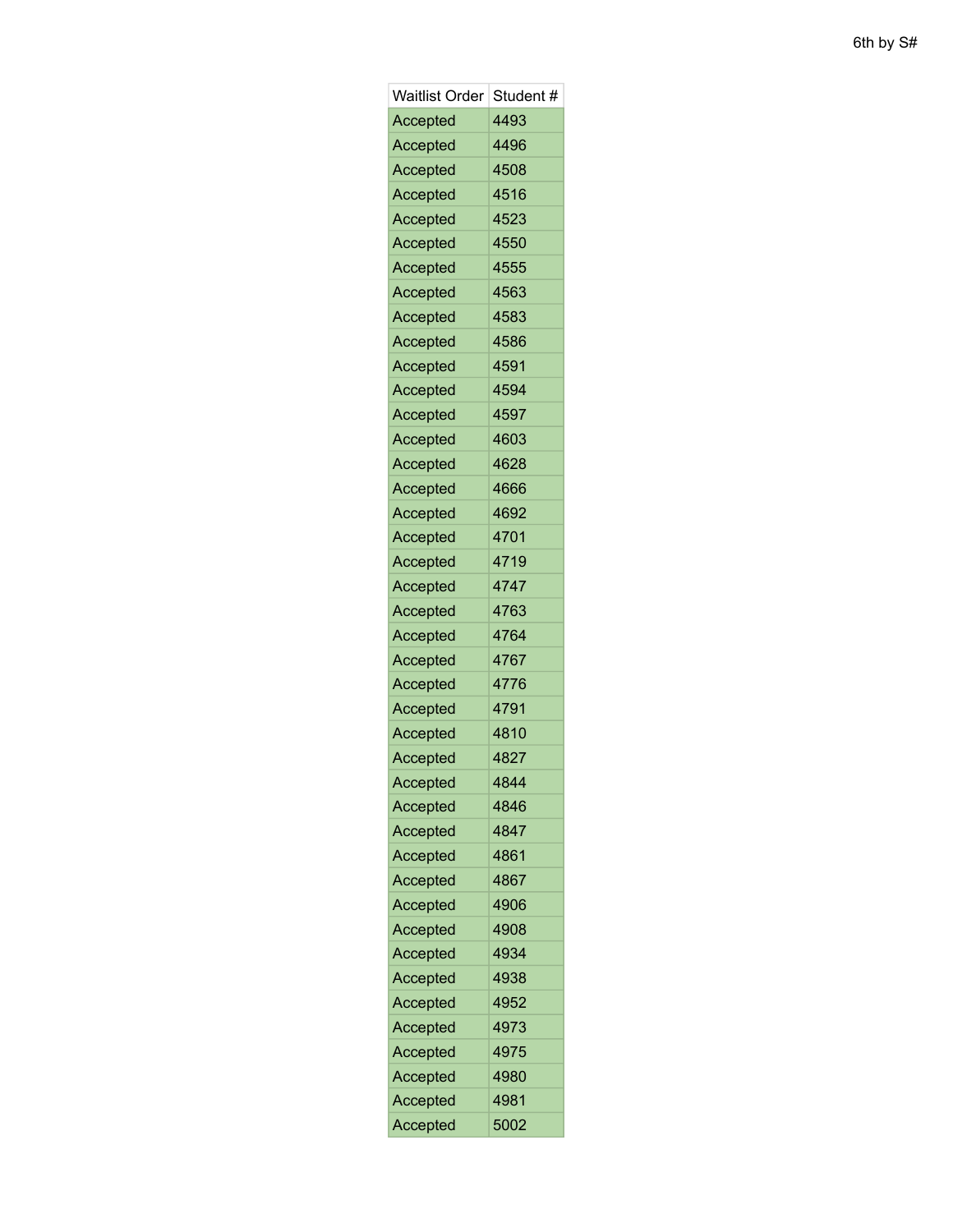| <b>Waitlist Order</b>          | Student#    |  |
|--------------------------------|-------------|--|
| Accepted                       | 5018        |  |
| Accepted                       | 5022        |  |
| Accepted                       | 5036        |  |
| Accepted                       | 5039        |  |
| Accepted                       | 5080        |  |
| Accepted                       | 5136        |  |
| 31                             | 4115        |  |
|                                | 50 - 4116   |  |
|                                | 18 - 4120   |  |
| - 36                           | 4122        |  |
|                                | 23 - 4194   |  |
| 35 -                           | 4198        |  |
| 51 -                           | 4208        |  |
|                                | $12 - 4219$ |  |
|                                | 22 - 4220   |  |
| 42 -                           | 4234        |  |
|                                | 60 - 4237   |  |
| 29 -                           | 4245        |  |
|                                | 43 - 4275   |  |
|                                | 25 - 4294   |  |
| 19 -                           | 4302        |  |
|                                | 40 - 4346   |  |
| 44 -                           | 4382        |  |
| $32 -$                         | 4425        |  |
|                                | 15 - 4446   |  |
| 61 -                           | 4480        |  |
|                                | 38 - 4490   |  |
| 11<br>$\overline{\phantom{a}}$ | 4498        |  |
|                                | 33 - 4520   |  |
|                                | 27 - 4533   |  |
| 7 -                            | 4534        |  |
|                                | 20 - 4535   |  |
|                                | 59 - 4540   |  |
| 24 -                           | 4579        |  |
|                                | 9 - 4584    |  |
|                                | 4 - 4598    |  |
| 47 -                           | 4608        |  |
|                                | 52 - 4610   |  |
| 45 -                           | 4637        |  |
| 3 -                            | 4639        |  |
|                                | 37 - 4664   |  |
| 6 -                            | 4690        |  |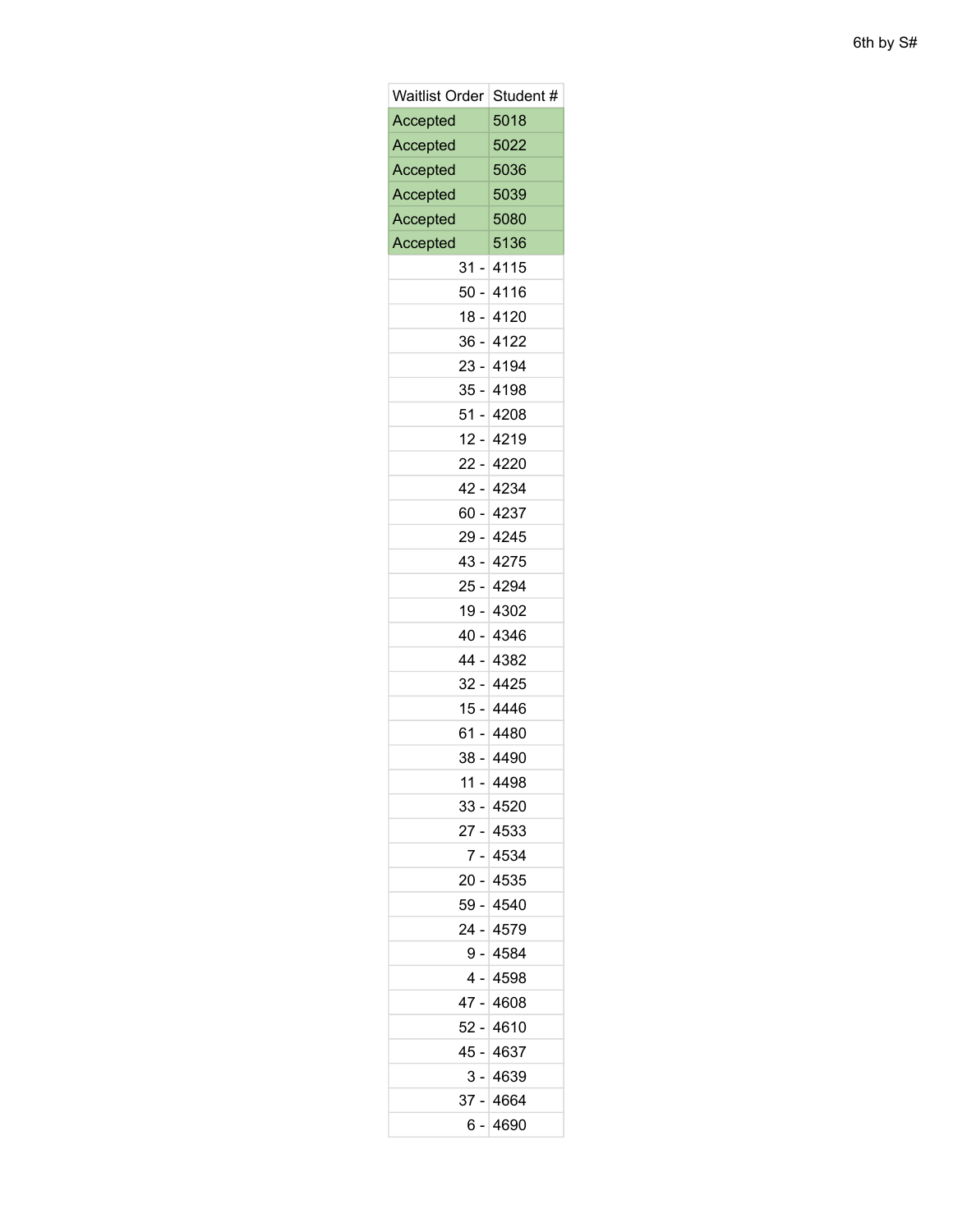| Waitlist Order   Student # |             |
|----------------------------|-------------|
|                            | 39 - 4707   |
|                            | $21 - 4712$ |
|                            | 57 - 4720   |
|                            | 28 - 4727   |
|                            | 14 - 4729   |
|                            | 34 - 4749   |
|                            | 53 - 4761   |
|                            | 62 - 4786   |
|                            | 26 - 4795   |
|                            | 46 - 4821   |
|                            | 55 - 4829   |
|                            | 8 - 4843    |
|                            | 58 - 4856   |
|                            | 16 - 4871   |
|                            | 10 - 4877   |
|                            | 49 - 4891   |
|                            | 2 - 4892    |
|                            | 54 - 4899   |
|                            | 56 - 4926   |
|                            | 48 - 4962   |
|                            | 13 - 4970   |
|                            | 1 - 4987    |
|                            | 41 - 4990   |
|                            | 5 - 4998    |
|                            | 17 - 5027   |
| $30 -$                     | 5078        |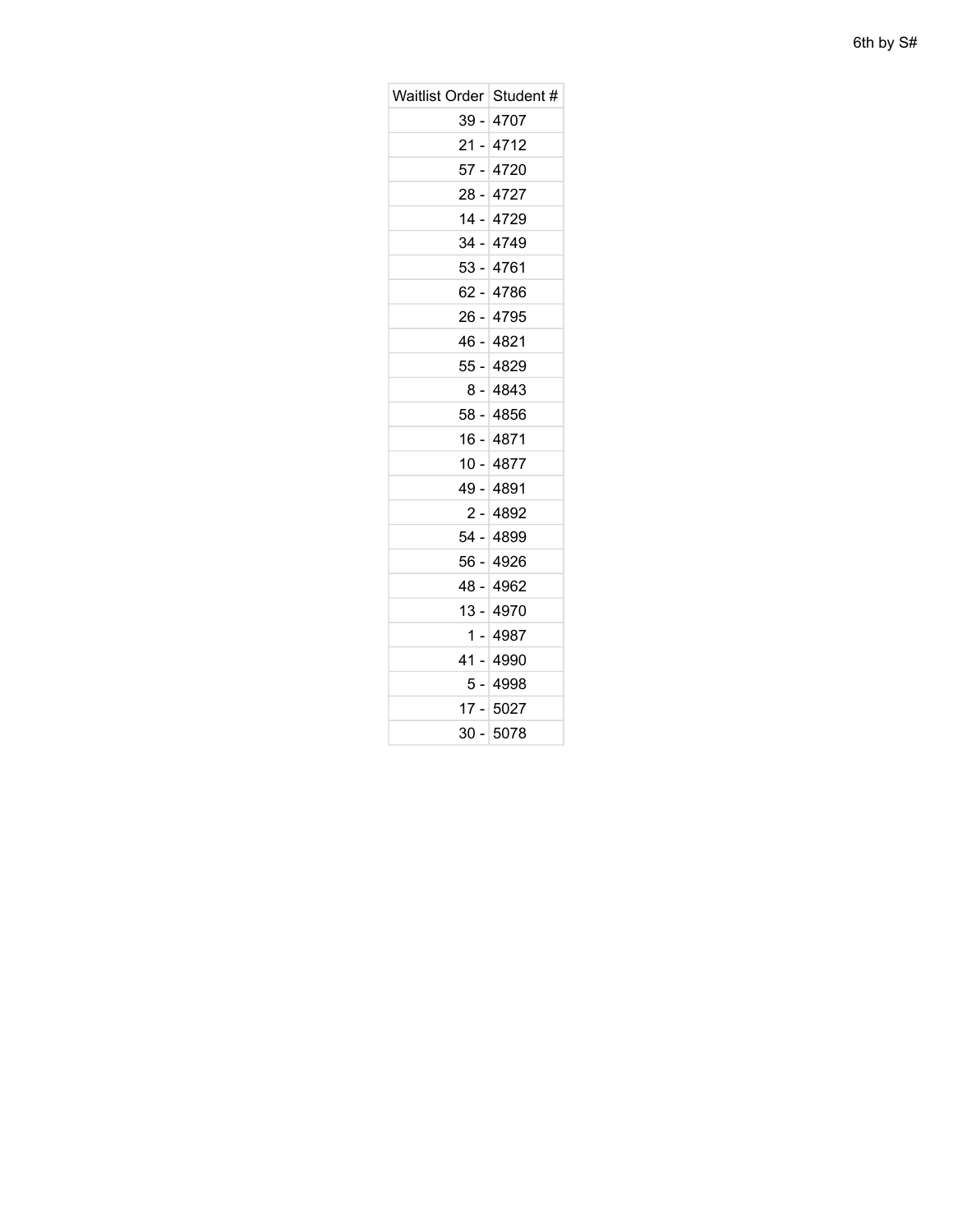| 7th Grade (waitlist) |             |             |             |
|----------------------|-------------|-------------|-------------|
| Order                | Order       | Order       | Order       |
| $1 - 5004$           | 16 - 4306   | $31 - 4650$ | 46 - 4881   |
| $2 - 5120$           | 17 - 4743   | $32 - 4186$ | 47 - 4410   |
| $3 - 5037$           | 18 - 4298   | $33 - 4992$ | 48 - 4768   |
| $4 - 4600$           | 19 - 4641   | $34 - 4636$ | 49 - 4961   |
| $5 - 5052$           | $20 - 4263$ | $35 - 4785$ | $50 - 4222$ |
| $6 - 4567$           | $21 - 4753$ | $36 - 4802$ | $51 - 4972$ |
| 7 - 4509             | $22 - 4273$ | $37 - 4839$ | $52 - 4561$ |
| $8 - 4806$           | $23 - 4276$ | $38 - 4697$ | $53 - 4798$ |
| $9 - 4183$           | $24 - 4733$ | $39 - 5015$ | $54 -$      |
| 10 - 4521            | $25 - 4675$ | $40 - 4710$ | $55 -$      |
| 11 - 4920            | $26 - 4469$ | $41 - 4417$ | $56 -$      |
| 12 - 4232            | 27 - 4886   | 42 - 4826   | $57 -$      |
| $13 - 4327$          | $28 - 4283$ | 43 - 4971   | $58 -$      |
| 14 - 4910            | $29 - 4803$ | 44 - 4144   | $59 -$      |
| 15 - 4921            | $30 - 4626$ | $45 - 4715$ | $60 -$      |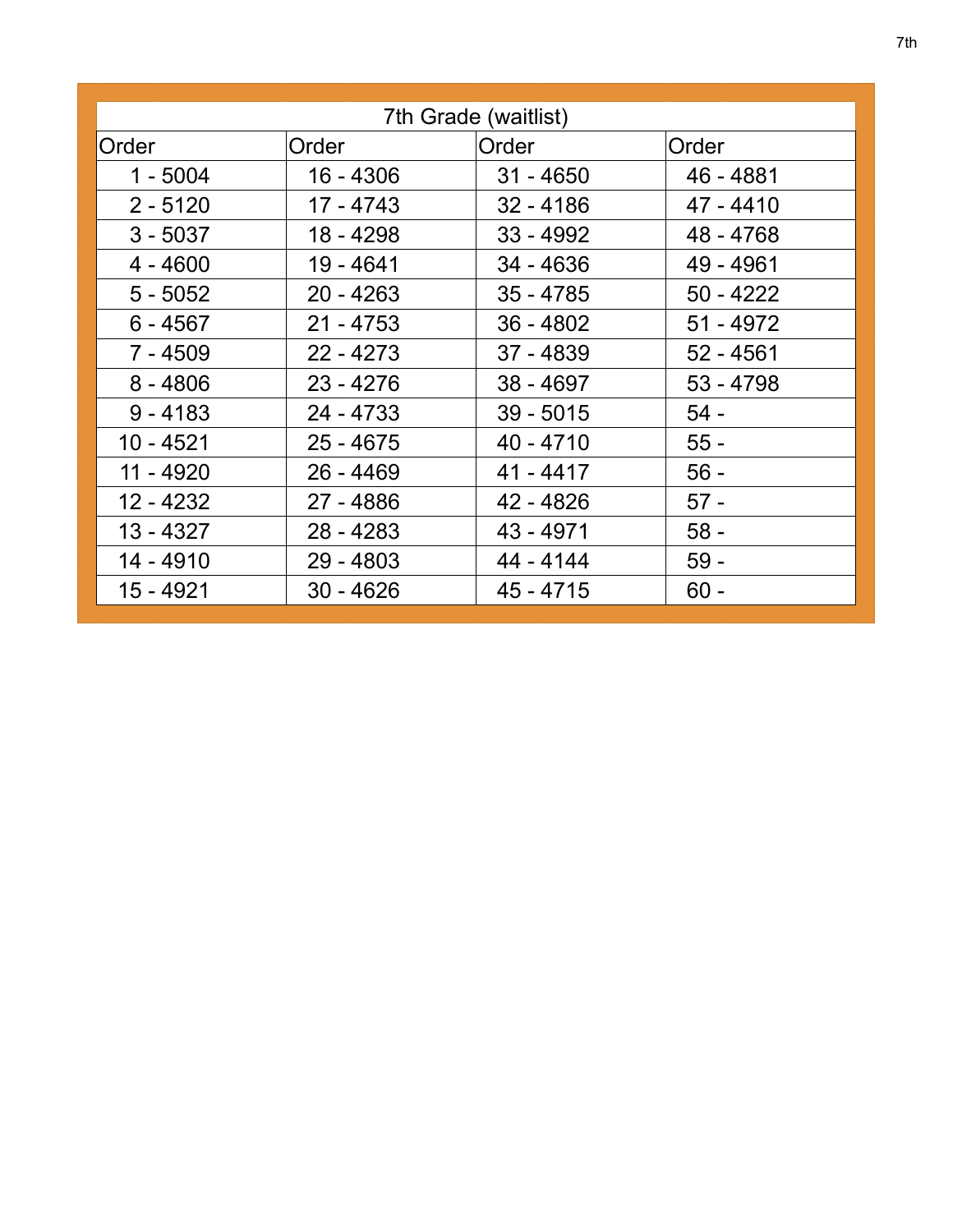| 7th Grade (waitlist) |        |         |         |  |
|----------------------|--------|---------|---------|--|
| Order                | Order  | Order   | Order   |  |
| $61 -$               | $76 -$ | $91 -$  | $106 -$ |  |
| $62 -$               | $77 -$ | $92 -$  | $107 -$ |  |
| $63 -$               | $78 -$ | $93 -$  | $108 -$ |  |
| $64 -$               | $79 -$ | $94 -$  | $109 -$ |  |
| $65 -$               | $80 -$ | $95 -$  | $110 -$ |  |
| $66 -$               | $81 -$ | $96 -$  | $111 -$ |  |
| $67 -$               | $82 -$ | $97 -$  | $112 -$ |  |
| $68 -$               | $83 -$ | $98 -$  | $113 -$ |  |
| $69 -$               | $84 -$ | $99 -$  | $114 -$ |  |
| $70 -$               | $85 -$ | $100 -$ | $115 -$ |  |
| $71 -$               | $86 -$ | $101 -$ | $116 -$ |  |
| $72 -$               | $87 -$ | $102 -$ | $117 -$ |  |
| $73 -$               | $88 -$ | $103 -$ | $118 -$ |  |
| $74 -$               | $89 -$ | $104 -$ | $119 -$ |  |
| $75 -$               | $90 -$ | $105 -$ | $120 -$ |  |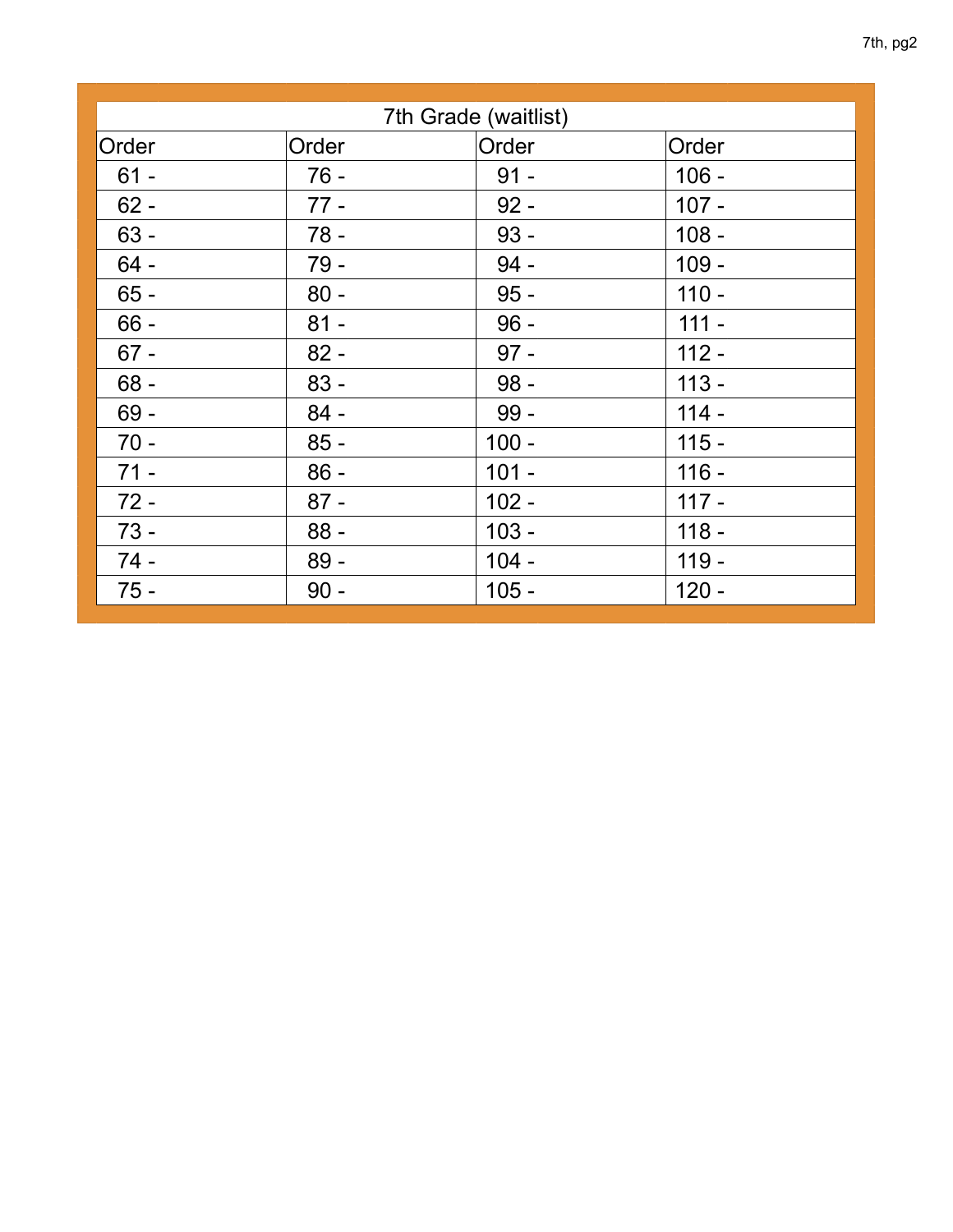| Waitlist Order   Student # |             |
|----------------------------|-------------|
|                            | 44 - 4144   |
|                            | 9 - 4183    |
| $32 -$                     | 4186        |
|                            | 50 - 4222   |
| 12 -                       | 4232        |
|                            | 20 - 4263   |
|                            | 22 - 4273   |
| $23 -$                     | 4276        |
|                            | 28 - 4283   |
|                            | 18 - 4298   |
|                            | $16 - 4306$ |
|                            | $13 - 4327$ |
| 47 -                       | 4410        |
|                            | 41 - 4417   |
|                            | 26 - 4469   |
| $7 -$                      | 4509        |
|                            | $10 - 4521$ |
|                            | 52 - 4561   |
| 6 -                        | 4567        |
|                            | $4 - 4600$  |
| 30 -                       | 4626        |
|                            | $34 - 4636$ |
|                            | 19 - 4641   |
| $31 -$                     | 4650        |
|                            | 25 - 4675   |
|                            | 38 - 4697   |
|                            | $40 - 4710$ |
|                            | 45 - 4715   |
|                            | 24 - 4733   |
|                            | $17 - 4743$ |
|                            | 21 - 4753   |
| 48 -                       | 4768        |
|                            | 35 - 4785   |
| 53 -                       | 4798        |
| 36 -                       | 4802        |
|                            | 29 - 4803   |
| 8 -                        | 4806        |
|                            | 42 - 4826   |
|                            | 37 - 4839   |
| - 46                       | 4881        |
|                            | 27 - 4886   |
|                            | 14 - 4910   |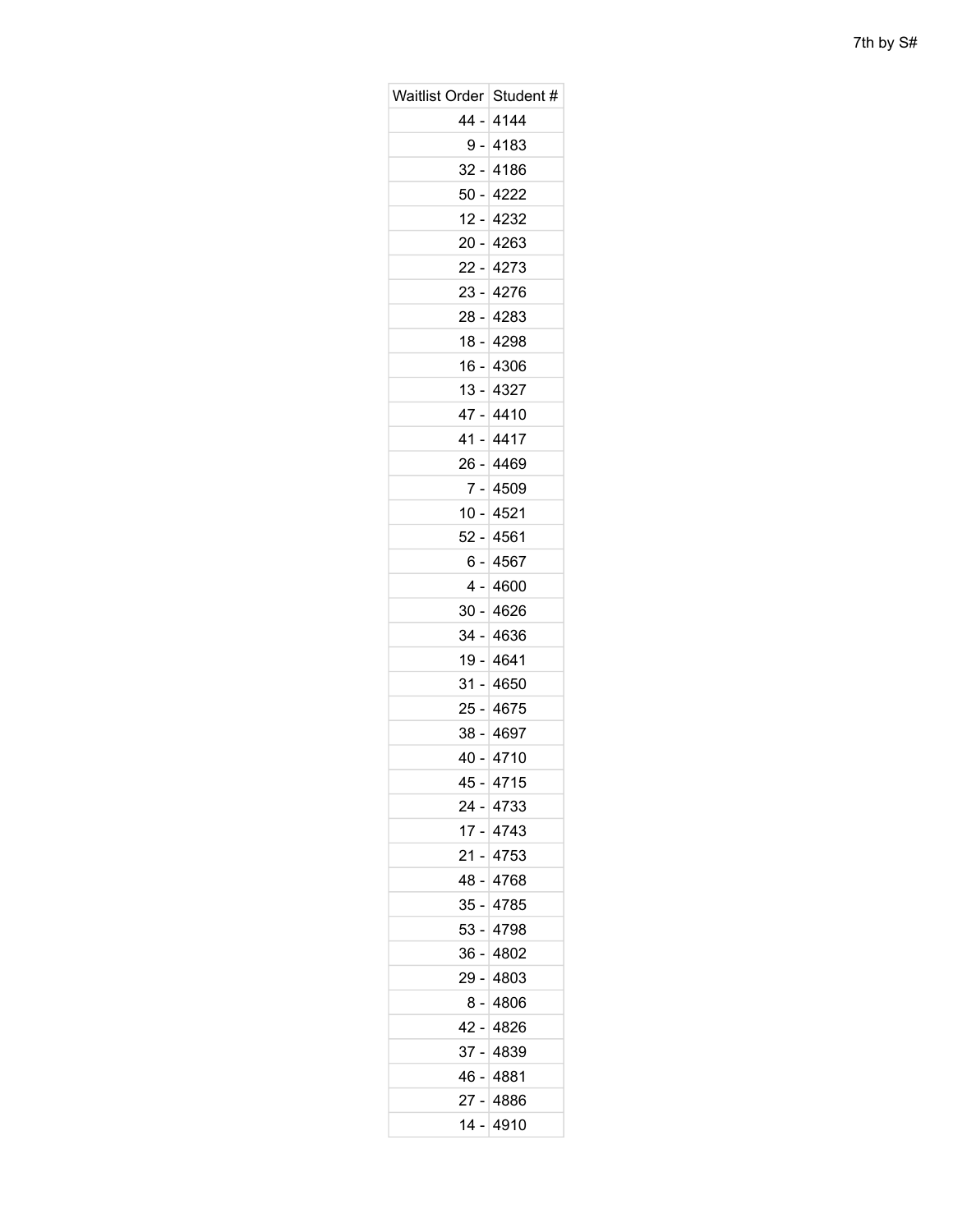| 7th by S# |  |  |
|-----------|--|--|
|-----------|--|--|

| Waitlist Order Student # |             |
|--------------------------|-------------|
|                          | 11 - 4920   |
|                          | 15 - 4921   |
|                          | 49 - 4961   |
|                          | 43 - 4971   |
|                          | 51 - 4972   |
|                          | 33 - 4992   |
|                          | $1 - 5004$  |
|                          | $39 - 5015$ |
|                          | $3 - 5037$  |
|                          | $5 - 5052$  |
|                          | $2 - 5120$  |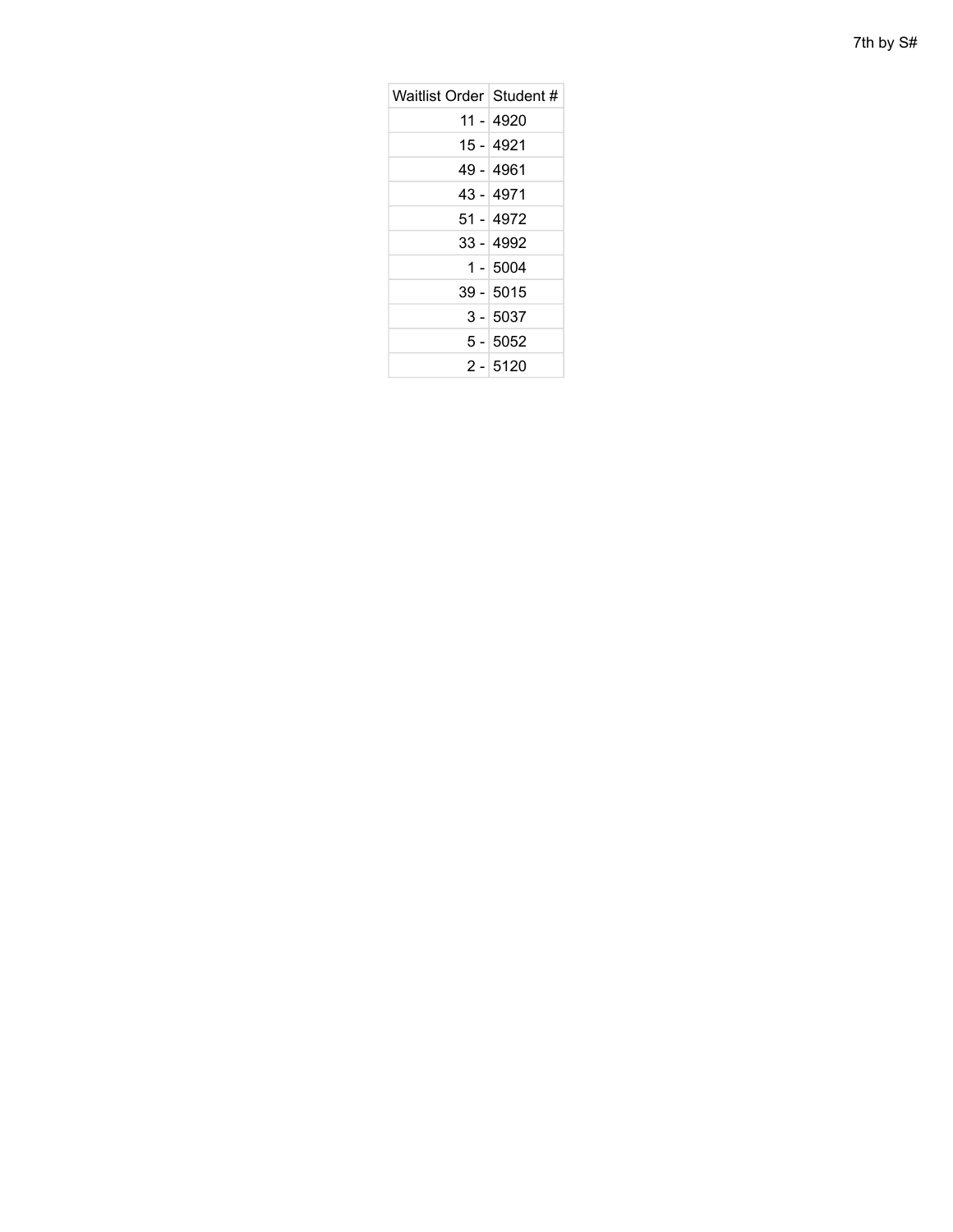| 8th Grade (waitlist) |             |             |        |
|----------------------|-------------|-------------|--------|
| Order                | Order       | Order       | Order  |
| $1 - 5146$           | 16 - 4479   | $31 - 4199$ | $46 -$ |
| $2 - 5108$           | 17 - 4223   | $32 - 4757$ | $47 -$ |
| $3 - 5055$           | 18 - 4864   | $33 - 4379$ | $48 -$ |
| $4 - 5073$           | 19 - 4959   | 34 - 4919   | $49 -$ |
| $5 - 4123$           | $20 - 4832$ | $35 - 4996$ | $50 -$ |
| $6 - 4466$           | $21 - 4212$ | $36 - 4201$ | $51 -$ |
| 7 - 4456             | $22 - 4885$ | 37 - 4662   | $52 -$ |
| $8 - 4546$           | $23 - 4472$ | $38 - 4738$ | $53 -$ |
| $9 - 4514$           | $24 - 4621$ | 39 - 4394   | $54 -$ |
| $10 - 4420$          | $25 - 4335$ | 40 - 4482   | $55 -$ |
| $11 - 4236$          | $26 - 5006$ | 41 - 4830   | $56 -$ |
| 12 - 4688            | 27 - 4917   | 42 - 4778   | $57 -$ |
| 13 - 4462            | 28 - 4338   | 43 - 4202   | $58 -$ |
| 14 - 4354            | $29 - 4176$ | 44 - 4911   | $59 -$ |
| $15 - 4247$          | $30 - 4831$ | $45 -$      | $60 -$ |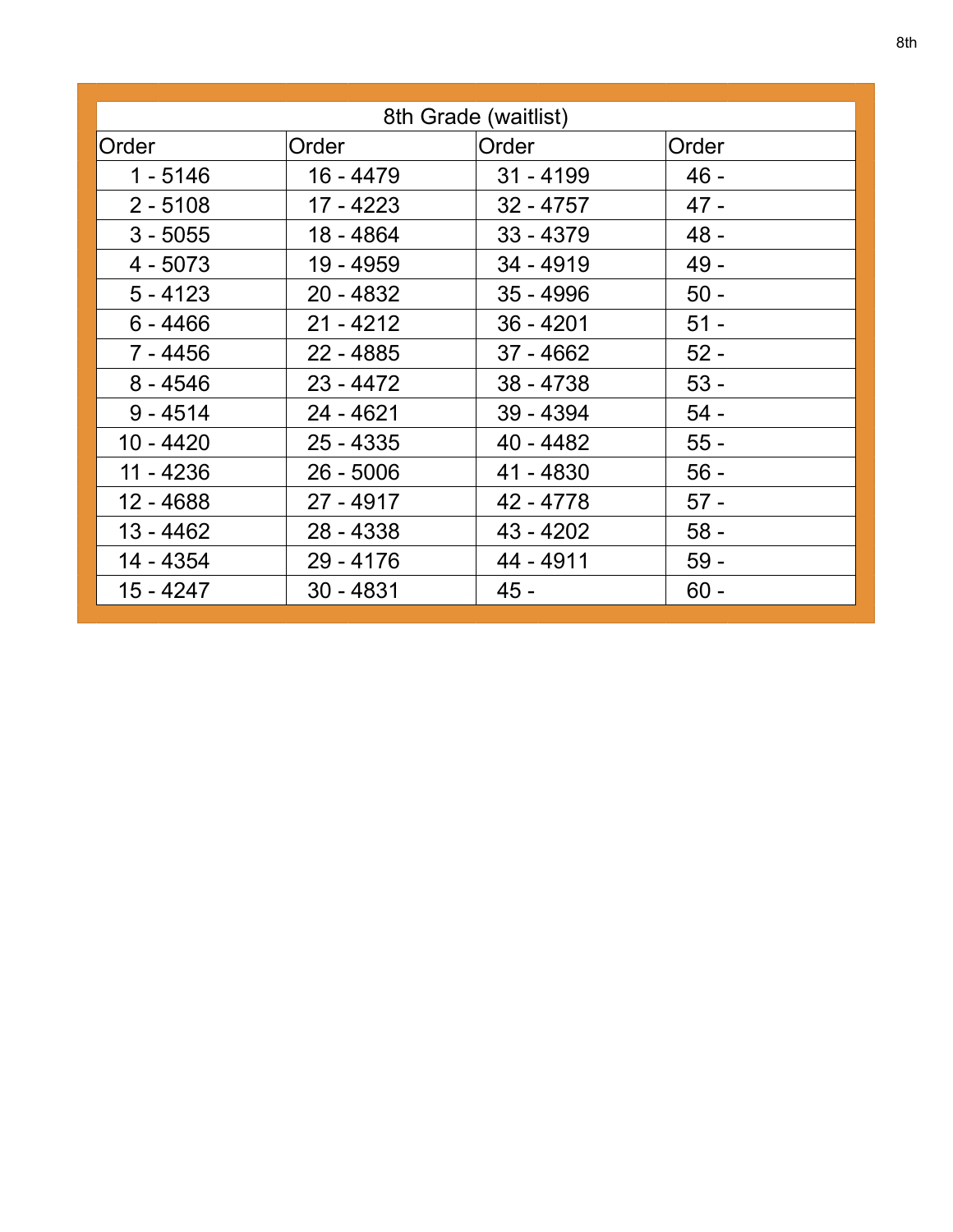| 8th Grade (waitlist) |        |         |         |  |
|----------------------|--------|---------|---------|--|
| Order                | Order  | Order   | Order   |  |
| $61 -$               | $76 -$ | $91 -$  | $106 -$ |  |
| $62 -$               | $77 -$ | $92 -$  | $107 -$ |  |
| $63 -$               | $78 -$ | $93 -$  | $108 -$ |  |
| $64 -$               | $79 -$ | $94 -$  | $109 -$ |  |
| $65 -$               | $80 -$ | $95 -$  | $110 -$ |  |
| $66 -$               | $81 -$ | $96 -$  | $111 -$ |  |
| $67 -$               | $82 -$ | $97 -$  | $112 -$ |  |
| $68 -$               | $83 -$ | $98 -$  | $113 -$ |  |
| $69 -$               | $84 -$ | $99-$   | $114 -$ |  |
| $70 -$               | $85 -$ | $100 -$ | $115 -$ |  |
| $71 -$               | $86 -$ | $101 -$ | $116 -$ |  |
| $72 -$               | $87 -$ | $102 -$ | $117 -$ |  |
| $73 -$               | $88 -$ | $103 -$ | $118 -$ |  |
| $74 -$               | $89 -$ | $104 -$ | $119 -$ |  |
| $75 -$               | $90 -$ | $105 -$ | $120 -$ |  |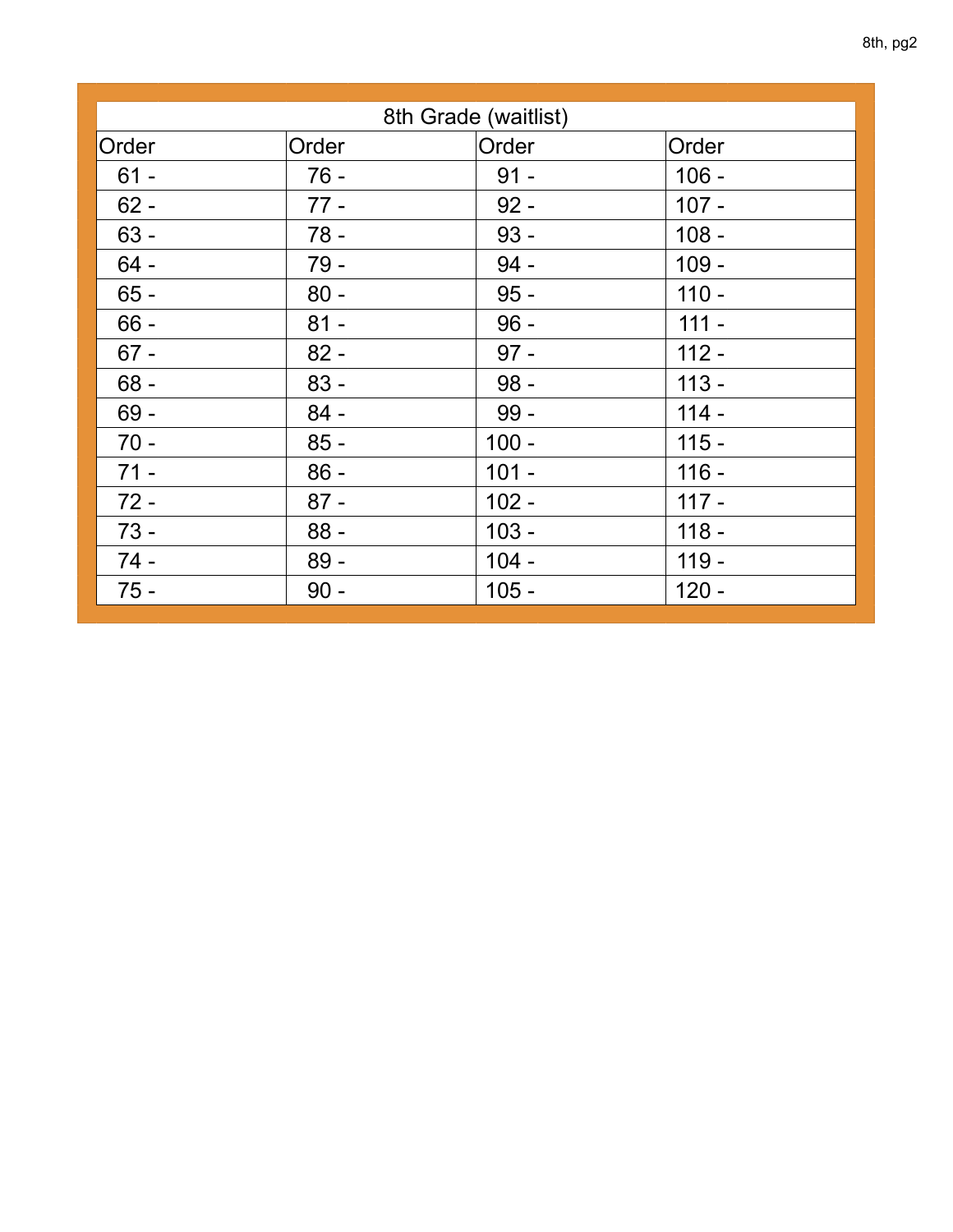| Waitlist Order   Student # |             |
|----------------------------|-------------|
|                            | 5 - 4123    |
|                            | 29 - 4176   |
| 31 -                       | 4199        |
|                            | 36 - 4201   |
|                            | 43 - 4202   |
| $21 -$                     | 4212        |
|                            | 17 - 4223   |
| 11 -                       | 4236        |
|                            | 15 - 4247   |
|                            | 25 - 4335   |
| $28 -$                     | 4338        |
|                            | 14 - 4354   |
|                            | 33 - 4379   |
| $39 -$                     | 4394        |
|                            | $10 - 4420$ |
| $7 -$                      | 4456        |
|                            | 13 - 4462   |
|                            | 6 - 4466    |
| 23 -                       | 4472        |
|                            | 16 - 4479   |
|                            | 40 - 4482   |
| 9 -                        | 4514        |
|                            | 8 - 4546    |
| 24 -                       | 4621        |
|                            | 37 - 4662   |
|                            | 12 - 4688   |
| 38 -                       | 4738        |
|                            | 32 - 4757   |
|                            | 42 - 4778   |
| 41 -                       | 4830        |
|                            | $30 - 4831$ |
|                            | 20 - 4832   |
|                            | 18 - 4864   |
|                            | 22 - 4885   |
| 44 -                       | 4911        |
|                            | 27 - 4917   |
|                            | 34 - 4919   |
| 19 -                       | 4959        |
|                            | 35 - 4996   |
|                            | 26 - 5006   |
|                            | $3 - 5055$  |
|                            | 4 - 5073    |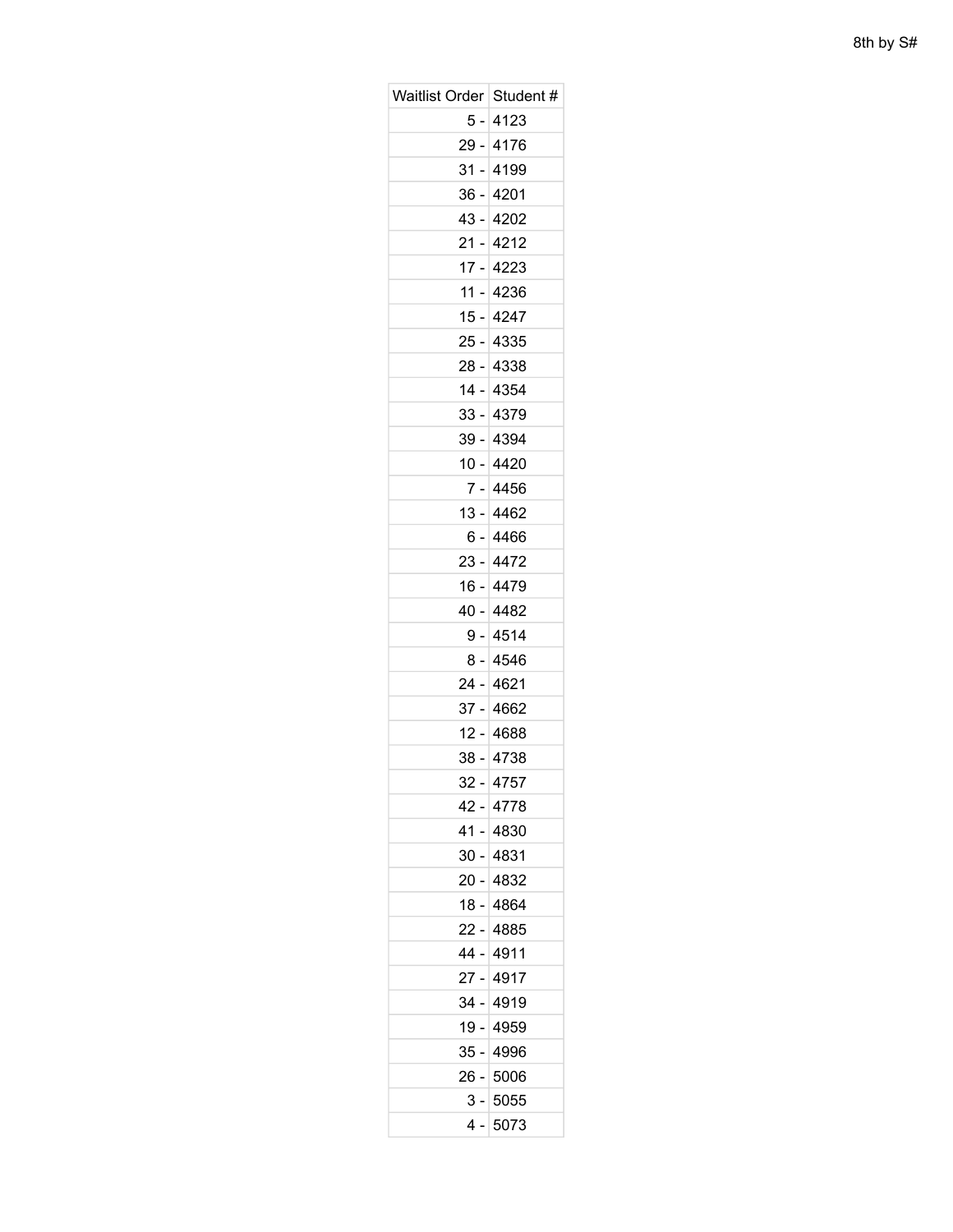| Waitlist Order   Student # |            |
|----------------------------|------------|
|                            | $2 - 5108$ |
|                            | $1 - 5146$ |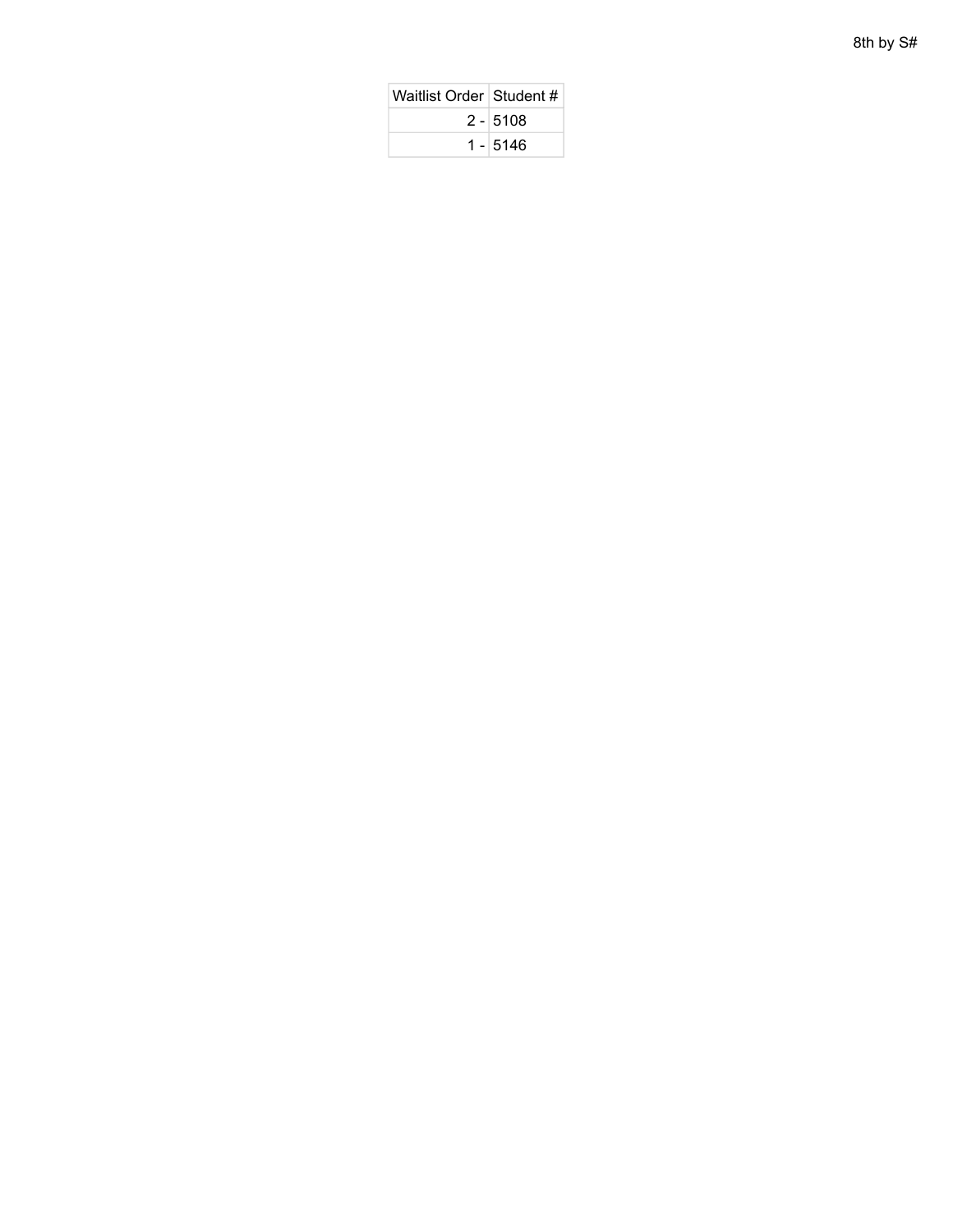| 9th Grade (waitlist) |             |             |             |
|----------------------|-------------|-------------|-------------|
| Order                | Order       | Order       | Order       |
| $1 - 4366$           | 16 - 4312   | $31 - 4355$ | 46 - 4633   |
| $2 - 5137$           | 17 - 4947   | $32 - 4486$ | 47 - 4995   |
| $3 - 4966$           | 18 - 4588   | $33 - 4674$ | 48 - 4592   |
| $4 - 5008$           | 19 - 4192   | $34 - 4101$ | 49 - 4630   |
| $5 - 4781$           | $20 - 4372$ | $35 - 4351$ | $50 - 4253$ |
| $6 - 4663$           | $21 - 4845$ | $36 - 4818$ | $51 - 4775$ |
| 7 - 4789             | $22 - 4948$ | 37 - 4852   | $52 - 4473$ |
| $8 - 4341$           | $23 - 4430$ | $38 - 4734$ | 53 - 4737   |
| $9 - 4285$           | 24 - 4544   | $39 - 4622$ | 54 - 4448   |
| 10 - 5030            | $25 - 4909$ | $40 - 4336$ | $55 - 4481$ |
| 11 - 4838            | $26 - 4465$ | 41 - 4326   | $56 - 4716$ |
| 12 - 4501            | $27 - 4820$ | 42 - 4553   | 57 - 4454   |
| 13 - 4443            | $28 - 4678$ | 43 - 4580   | 58 - 4673   |
| 14 - 4538            | 29 - 4730   | 44 - 4578   | 59 - 4762   |
| 15 - 4676            | $30 - 4265$ | 45 - 4703   | $60 - 4882$ |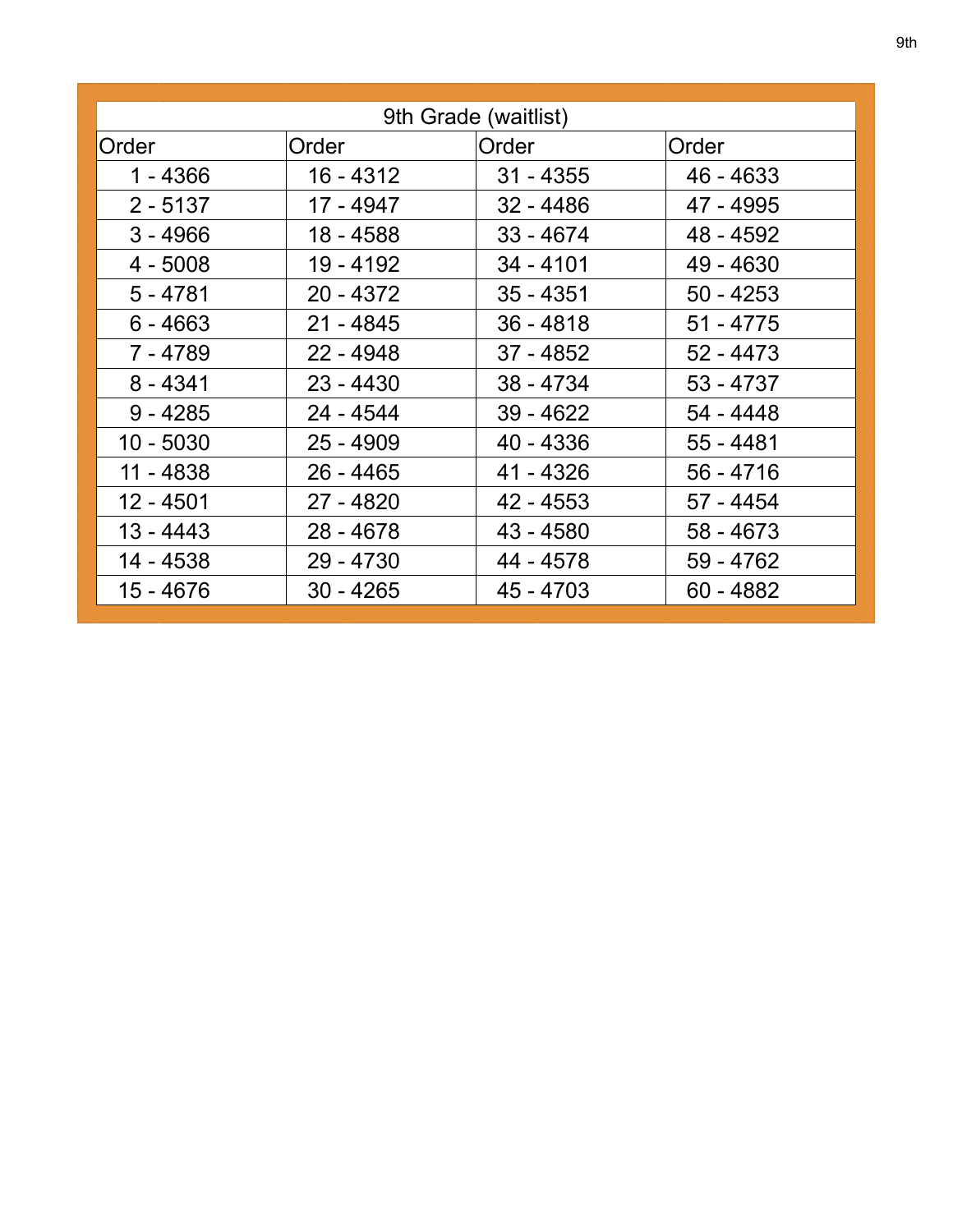|             |        | 9th Grade (waitlist) |         |
|-------------|--------|----------------------|---------|
| Order       | Order  | Order                | Order   |
| $61 - 4853$ | $76 -$ | $91 -$               | $106 -$ |
| $62 - 4601$ | $77 -$ | $92 -$               | $107 -$ |
| $63 - 4815$ | $78 -$ | $93 -$               | $108 -$ |
| 64 - 4964   | 79 -   | $94 -$               | $109 -$ |
| 65 - 4937   | $80 -$ | $95 -$               | $110 -$ |
| 66 - 4300   | $81 -$ | $96 -$               | $111 -$ |
| 67 - 4368   | $82 -$ | $97 -$               | $112 -$ |
| 68 - 4855   | $83 -$ | $98 -$               | $113 -$ |
| 69 - 4380   | $84 -$ | $99 -$               | $114 -$ |
| 70 - 4364   | $85 -$ | $100 -$              | $115 -$ |
| 71 - 4787   | $86 -$ | $101 -$              | $116 -$ |
| 72 - 4939   | $87 -$ | $102 -$              | $117 -$ |
| 73 - 4399   | $88 -$ | $103 -$              | $118 -$ |
| 74 - 4200   | $89 -$ | $104 -$              | $119 -$ |
| 75 - 4206   | $90 -$ | $105 -$              | $120 -$ |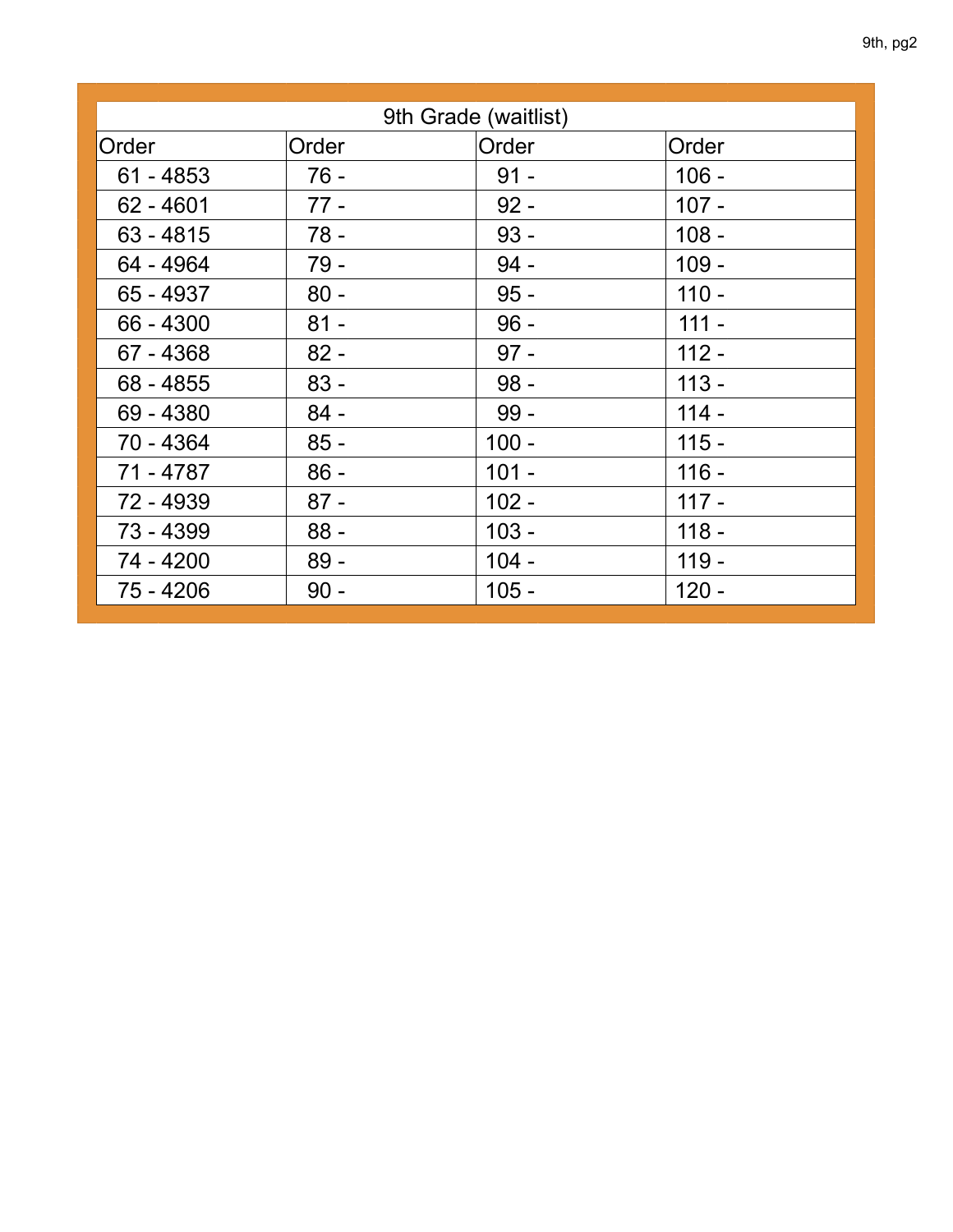| Waitlist Order   Student # |             |
|----------------------------|-------------|
|                            | $34 - 4101$ |
|                            | 19 - 4192   |
| 74 -                       | 4200        |
|                            | 75 - 4206   |
|                            | 50 - 4253   |
| $30 -$                     | 4265        |
|                            | 9 - 4285    |
| 66 -                       | 4300        |
|                            | 16 - 4312   |
|                            | 41 - 4326   |
| 40 -                       | 4336        |
|                            | 8 - 4341    |
|                            | 35 - 4351   |
| $31 -$                     | 4355        |
|                            | 70 - 4364   |
| 1 -                        | 4366        |
|                            | 67 - 4368   |
|                            | 20 - 4372   |
| 69 -                       | 4380        |
|                            | 73 - 4399   |
|                            | 23 - 4430   |
| $13 -$                     | 4443        |
|                            | 54 - 4448   |
| $57 -$                     | 4454        |
|                            | 26 - 4465   |
|                            | 52 - 4473   |
| 55 -                       | 4481        |
|                            | 32 - 4486   |
|                            | 12 - 4501   |
| 14 -                       | 4538        |
|                            | 24 - 4544   |
|                            | 42 - 4553   |
|                            | 44 - 4578   |
|                            | 43 - 4580   |
| 18 -                       | 4588        |
|                            | 48 - 4592   |
|                            | 62 - 4601   |
| 39 -                       | 4622        |
|                            | 49 - 4630   |
|                            | 46 - 4633   |
|                            | $6 - 4663$  |
|                            | 58 - 4673   |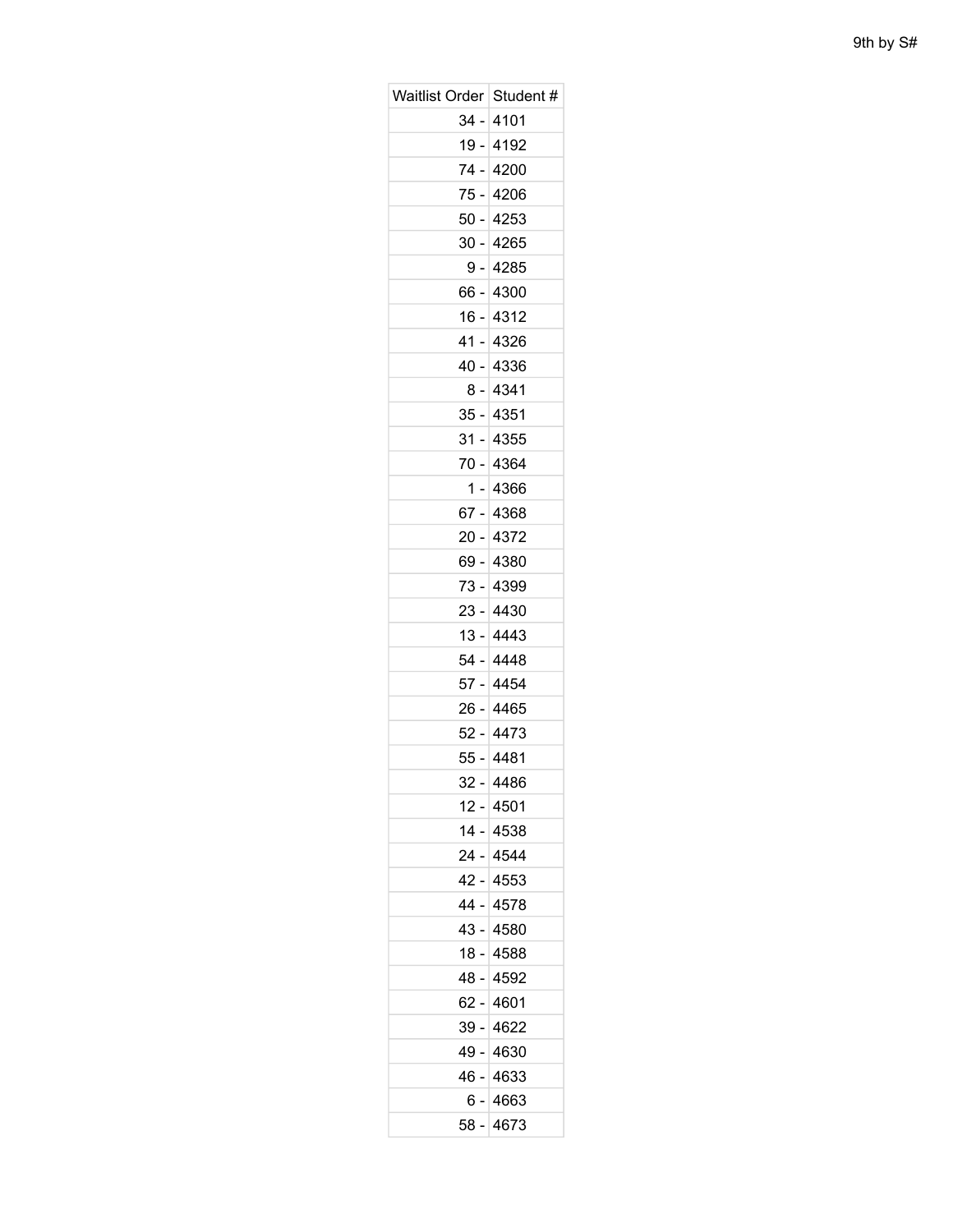| Waitlist Order   Student # |           |
|----------------------------|-----------|
|                            | 33 - 4674 |
|                            | 15 - 4676 |
|                            | 28 - 4678 |
|                            | 45 - 4703 |
|                            | 56 - 4716 |
|                            | 29 - 4730 |
|                            | 38 - 4734 |
|                            | 53 - 4737 |
|                            | 59 - 4762 |
|                            | 51 - 4775 |
|                            | 5 - 4781  |
|                            | 71 - 4787 |
|                            | 7 - 4789  |
|                            | 63 - 4815 |
|                            | 36 - 4818 |
|                            | 27 - 4820 |
|                            | 11 - 4838 |
|                            | 21 - 4845 |
|                            | 37 - 4852 |
|                            | 61 - 4853 |
|                            | 68 - 4855 |
|                            | 60 - 4882 |
|                            | 25 - 4909 |
|                            | 65 - 4937 |
|                            | 72 - 4939 |
|                            | 17 - 4947 |
|                            | 22 - 4948 |
| 64 -                       | 4964      |
| 3 -                        | 4966      |
| 47 -                       | 4995      |
| 4                          | 5008      |
| 10 - I                     | 5030      |
| 2 -                        | 5137      |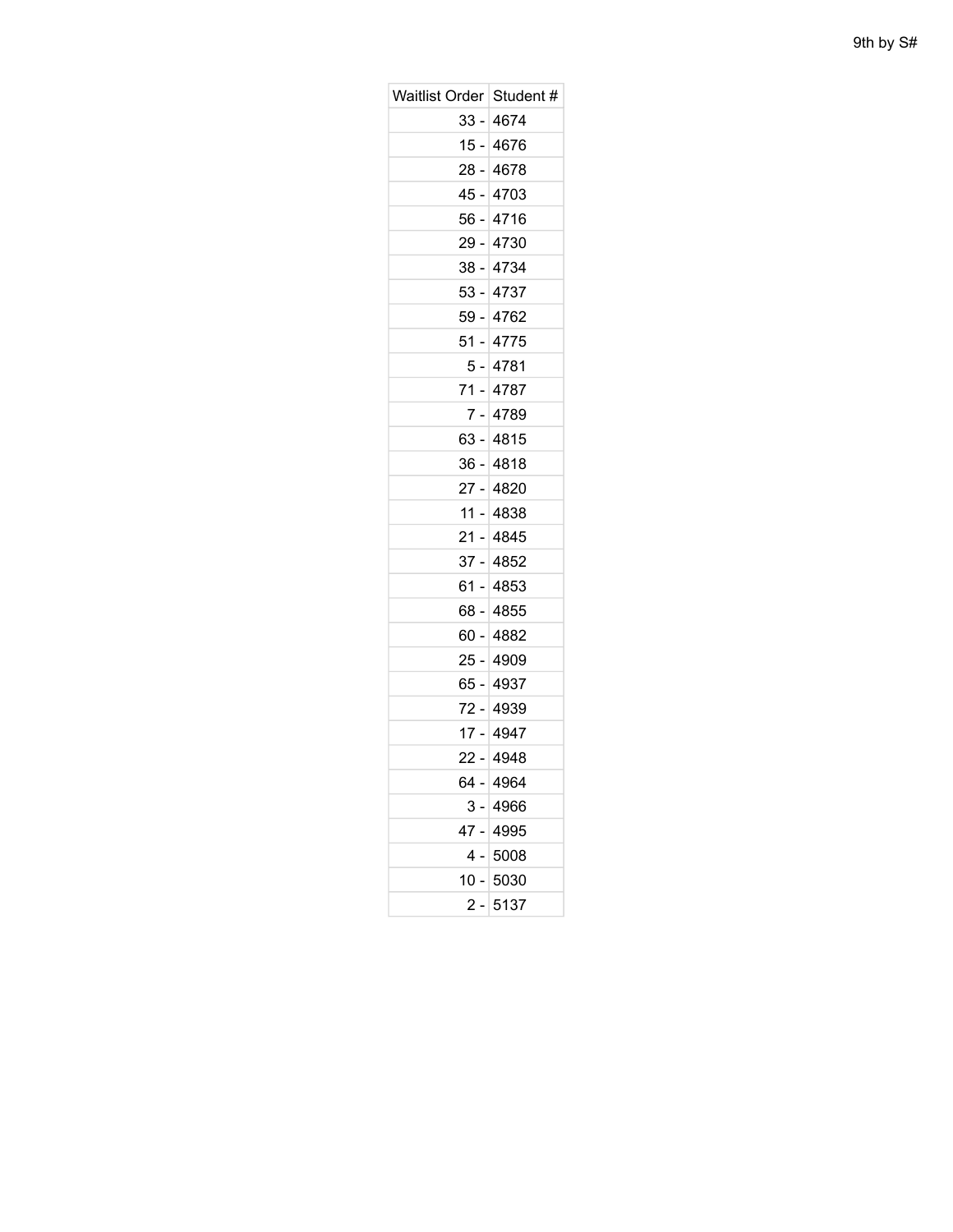|             |        | 10th Grade (waitlist) |        |
|-------------|--------|-----------------------|--------|
| Order       | Order  | Order                 | Order  |
| $1 - 4367$  | $16 -$ | $31 -$                | $46 -$ |
| $2 - 5017$  | $17 -$ | $32 -$                | $47 -$ |
|             | $18 -$ |                       |        |
| $3 - 5138$  |        | $33 -$                | 48 -   |
| $4 - 4244$  | $19 -$ | $34 -$                | 49 -   |
| $5 - 4991$  | $20 -$ | $35 -$                | $50 -$ |
| $6 - 4741$  | $21 -$ | $36 -$                | $51 -$ |
| $7 - 4988$  | $22 -$ | $37 -$                | $52 -$ |
| $8 - 4756$  | $23 -$ | $38 -$                | $53 -$ |
| $9 - 4680$  | $24 -$ | $39 -$                | $54-$  |
| $10 - 4488$ | $25 -$ | $40 -$                | $55 -$ |
| $11 - 4635$ | $26 -$ | $41 -$                | $56 -$ |
| 12 - 4631   | $27 -$ | $42 -$                | $57 -$ |
| $13 - 4156$ | $28 -$ | $43 -$                | $58 -$ |
| 14 - 4925   | $29 -$ | 44 -                  | $59 -$ |
| $15 -$      | $30 -$ | $45 -$                | $60 -$ |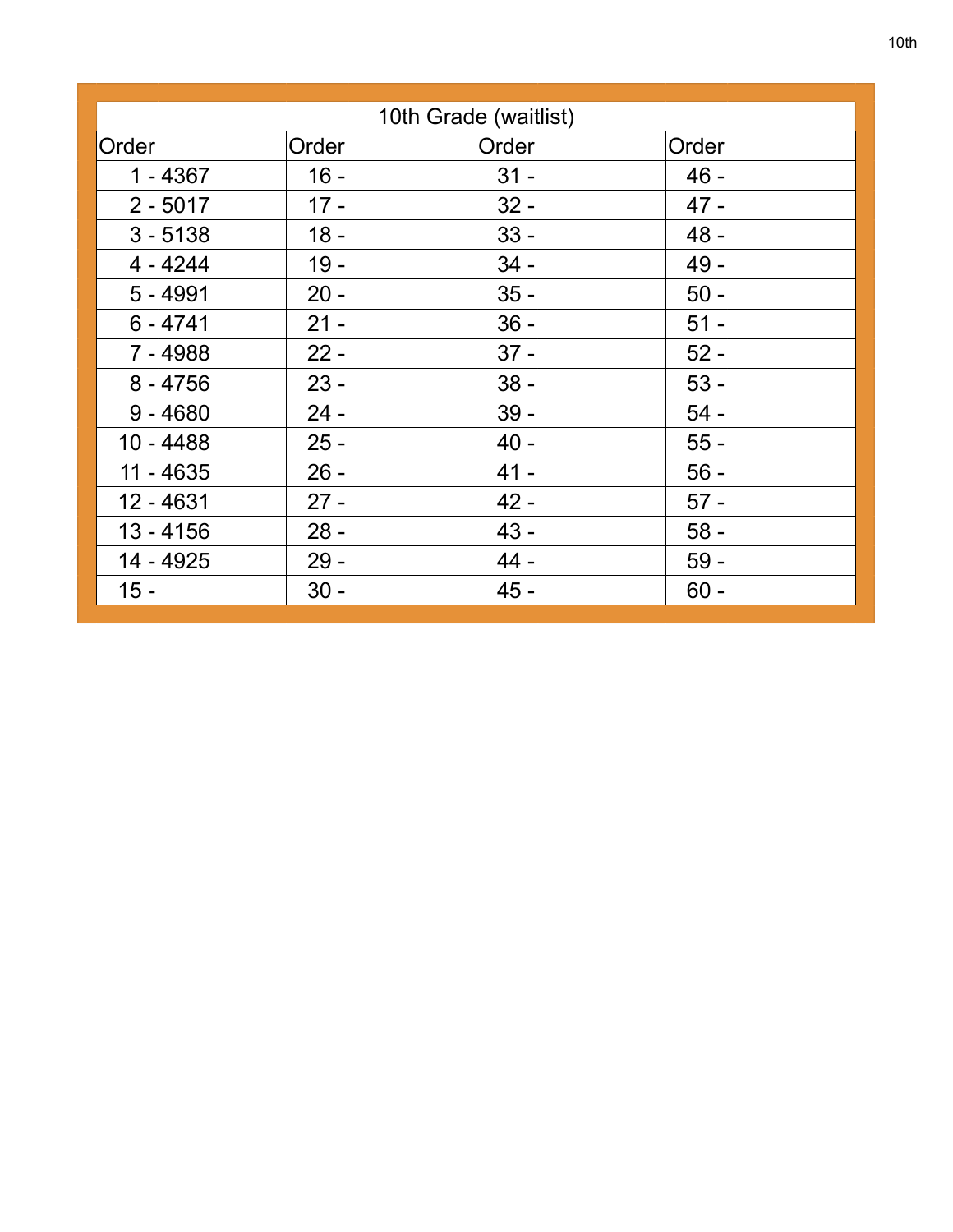| Waitlist Order   Student # |            |
|----------------------------|------------|
|                            | 13 - 4156  |
|                            | 4 - 4244   |
|                            | 1 - 4367   |
|                            | 10 - 4488  |
|                            | 12 - 4631  |
|                            | 11 - 4635  |
|                            | 9 - 4680   |
|                            | 6 - 4741   |
|                            | 8 - 4756   |
|                            | 14 - 4925  |
|                            | 7 - 4988   |
|                            | 5 - 4991   |
|                            | $2 - 5017$ |
|                            | $3 - 5138$ |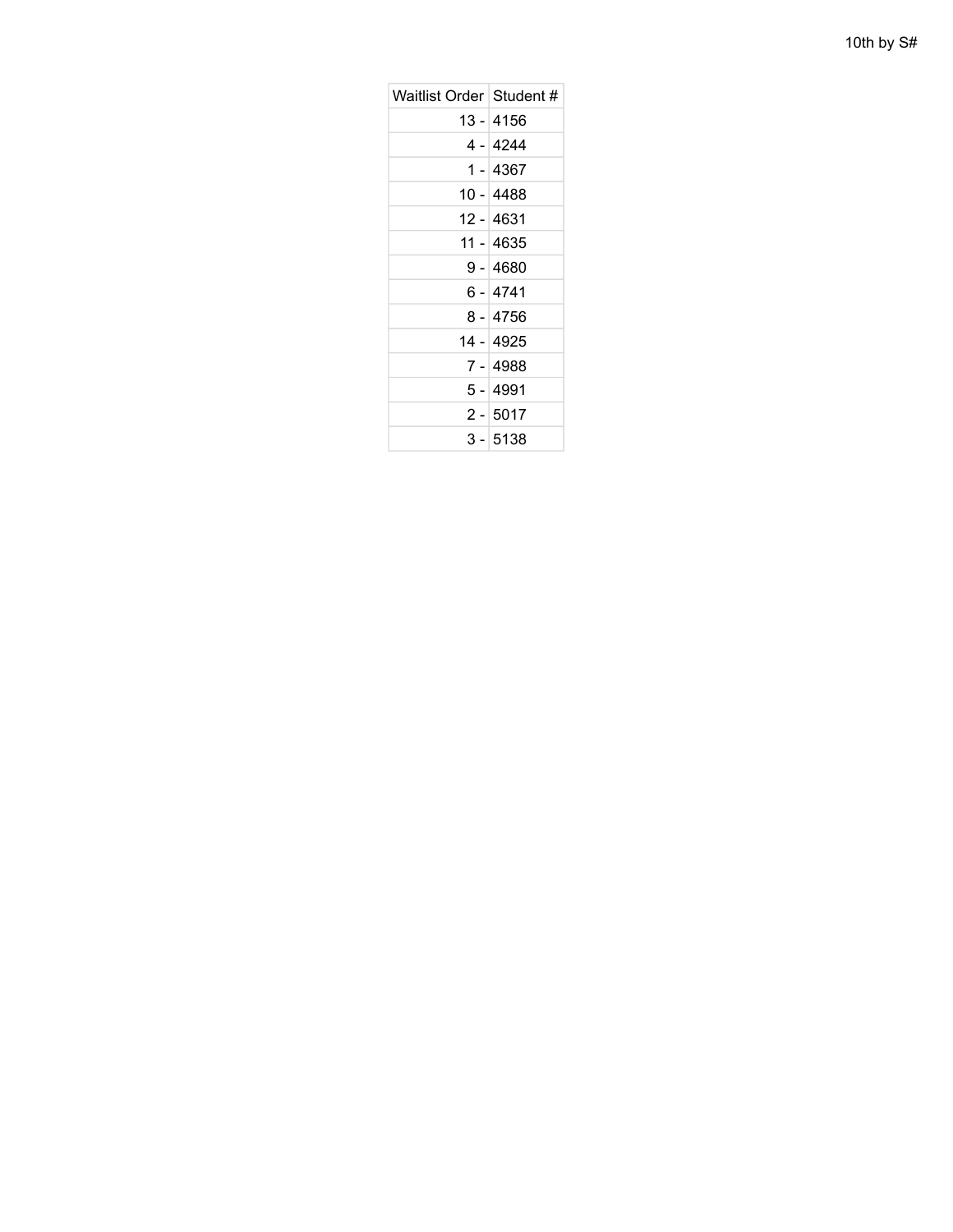|             |             | 11th Grade (waitlist) |        |
|-------------|-------------|-----------------------|--------|
| Order       | Order       | Order                 | Order  |
| $1 - 5032$  | 16 - 4849   | $31 -$                | $46 -$ |
| $2 - 4642$  | 17 - 4575   | $32 -$                | $47 -$ |
| $3 - 5118$  | $18 - 4416$ | $33 -$                | $48 -$ |
| $4 - 4728$  | 19 - 4239   | $34 -$                | $49 -$ |
| $5 - 4337$  | $20 -$      | $35 -$                | $50 -$ |
| $6 - 4873$  | $21 -$      | $36 -$                | $51 -$ |
| $7 - 4835$  | $22 -$      | $37 -$                | $52 -$ |
| $8 - 4625$  | $23 -$      | $38 -$                | $53 -$ |
| $9 - 4161$  | $24 -$      | $39 -$                | $54 -$ |
| $10 - 4412$ | $25 -$      | $40 -$                | $55 -$ |
| $11 - 4102$ | $26 -$      | $41 -$                | $56 -$ |
| 12 - 4344   | $27 -$      | $42 -$                | $57 -$ |
| $13 - 4257$ | $28 -$      | $43 -$                | $58 -$ |
| 14 - 4413   | $29 -$      | 44 -                  | $59 -$ |
| 15 - 4489   | $30 -$      | $45 -$                | $60 -$ |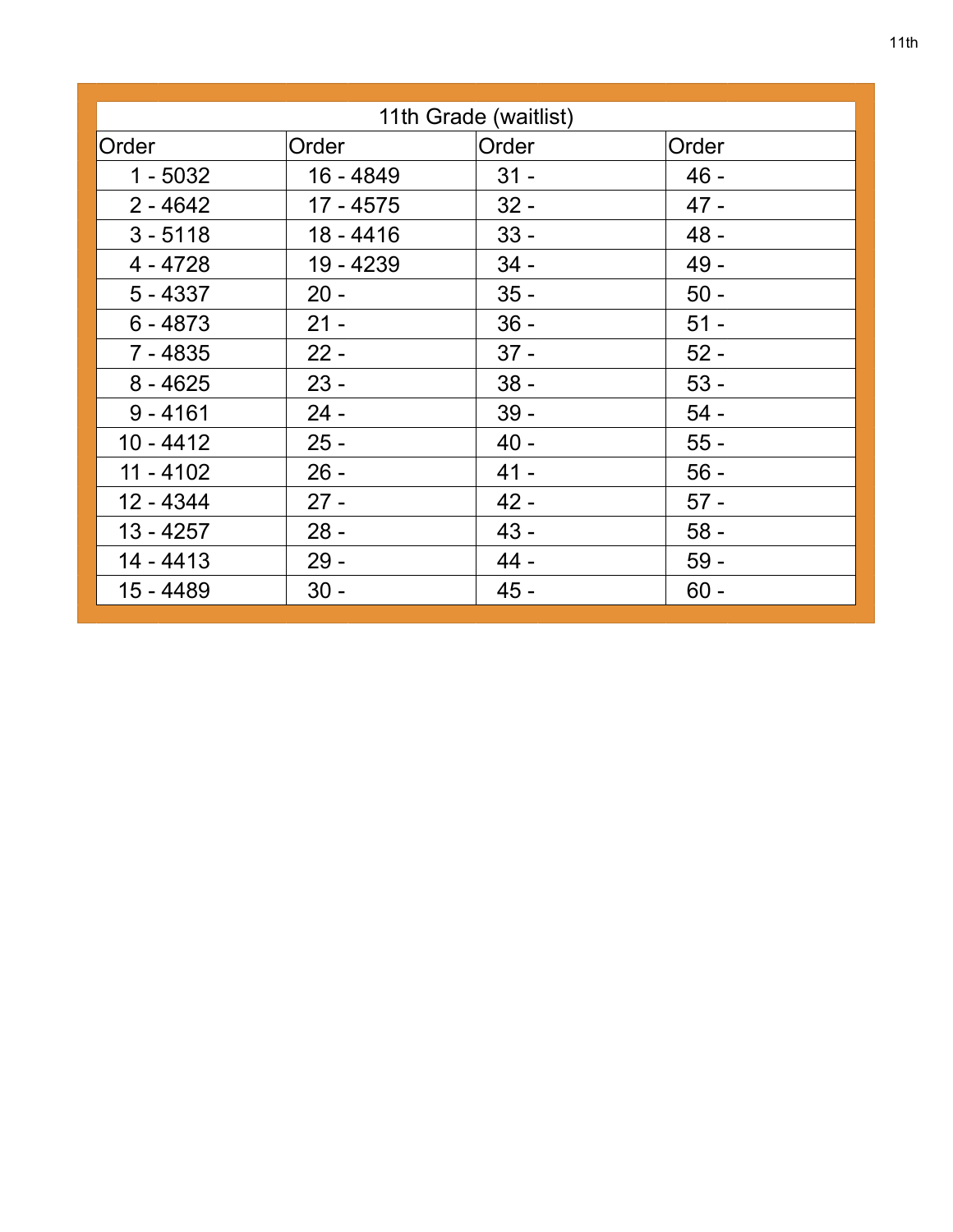| Waitlist Order   Student # |            |
|----------------------------|------------|
|                            | 11 - 4102  |
|                            | 9 - 4161   |
|                            | 19 - 4239  |
|                            | 13 - 4257  |
|                            | 5 - 4337   |
|                            | 12 - 4344  |
|                            | 10 - 4412  |
|                            | 14 - 4413  |
|                            | 18 - 4416  |
|                            | 15 - 4489  |
|                            | 17 - 4575  |
|                            | $8 - 4625$ |
|                            | $2 - 4642$ |
|                            | 4 - 4728   |
|                            | 7 - 4835   |
|                            | 16 - 4849  |
|                            | 6 - 4873   |
|                            | 1 - 5032   |
|                            | 3 - 5118   |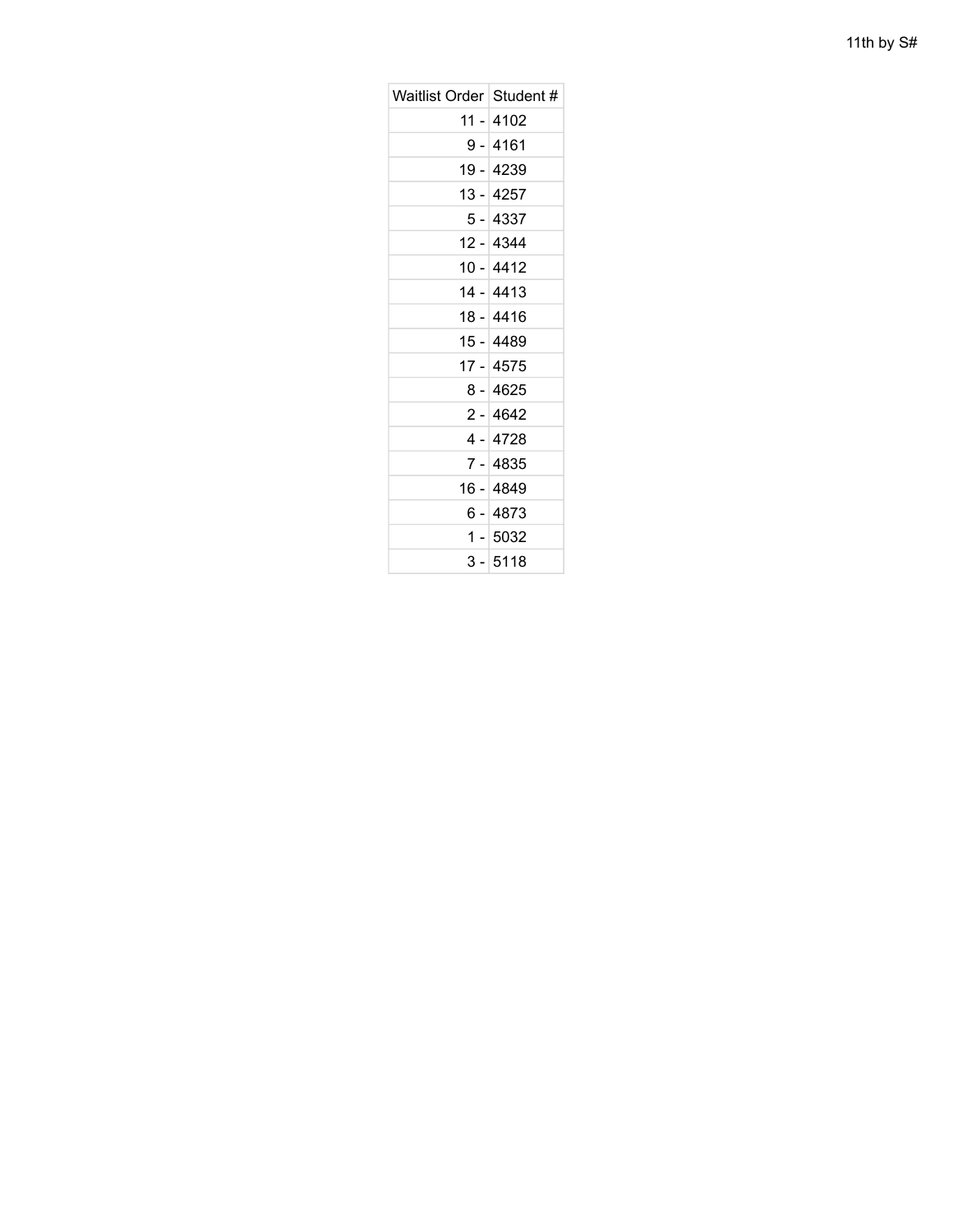|            |        | 12th Grade (waitlist) |        |
|------------|--------|-----------------------|--------|
|            |        |                       |        |
| Order      | Order  | Order                 | Order  |
| $1 - 5147$ | $16 -$ | $31 -$                | $46 -$ |
| $2 - 5070$ | $17 -$ | $32 -$                | $47 -$ |
| $3 - 4241$ | $18 -$ | $33 -$                | 48 -   |
| $4 - 4400$ | $19 -$ | $34 -$                | 49 -   |
| $5 -$      | $20 -$ | $35 -$                | $50 -$ |
| $6 -$      | $21 -$ | $36 -$                | $51 -$ |
| $7 -$      | $22 -$ | $37 -$                | $52 -$ |
| $8 -$      | $23 -$ | $38 -$                | $53 -$ |
| $9 -$      | $24 -$ | $39 -$                | $54-$  |
| $10 -$     | $25 -$ | $40 -$                | $55 -$ |
| $11 -$     | $26 -$ | $41 -$                | $56 -$ |
| $12 -$     | $27 -$ | $42 -$                | $57 -$ |
| $13 -$     | $28 -$ | $43 -$                | $58 -$ |
| $14 -$     | $29 -$ | 44 -                  | $59 -$ |
| $15 -$     | $30 -$ | $45 -$                | $60 -$ |